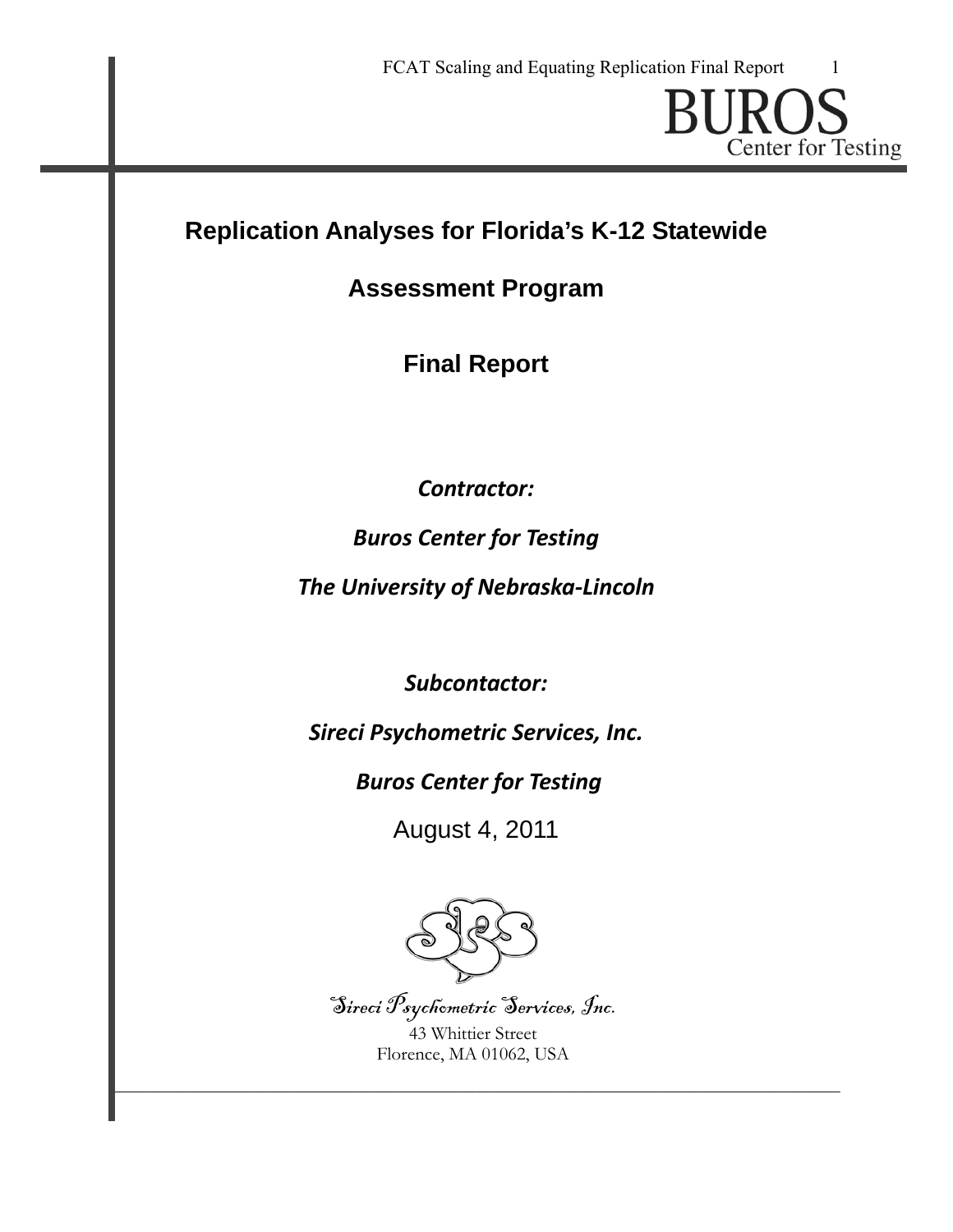# Table of Contents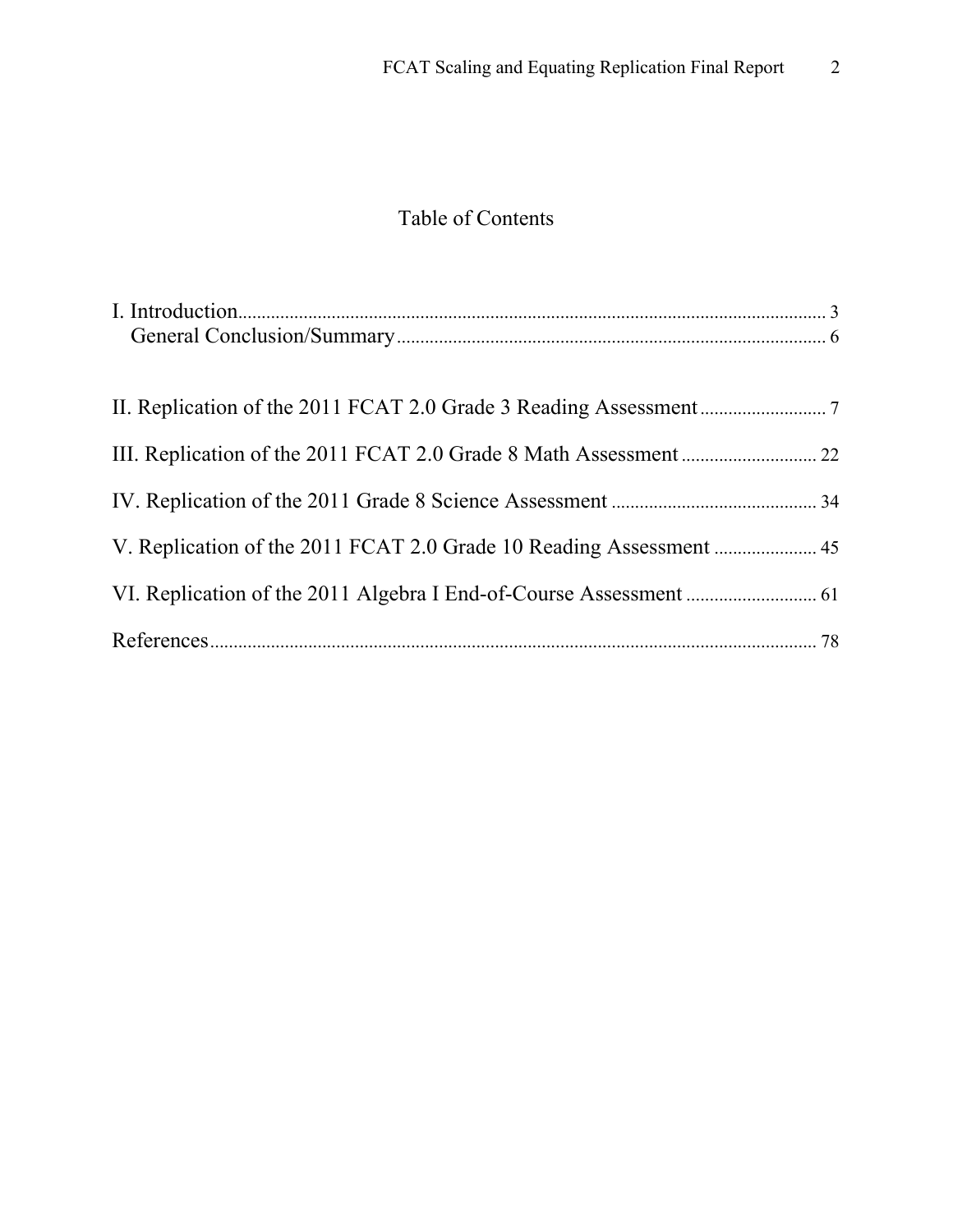# **I. Introduction**

<span id="page-2-0"></span>Calibration, scaling, and equating are perhaps the most technical aspects of large-scale educational testing programs. When students' educational progress is being monitored over time, either using growth or status models, equating becomes a fundamental validity issue. If the equating is not done properly, it cannot be determined whether changes in test scores over time are due to students' progress or due to differences in test difficulty or an equating error. For this reason, the State of Florida Department of Education (FDOE) includes important quality control checks on the calibration, scaling, and equating processes for the Florida K-12 Statewide Assessment Program. This assessment program includes the Florida Comprehensive Assessment Tests 2.0 (FCAT) and end-of-course (EOC) exams. These quality control checks help ensure that when the FDOE reports FCAT test results, they are accurate.

As part of the quality control checks on the FCAT, the FDOE contracted with the Buros Center for Testing (its Institute for Assessment Consultation and Outreach) to completely replicate the calibration, scaling, and equating analyses for selected FCAT assessments. As included as part of its contract with the State of Florida, Department of Education, Buros explicitly subcontracted with Sireci Psychometric Services (SPS), Inc. to complete the this portion of the work on the FCAT. The vendor for the Florida Assessment Program is Pearson, who was responsible for test administration, scoring, item calibration, scaling, and equating, among other testing activities. In addition to the SPS/Buros replications, the FDOE also contracted with HumRRO to replicate the analyses in all grades and subject areas. In this report, we summarize our comprehensive series of replication analyses on the tests selected by the FDOE to undergo an extra level of quality control.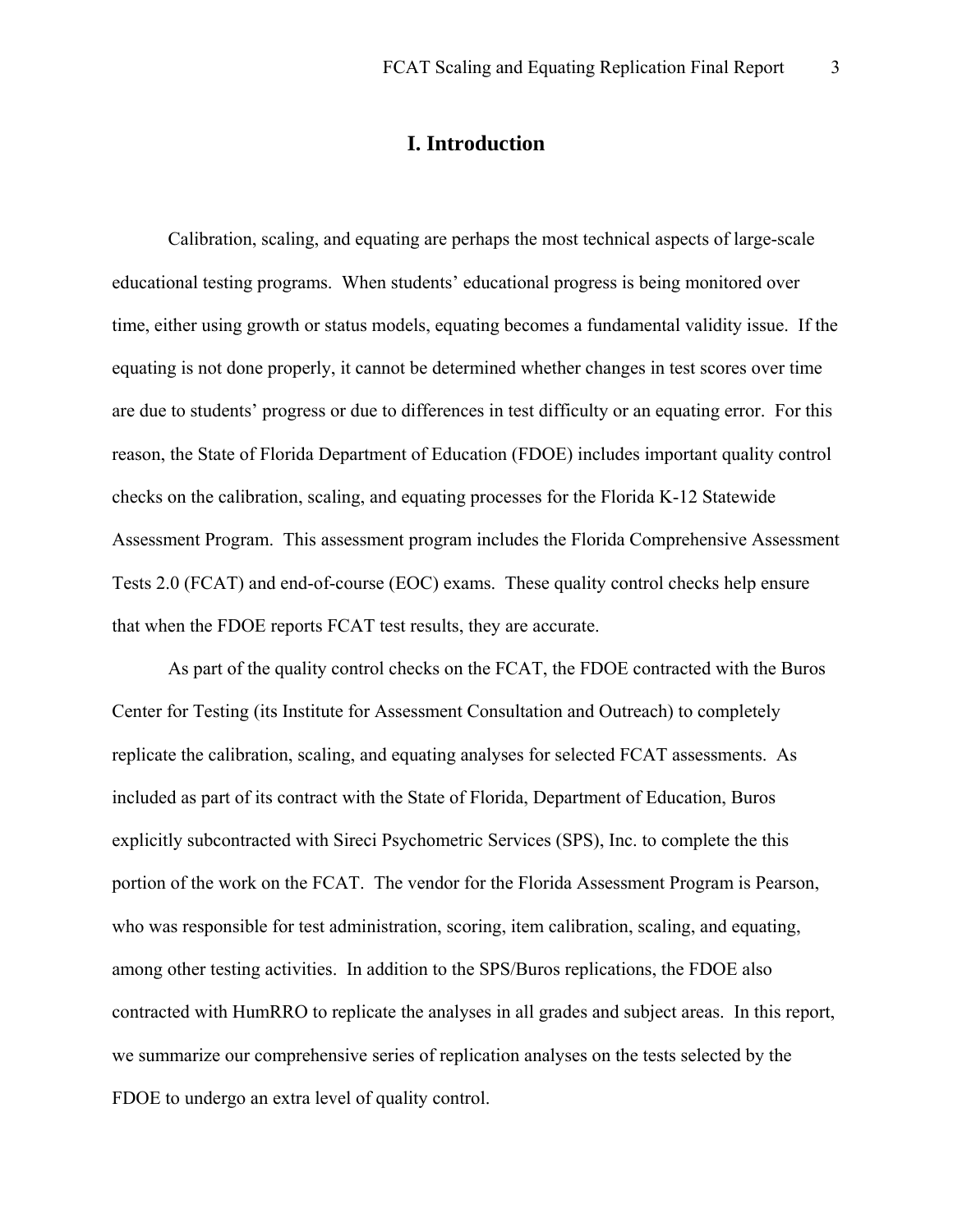The specific tests included in our analyses were,

- Grade 3 Reading
- Grade 8 Math
- Grade 8 Science
- Grade 10 Reading
- Algebra I End-of-Course (EOC) Exam

This report includes a separate chapter that summarizes our analyses for each of these five exams. Although there were some differences across the exams due to the differing nature of each exam, the process was similar with respect to receipt of the data and most statistical analyses. Essentially, for each exam, the process was as follows.

Pearson alerted SPS when the data for an exam was posted to a secure sFTP site. The data were subsequently downloaded for analysis. The analyses conducted included descriptive statistics, calibration using item response theory (IRT), evaluation of anchor items (where relevant), analysis of model fit, equating analyses, and comparing item, equating, and test score results with those obtained by Pearson and HumRRO.

During the scaling, equating, calibration period, at least one conference call was held for each exam to discuss the data, the progress of the analyses, and the results. The Reading, Math, and Science tests were discussed on calls occurring from May 5, 2011 through May 13, 2011. The calls to discuss the Algebra I EOC exam occurred during May 25-26, 2011. SPS/Buros participated on all the calls for all exams, not just the ones on which we performed replication analyses. Each call included representatives from Pearson, the FDOE, HumRRO, and SPS/Buros. Through these calls, we noted the great care taken by Pearson to make data available, to summarize the results of all analyses, to conduct and summarize additional analyses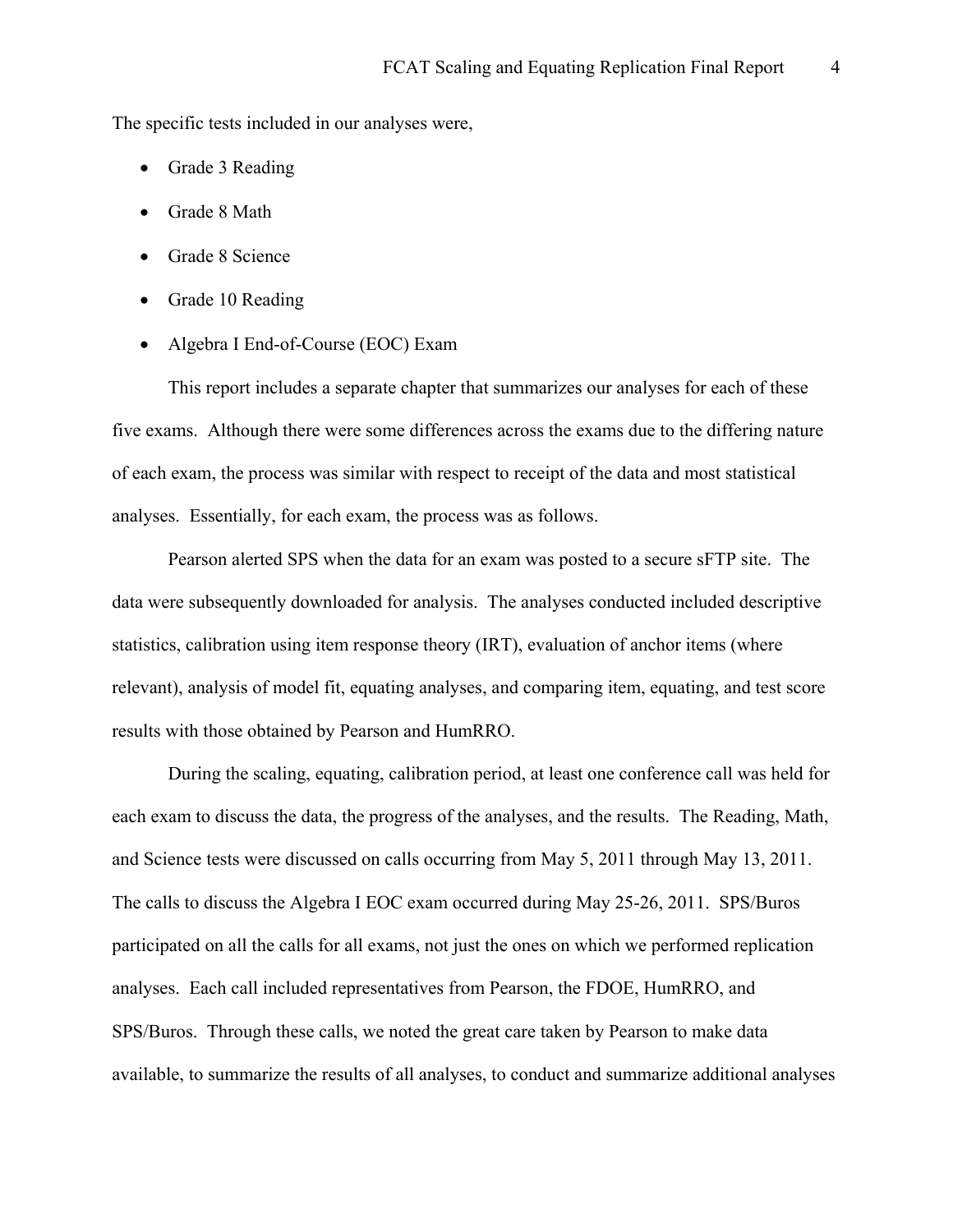when questions arose, and to facilitate the discussion among the various participants. Pearson posted their results to the sFTP site and these results were discussed and compared with our own. We were impressed with the efficiency and accuracy in which Pearson posted the data, addressed any problems, completed analyses, and facilitated the conference calls.

The separate chapters in this report provide the details regarding our analyses for each grade. In general, the analysis procedures for each test were as follows.

- 1. Download the data and recreate the calibration sample by applying the exclusion rules determined by FDOE and Pearson.
- 2. Completely rescore students' responses to core items (and anchor items when applicable) using the scoring keys provided by Pearson.
- 3. Perform classical item analyses to flag any items with questionable statistics.
- 4. Calibrate the items using the IRT models specified by Pearson/FDOE.
- 5. Check whether the item parameters we computed were identical to those computed by Pearson.
- 6. Inspect items using (a) Pearson/FDOE flagging criteria, and (b) IRT residual analysis to identify any potentially problematic items.
- 7. Perform equating analyses. For Grade 3 Reading, Grade 10 Reading and Grade 8 Math assessments, equipercentile equating was conducted to link the 2011 scale score distribution to the 2010 distribution. For the Grade 8 Science assessment, the Stocking and Lord method was used to place the 2011 scale onto the base scale. For the Algebra I EOC assessment, equating was not performed.
- 8. Compare the equating functions, raw score and scale score distributions we computed with those computed by Pearson.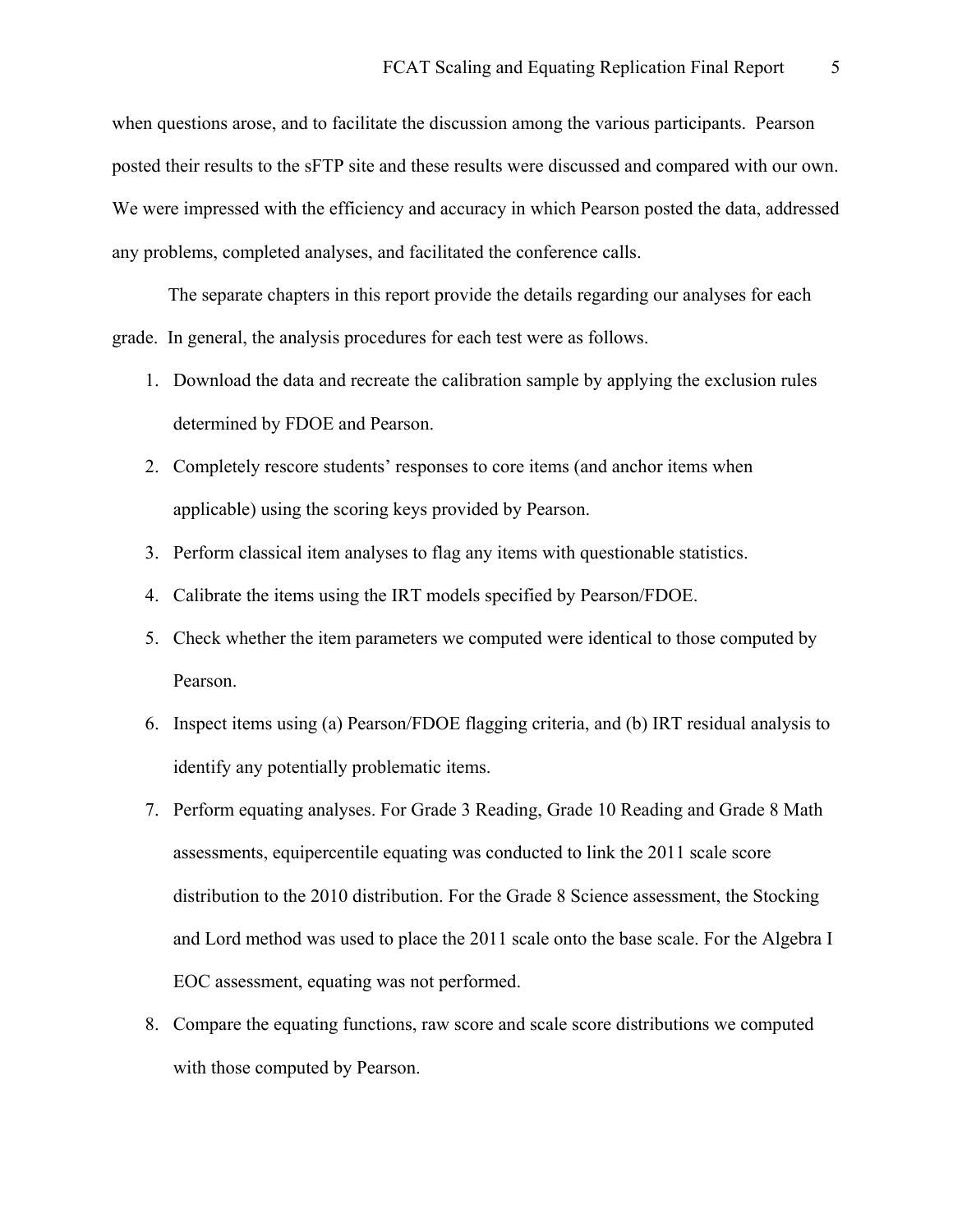<span id="page-5-0"></span>9. For the Grade 3 and Grade 10 Reading and the Grade 8 Math, create raw-to-scale score conversion tables and compare with those created by Pearson.

To complete these analyses, several software packages were used including Bilog-MG, Multilog, RAGE-RGEQUATE, ResidPlots, and STUIRT. Citations for and descriptions of these software packages are included in the chapters summarizing each report. Bilog-MG was used for the Grade 3 Reading exam because it included only multiple-choice items. Multilog, an IRT program that can handle a mixed-format test (i.e., multiple-choice and free-response items), was used for the other exams.

# General Conclusion/Summary

 Although our conclusions with respect to each test analyzed appear in the specific chapter corresponding to each test, based on our results, we can conclude the calibration, scaling, and equating results, and the final scores reported for students on the FCAT 2.0, Algebra I EOC, and Grade 8 Science assessments are accurate. We independently replicated all analyses for the tests described in this report, and did supplementary analyses to investigate whether problems existed that may have affected the results. We found that all problematic items were flagged by Pearson and were adequately discussed and resolved by all parties. We agreed with all decisions that were made throughout the process and we confirm that the calibration, scaling, and equating analyses were done correctly and that the resulting scores are accurate. Details supporting these conclusions can be found in the following chapters.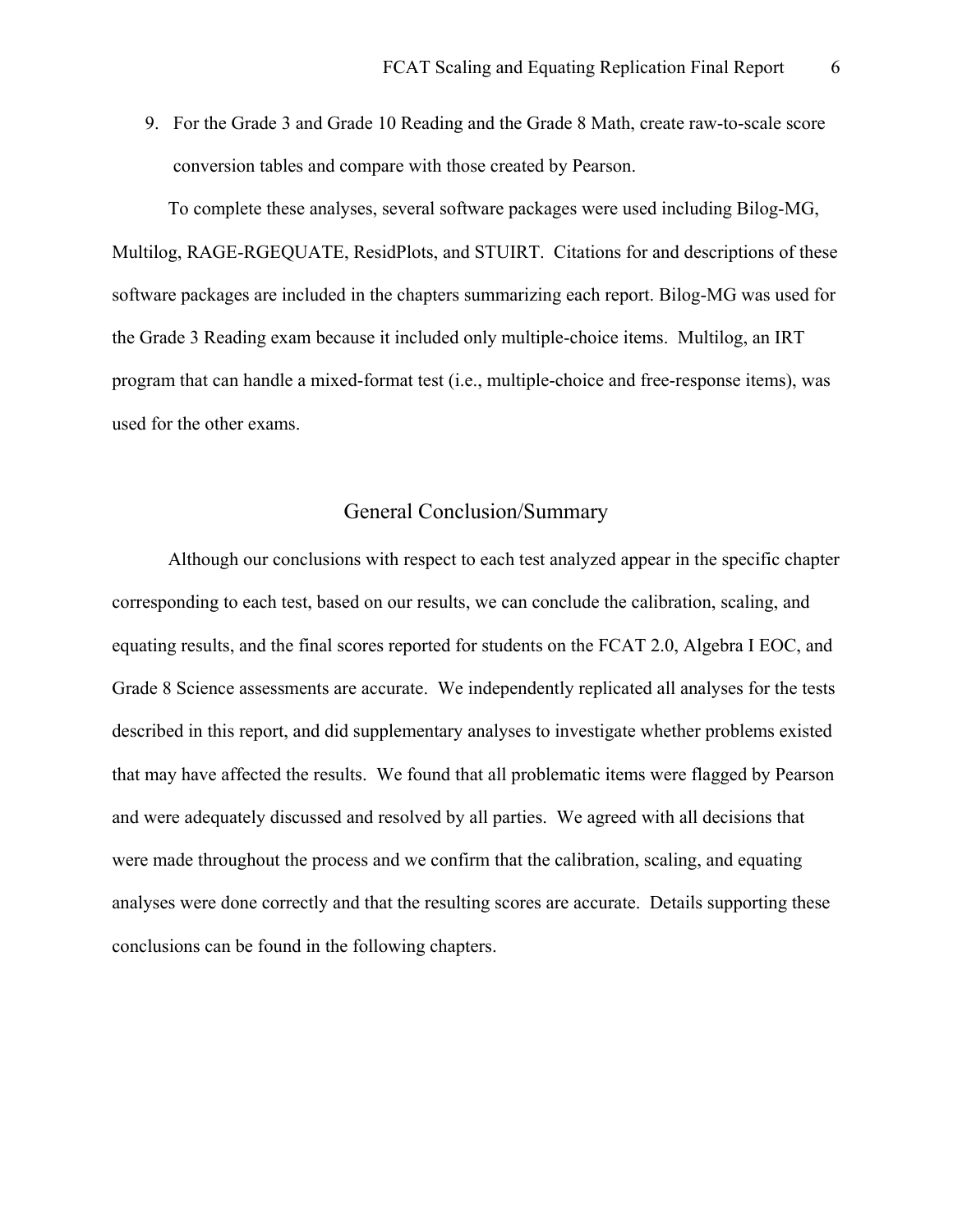## <span id="page-6-0"></span>**II. Replication of the 2011 FCAT 2.0 Grade 3 Reading Assessment**

 In this chapter we describe our replication analyses conducted on the 2011 FCAT 2.0 Grade 3 Reading assessment. The procedures involving the Grade 3 Reading assessment (as well as the Grade 10 Reading and Grade 8 Math assessments) differed from previous years because the 2011 test represented a new test with respect to content, which required a new scale to be established. Therefore, particular attention was placed on the accuracy and appropriateness of the item parameter calibrations, and on the accuracy and appropriateness of the equipercentile equating that was used to link the scale score distribution for 2011 to the 2010 distribution. *Calibration Sample and Demographic Variables* 

 The initial calibration file we downloaded from the sFTP site contained 178,500 students. We first excluded students who had a school type of 10, 11, 14, or 99 and those who used large print or Braille. From the excluded sample, we selected only students with reportable scores (Score Flag  $= 1$  in the data file). Using the exclusion rules, we were able to create the same calibration sample reported by Pearson  $(N = 175,893)$ . The demographics for the calibration sample, shown in Table II-1, were also identical to that reported by Pearson.

## *Rescoring Item Responses and Flagging Items via Classical Item Statistics*

 Once the calibration sample was created, we next rescored the raw core item responses and compared them to the scored item responses provided in the data file. There were 45 core items, which were all dichotomously scored, multiple-choice items. The raw item responses were rescored using the answer key provided in the test map file. A correct response was given a 1 while an incorrect response was given a 0. Each rescored core item was identical to the scored items in the file provided by Pearson.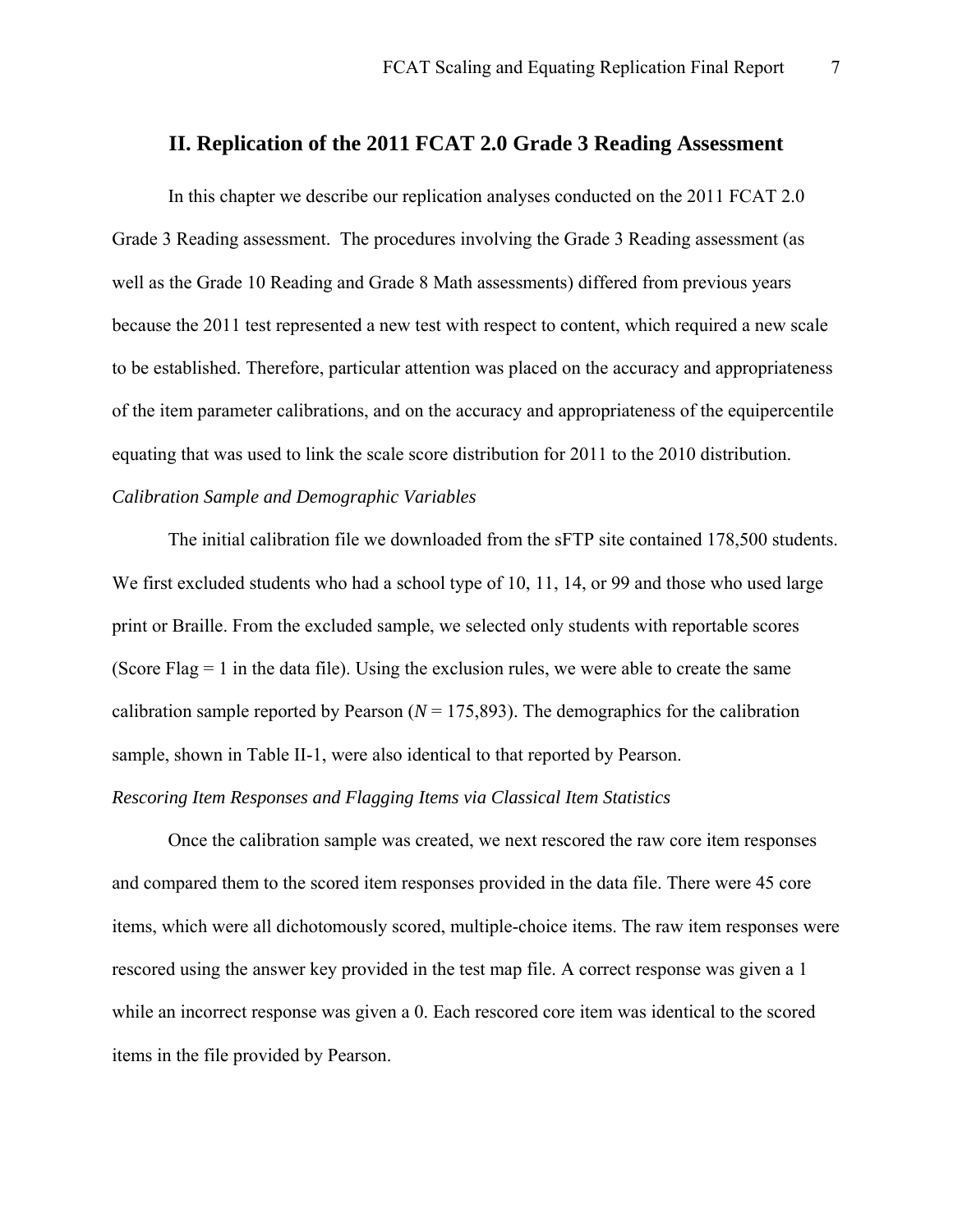## Table II-1

|           |                         | Pearson | SPS/Buros |
|-----------|-------------------------|---------|-----------|
|           | Female                  | 85,313  | 85,313    |
| Gender    | Male                    | 90,414  | 90,414    |
|           | Unknown                 | 166     | 166       |
|           | Asian                   | 4,388   | 4,388     |
|           | <b>Black</b>            | 42,443  | 42,443    |
|           | Hispanic                | 52,256  | 52,256    |
| Ethnicity | American Indian/Alaskan | 740     | 740       |
|           | Multiracial             | 5,527   | 5,527     |
|           | Native Hawaiian/Pacific | 145     | 145       |
|           | Unknown                 | 378     | 378       |
|           | White                   | 70,016  | 70,016    |

## Demographics for Grade 3 Reading Calibration Sample

 We next used classical item statistics to flag potentially problematic items. Items with the following characteristics (determined by Pearson) were flagged:

- Classical item discrimination  $(r_{\text{ph-c}})$  was less than 0.2,
- Classical item difficulty (*p*-value) was greater than 0.9 or less than 0.15,
- An incorrect option was selected by more than 40% of the sample,
- The *p*-value on any one form differed from the overall *p*-value by more than  $|0.08|$ .

Using the above criteria, one item was flagged (SEQ Item 35) because the *p*-value was greater than 0.90 ( $p = 0.903$ ). Pearson did not flag item 35, but instead flagged item 5 because more than 40% of the examinees responded to one of the incorrect options on a several of the forms; however, because the overall percentage of students who chose the incorrect option was less than 40%, we did not flag this item. Furthermore, we agree that both items should have been included in further analyses.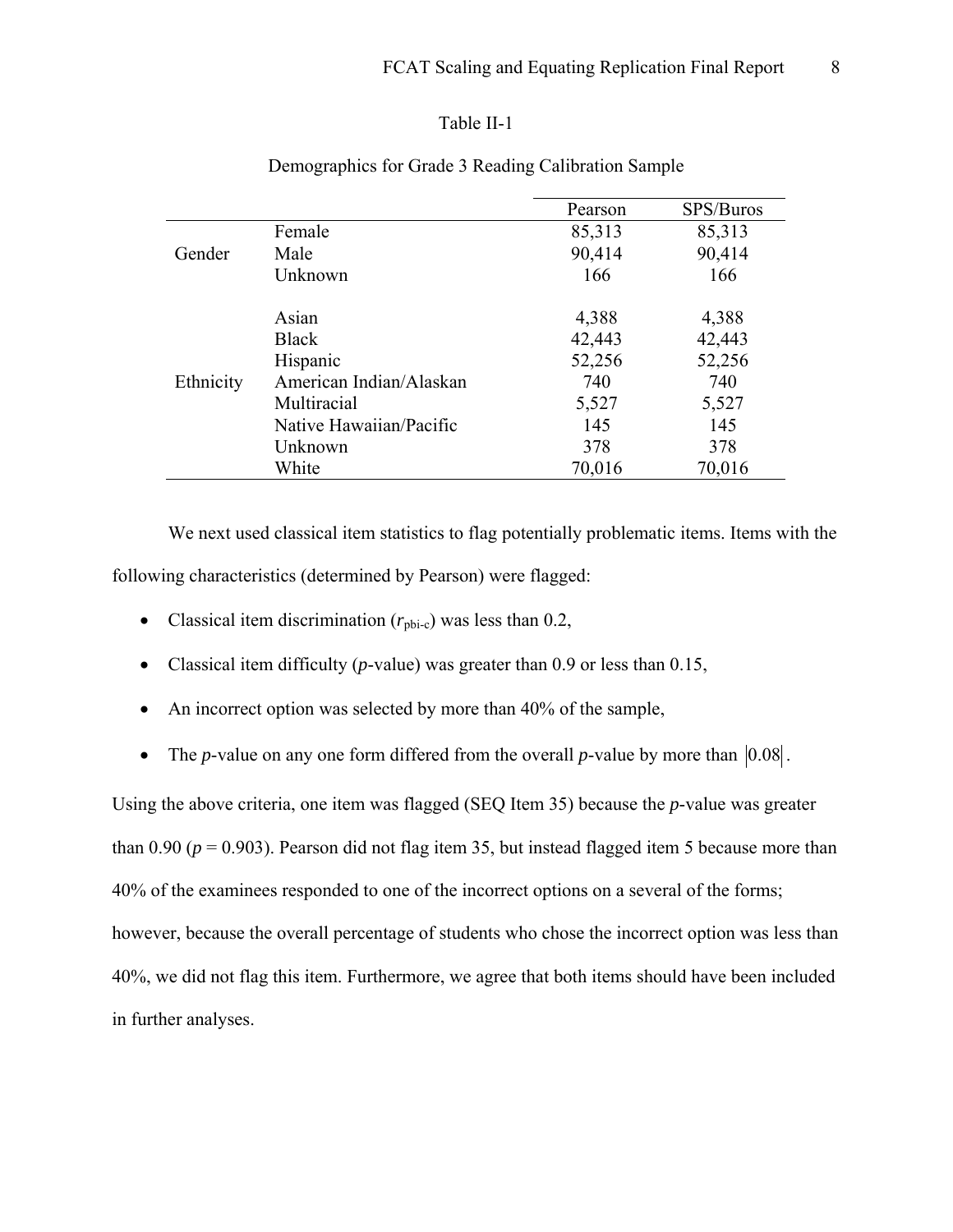#### *Item Parameter Calibration*

 $\overline{a}$ 

Item parameter calibration was conducted using the computer program BILOG-MG<sup>[1](#page-8-0)</sup> (Zimowski, Muraki, Mislevy, & Bock, 2003) on the calibration sample. The three-parameter logistic model (3PLM) was used for the multiple-choice items. The default prior<sup>[2](#page-8-1)</sup> was implemented only for the *c* parameter in the 3PLM. Sample BILOG-MG code is provided in Appendix II-A.

 BILOG-MG successfully converged within 22 EM cycles. The item parameter estimates and their corresponding standard errors were reasonable values. Furthermore, the item parameter estimates were nearly identical to those reported by Pearson; the *a*-, *b*-, and *c*-parameter estimates correlated with the values reported by Pearson to 0.99 and any absolute differences between respective *a*-, *b*- and *c*-parameter estimates were less than 0.01.

 Items were flagged for detailed inspection using the following criteria provided by Pearson and FDOE:  $a < 0.5$ ,  $2.0 < b < -2.0$ , or  $c < .05$ . Table II-2 reports the flagged items and the reason for being flagged.

#### Table II-2

| Item (SEQ) | Reason                   | a    | b       | C    | Model Fit  |
|------------|--------------------------|------|---------|------|------------|
|            | $b < -2$<br>$c \le 0.05$ | 0.69 | $-2.02$ | 0.02 | Good       |
| 5          | $c \le 0.05$             | 0.56 | $-0.24$ | 0.01 | Acceptable |
| 25         | $c \le 0.05$             | 0.99 | $-1.59$ | 0.02 | Good       |
| 32         | $c \le 0.05$             | 0.70 | $-0.82$ | 0.02 | Good       |
| 42         | $c \le 0.05$             | 0.81 | $-0.76$ | 0.02 | Good       |
| 45         | $c \le 0.05$             | 0.82 | $-1.66$ | 0.01 | Acceptable |

## Items Flagged Using Pearson/FDOE Criteria

<span id="page-8-0"></span><sup>1</sup> BILOG-MG was used to replicate the Grade 3 Reading in part because the commercial version of MULTILOG that was available to us at the time could not handle the large sample size, and since the Grade 3 Reading test involved only multiple-choice items, the BILOG program was appropriate. However, for the other tests, we were able to use Pearson's extended version of MULTILOG, which could handle very large sample sizes. Nevertheless, replicating the procedures using another calibration computer program in this case was an interesting activity that lends more credence to the results.

<span id="page-8-1"></span><sup>2</sup> The prior for the *c* parameter in Bilog-MG is based on the beta distribution with parameter values of 6 and 16.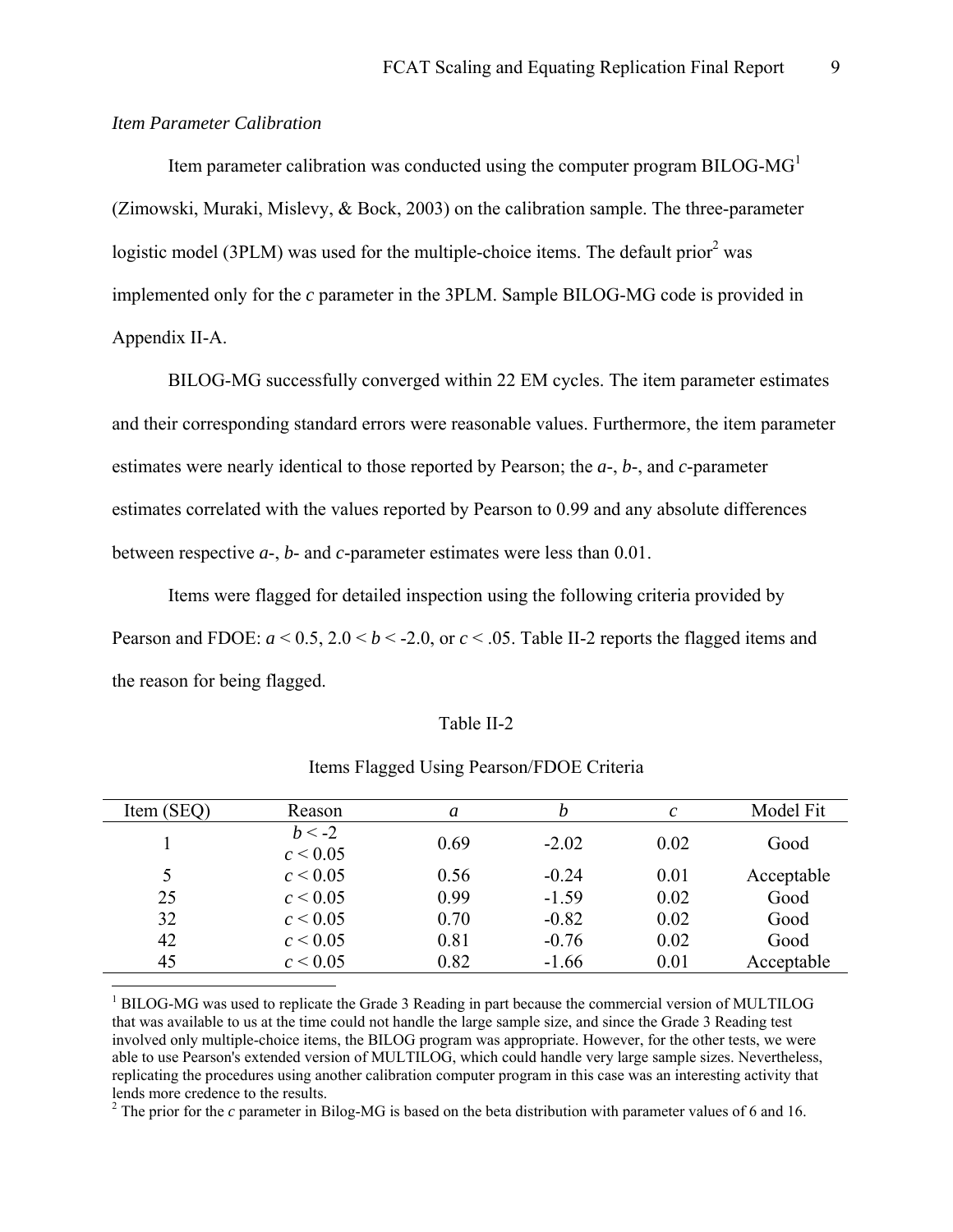The item parameter calibration and model fit of the flagged items were further inspected to determine if they should be excluded from additional analyses. Model fit was examined via an inspection of raw residuals around the item characteristic curve (ICC) that is defined by the item parameter estimates. The computer program ResidPlots (Liang, Han, & Hambleton, 2008) was used to examine model fit. Reasonable or acceptable model fit occurs when the majority of the observed proportions are randomly distributed around the ICC, with very few observed points falling far from the ICC. For each flagged item, the item parameter estimation and model fit was acceptable in that the observed proportions were close to the expected value given by the ICC (Appendix II-B contains model fit plots for each flagged item). Therefore, given that there were no key check issues with these items and that the item statistics and model fit was acceptable, we agreed that these items should be included in the equipercentile equating.

 In addition to inspecting the model fit for the flagged items, we examined the model fit for all items. The model exhibited excellent to acceptable fit for most of the items. However, there were a few items that exhibited a small magnitude of misfit. For example, items (SEQ) 7, 28, 42 and 43 exhibited a small magnitude misfit. Figures II-1 to II-4 provide plots for the observed and expected ICC plots. The solid curve represents the ICC for the item, which shows the probability that students will answer the item correctly, given their IRT proficiency estimate (i.e.,  $\hat{\theta}$ ). The circles shown in the plots represent the proportion of students within a specific interval on the IRT scale that actually did answer the item correctly. Comparing the distance between the circles and the curve indicates the closeness in "fit" between what the IRT model predicts for the item and how students actually performed on the item. The vertical lines represent the confidence bands for these (conditional) observed proportion correct statistics based on 3 standard errors. Items in which the observed proportions fall far from the model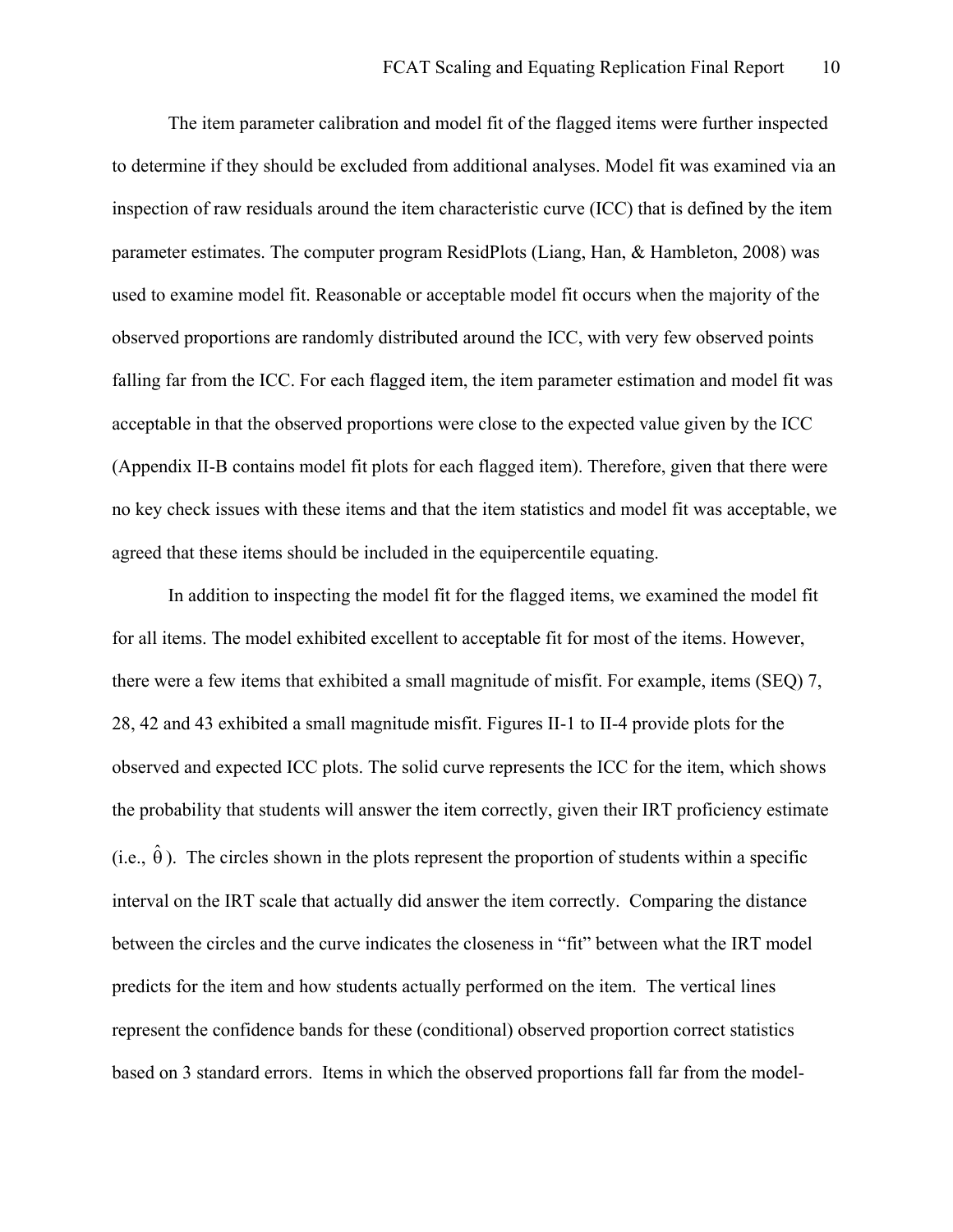based ICC (i.e., outside the confidence bands) are indicative of poor fit. For these three items, the misfit was small. Therefore, including these items in the equipercentile equating will have a negligible effect and removing the items may have a detrimental effect on reliability. Therefore, given all of the analyses to this point, we agree that all of the core items should be included in the equipercentile equating.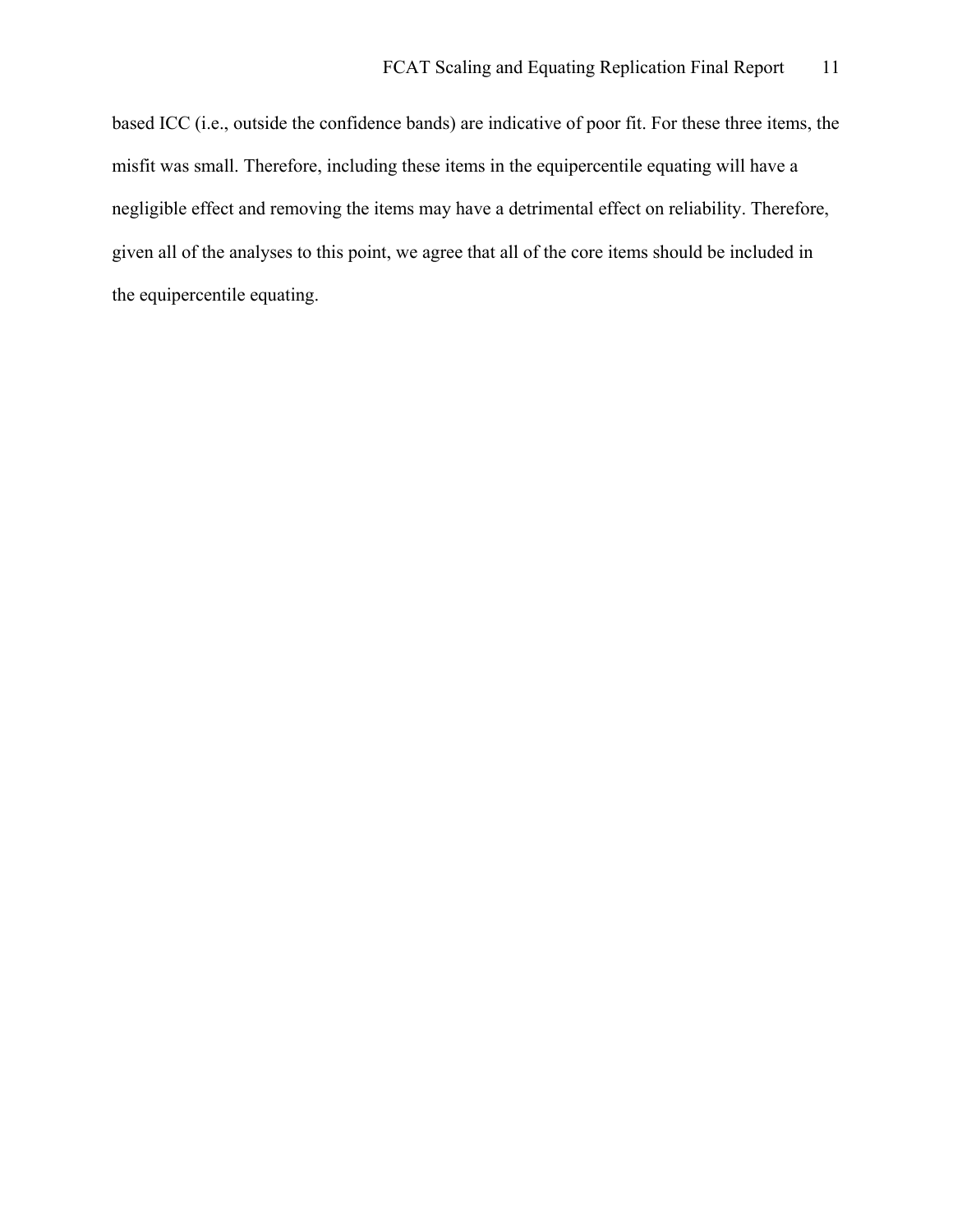

Figure II-1. *Model fit plot for item (SEQ) 7*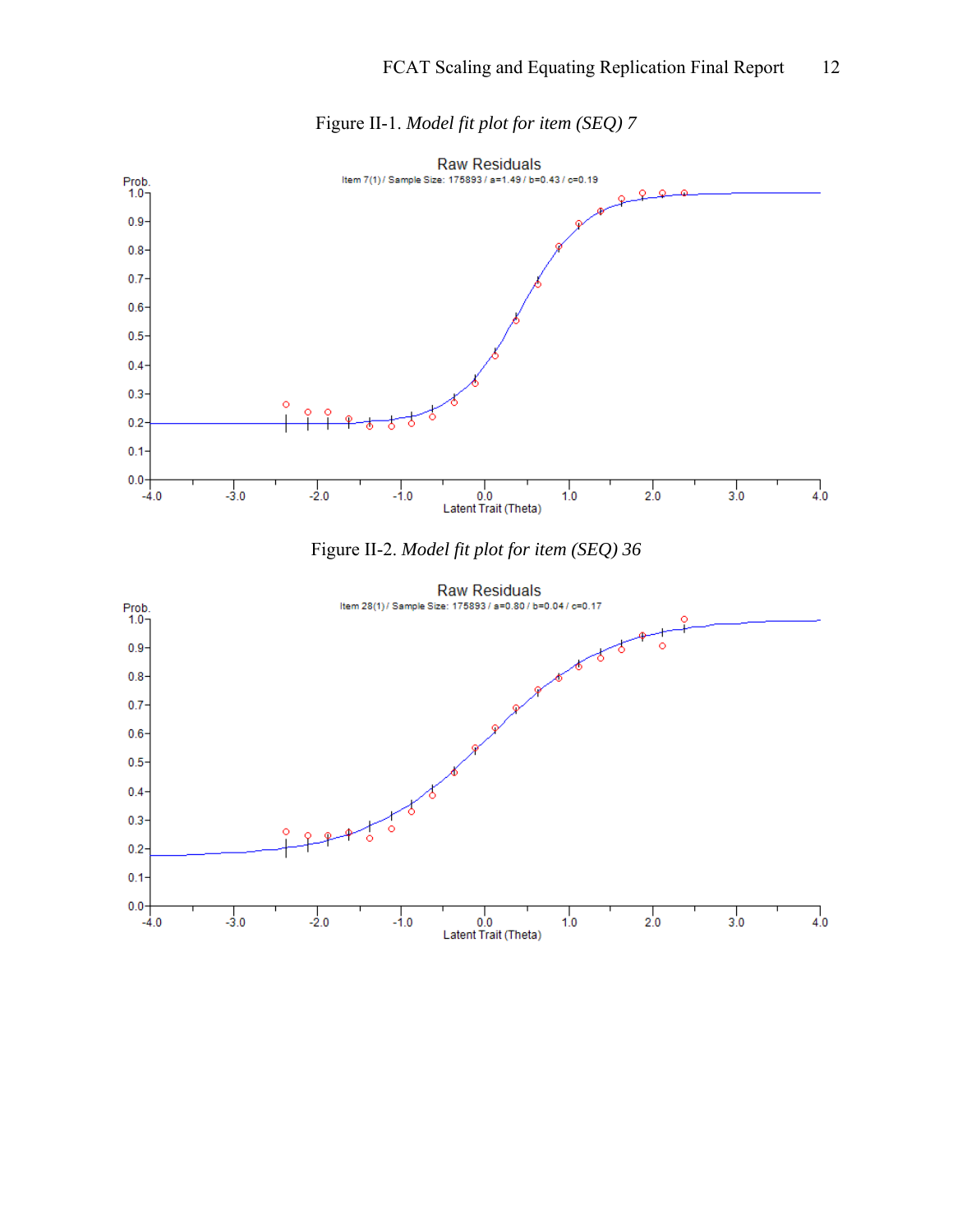

Figure II-3. *Model fit plot for item (SEQ) 50* 

## *Scale Scores and Equipercentile Equating*

Before estimating the scale scores for each student, the new item parameter estimates  $(a_{New}, b_{New}$  and  $c_{New}$ ) were transformed onto a scale with a mean of 300 and standard deviation of 50 as follows: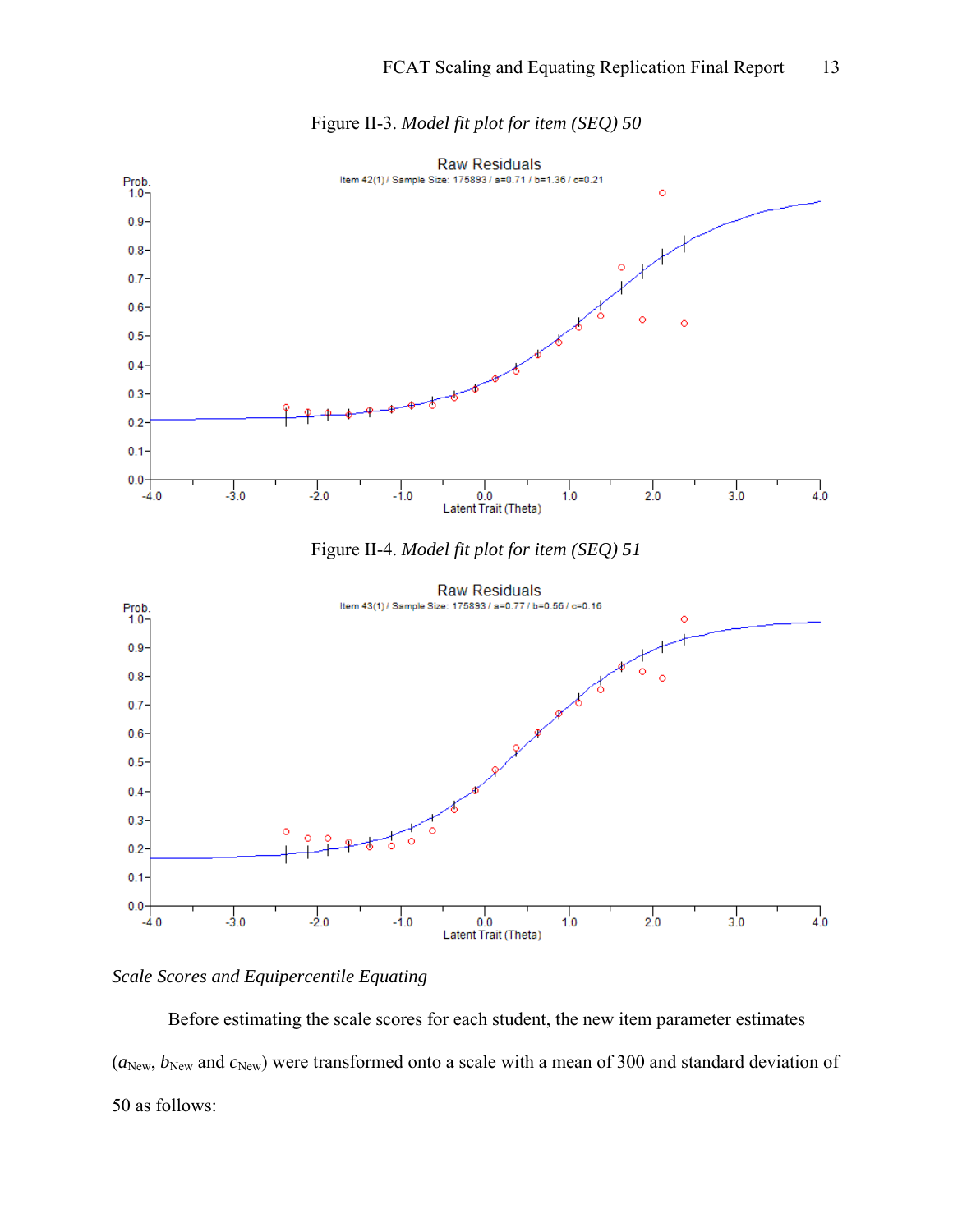$$
a_{\rm SS} = \frac{a_{\rm New}}{50},
$$
  

$$
b_{\rm SS} = b_{\rm New} * 50 + 300
$$

and

$$
c_{\rm SS} = c_{\rm New} \, .
$$

The newly transformed item parameters  $(a_{SS}, b_{SS},$  and  $c_{SS})$  were very similar to those reported by Pearson and were used to estimate the students' IRT ability estimate. The computer program IRT Score Estimation (Chien, Hsu, and Shin, 2011) was used to perform maximum likelihood estimation. Table II-3 reports the descriptive statistics for the raw scores and scale scores.

#### Table II-3

## Descriptive Statistics for Proficiency Estimates

|                           | Raw Score | <b>IRT</b> Scale Score |
|---------------------------|-----------|------------------------|
| Mean                      | 30.93     | 301.45                 |
| <b>Standard Deviation</b> | 9.49      | 56.84                  |
| Kurtosis                  | $-0.56$   | 137                    |
| Skewness                  | -0.61     | O O9                   |

 The equipercentile equating was conducted to adjust the 2011 scale score distribution such that it was equivalent to the 2010 distribution using the computer program RAGE-RGEQUATE (Zeng, Kolen, Hanson, Cui & Chien, 2005). The frequency distribution for the scale scores was created and used with the scale score frequency distribution from 2010 to create a conversion table linking the 2011 scale scores to the 2010 scale scores for the Grade 10 Reading test. The operational postsmooth limit was used in the equating. The postsmooth lower limit was based on the following equation: (percent of examinees who received a 100 scale score + 0.5)/100. The postsmooth upper limit was based on the following equation: (percent of examinees who received a 500 scale score  $+$  0.5)/100. In this case, the lower and upper limit was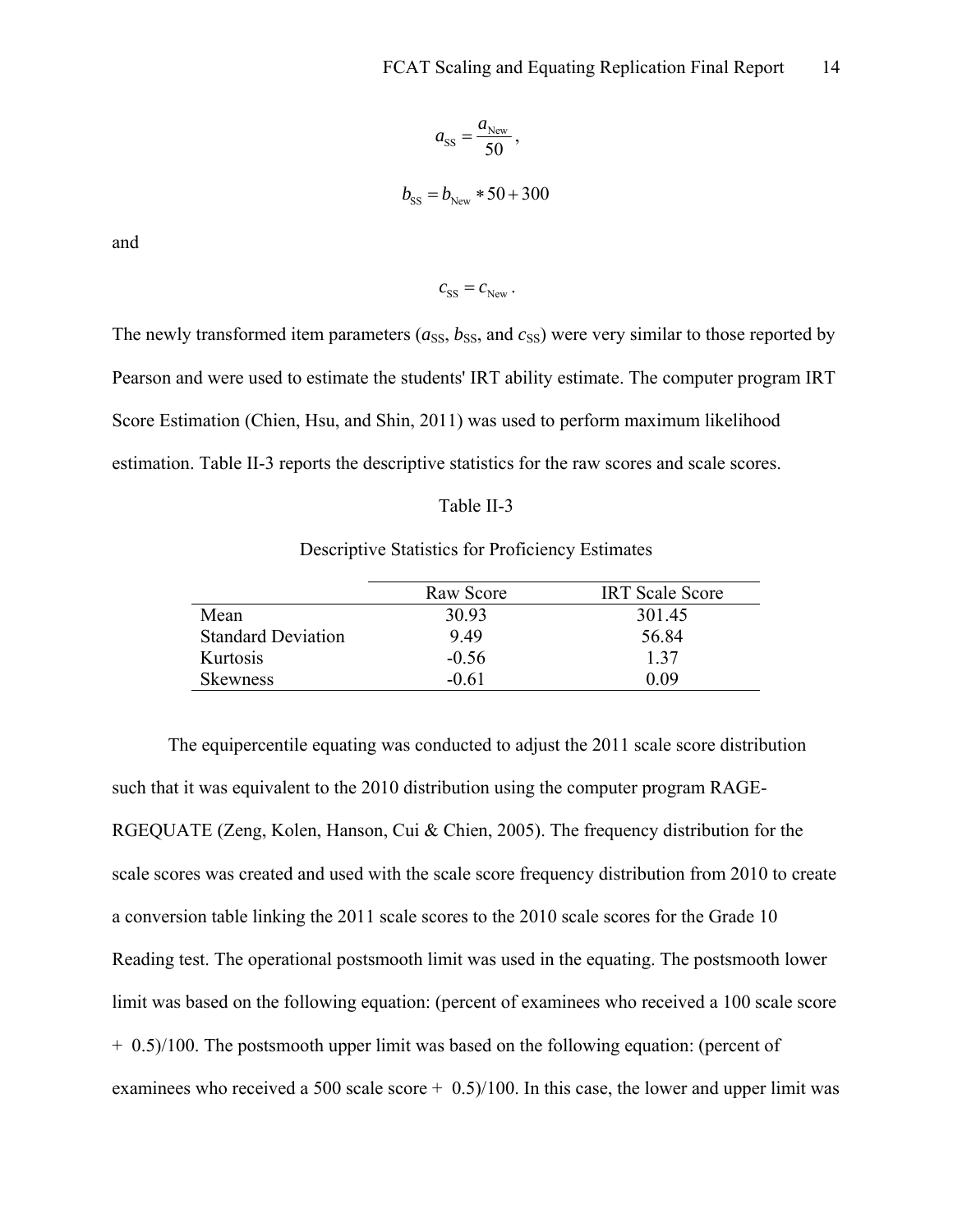$0.011<sup>3</sup>$  and  $0.0168$ , respectively. Therefore, the equipercentile was run twice - once for each limit. The final conversion table was a combination of the two equatings - equated scale scores for 100 to 300 were based on the postsmooth lower limit value and the equated scale scores for 300 to 500 were based on the postsmooth upper limit.

 The final conversion table was nearly identical to that constructed by Pearson. Our equated scores correlated 0.9999 to those reported by Pearson and differed by no more than 1 point for any equated score. The proportion of exact agreement exceeded 95%. To illustrate the high level of agreement, Figure 5 compares the Pearson and Sireci Psychometric Services (SPS) equated scale scores from the conversion table to the identity line that represents exact agreement.

The solid line represents the identity line and runs perfectly through the majority of the equated scores. Although a few equated scores differed by one point, the difference was likely due to rounding error in the item parameter estimates and scales scores as well as the fact that we used BILOG-MG instead of MULTILOG. Because the conversion table was nearly identical, we agree with Pearson's final conversion table.

 After creating the conversion table, we transformed the 2011 scale scores onto the 2010 scale. The descriptive statistics for the equated scores, shown in Table II-4, were nearly identical to those reported by Pearson.

 $\overline{a}$ 

<span id="page-14-0"></span> $3$  The lower postsmooth limit was based on the 2010 frequency distribution because the percent of students with a scale score of 100 was higher for 2010 compared to 2011.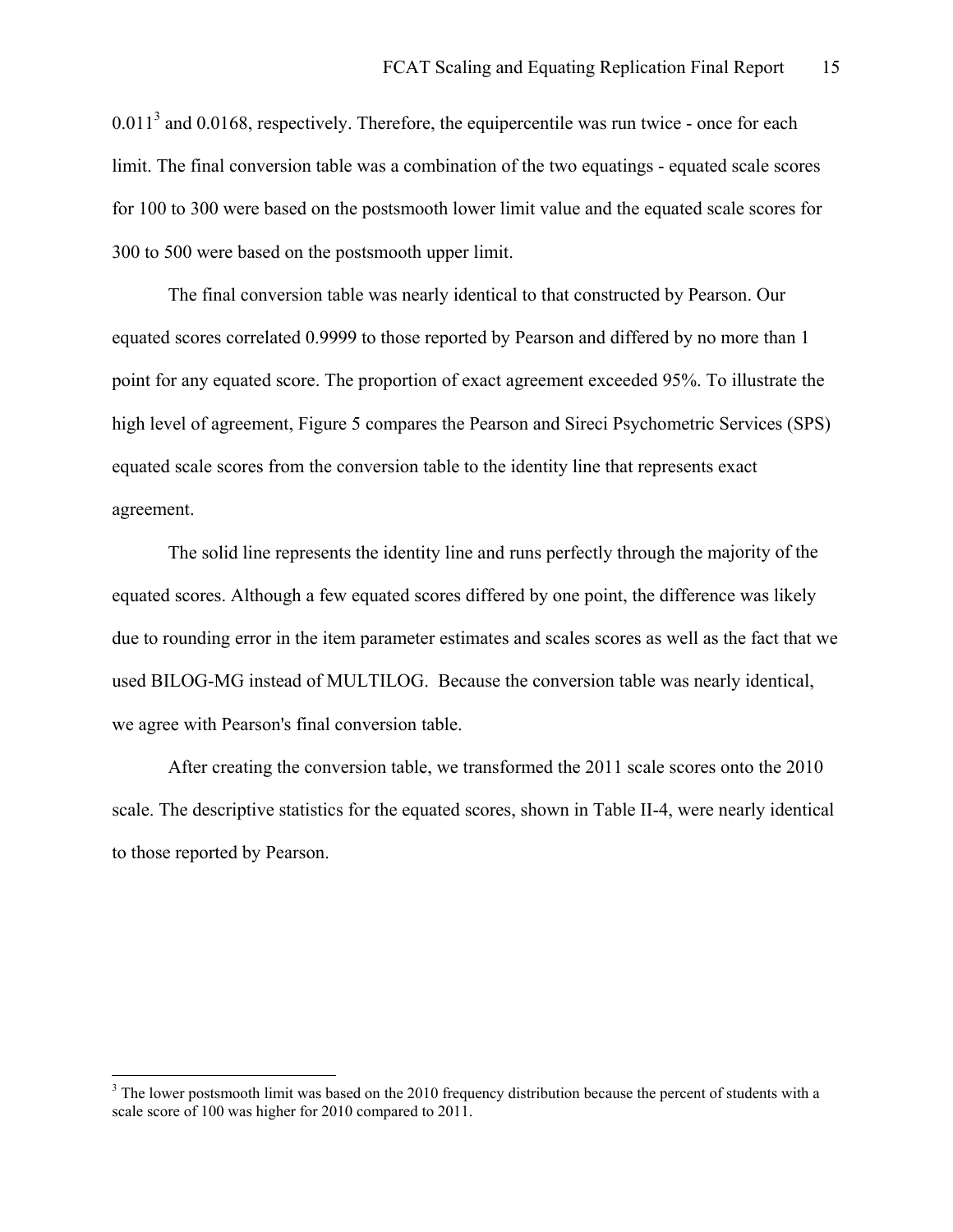Figure II-5. Plot comparing Pearson and SPS equated scale scores in conversion table.



Pearson Equated Scores

| Table II- |  |
|-----------|--|
|           |  |

|  | Descriptive Statistics for Equated Proficiency Estimates |  |
|--|----------------------------------------------------------|--|
|  |                                                          |  |

|                           | Pearson | <b>SPS</b> |
|---------------------------|---------|------------|
| Mean                      | 314.37  | 314.36     |
| <b>Standard Deviation</b> | 61 19   | 61 19      |
| Kurtosis                  | 0.96    | 0.96       |
| <b>Skewness</b>           | $-0.16$ | $-0.16$    |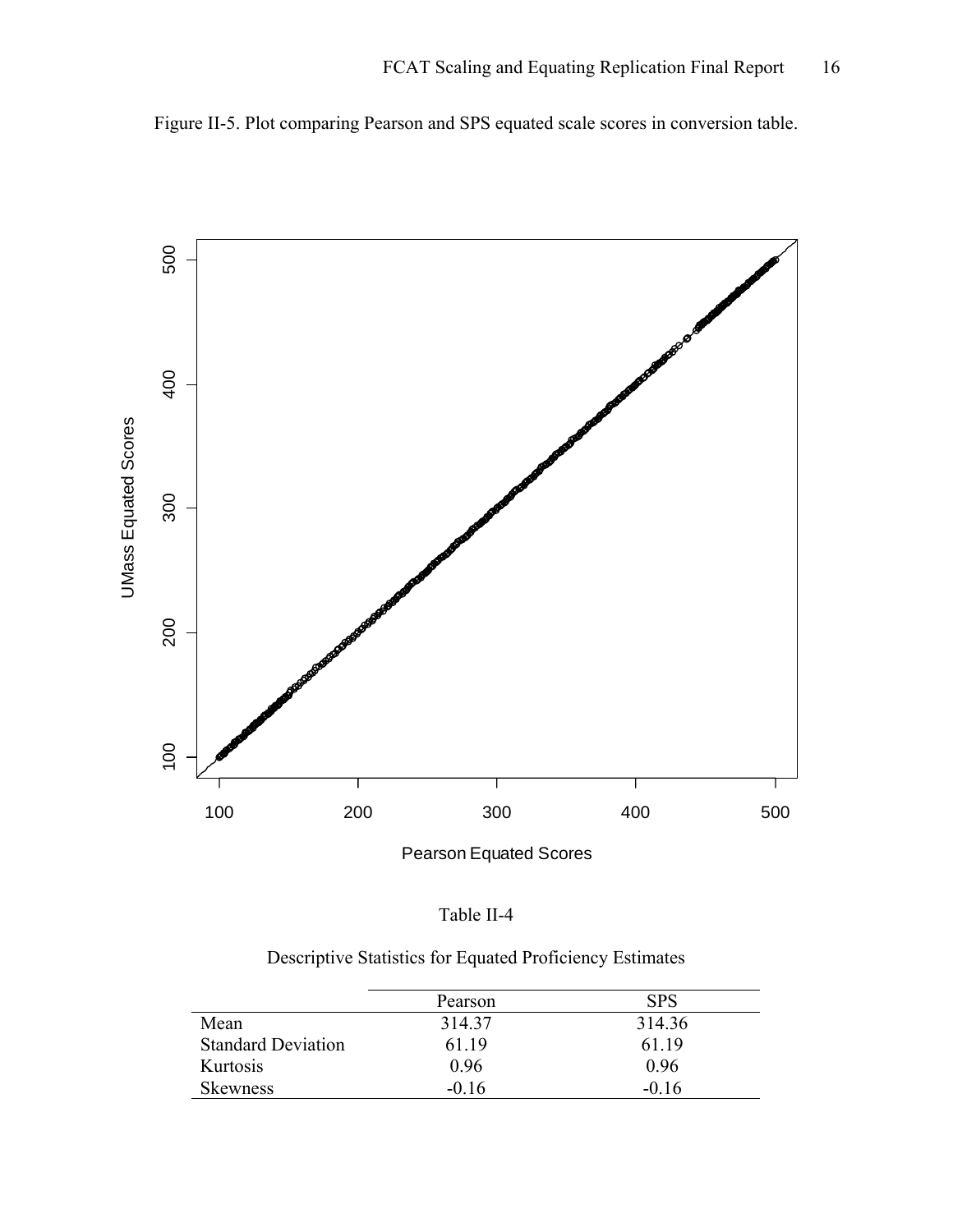## Conclusion

 In summary, SPS was able to successfully replicate Pearson's operational procedures and results including creating the calibration sample given the exclusion/inclusion rules, scoring the raw item responses, verifying the quality of the items (item statistics and model fit), reproducing identical item parameter estimates, and the (nearly) identical conversion table and scale score distribution in regard to the 2001 FCAT 2.0 Grade 3 Reading Assessment. Given this successful replication, we feel confident that the operational procedures were conducted correctly.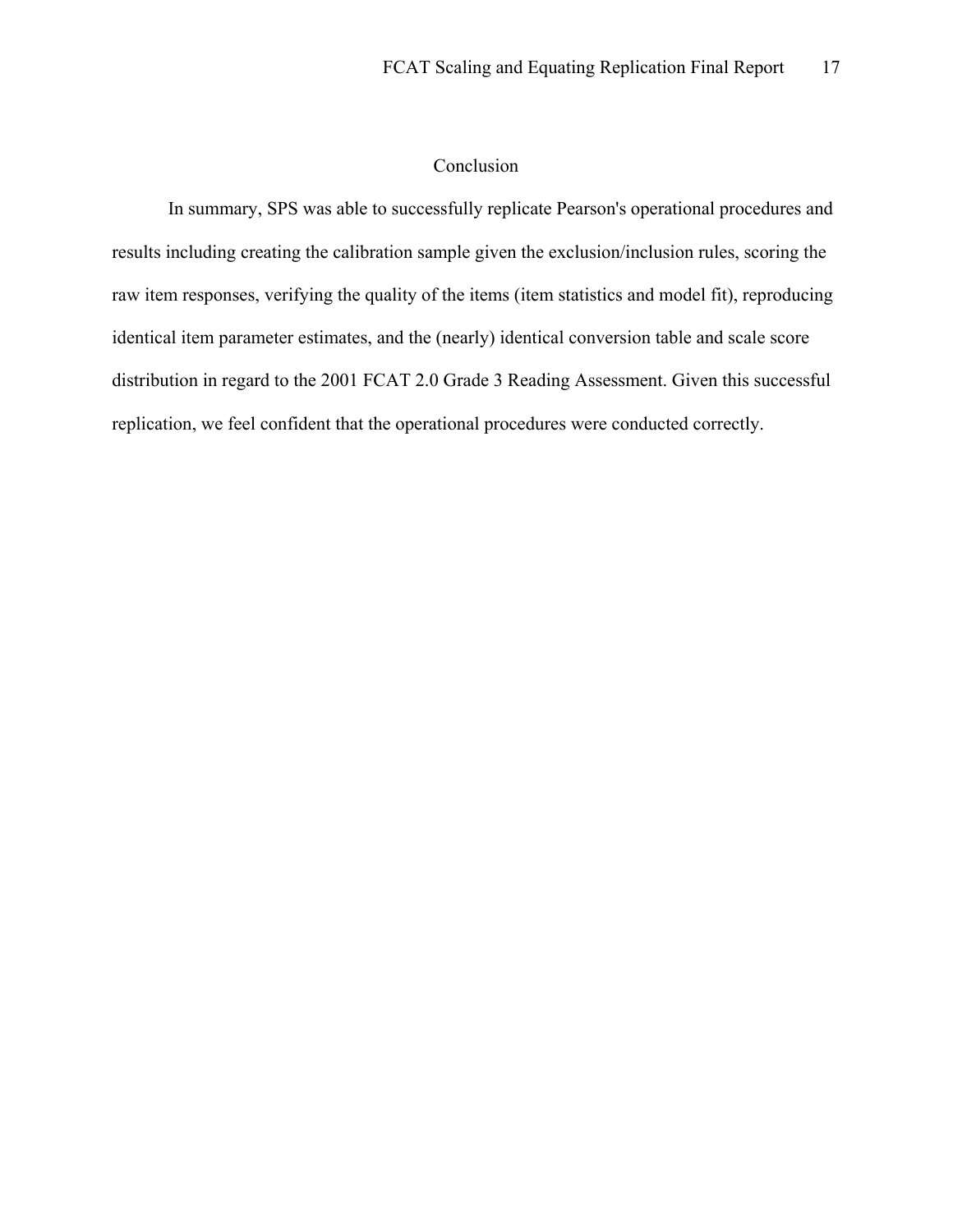## Appendix II-A

## Sample BILOG Code for Grade 3 Reading

```
FCAT 2.0 2011 
Grade 3 Reading 
>GLOBAL DFN='G3RDG.DAT', NPA=3, SAVE; 
>SAVE PAR='G3RDG.PAR', SCO='G3RDG.SCO'; 
>LENGTH NITEMS = (45);
>INPUT NTOTAL = 45, NIDCHAR = 4, NALT = 4; 
> ITEMS INUMBERS = 1(1)45, INAMES = (i01(1)i45);
>TEST TNAME = 'FCAT', INUMBER=(1(1)45);
(4A,T1,45A1) 
>CALIB NQPT=41,CYCLES=120,GPRI,NOTPR,NOSPR,NEW=4,CRIT=0.0010; 
>SCORE METHOD=1, NOPRINT;
```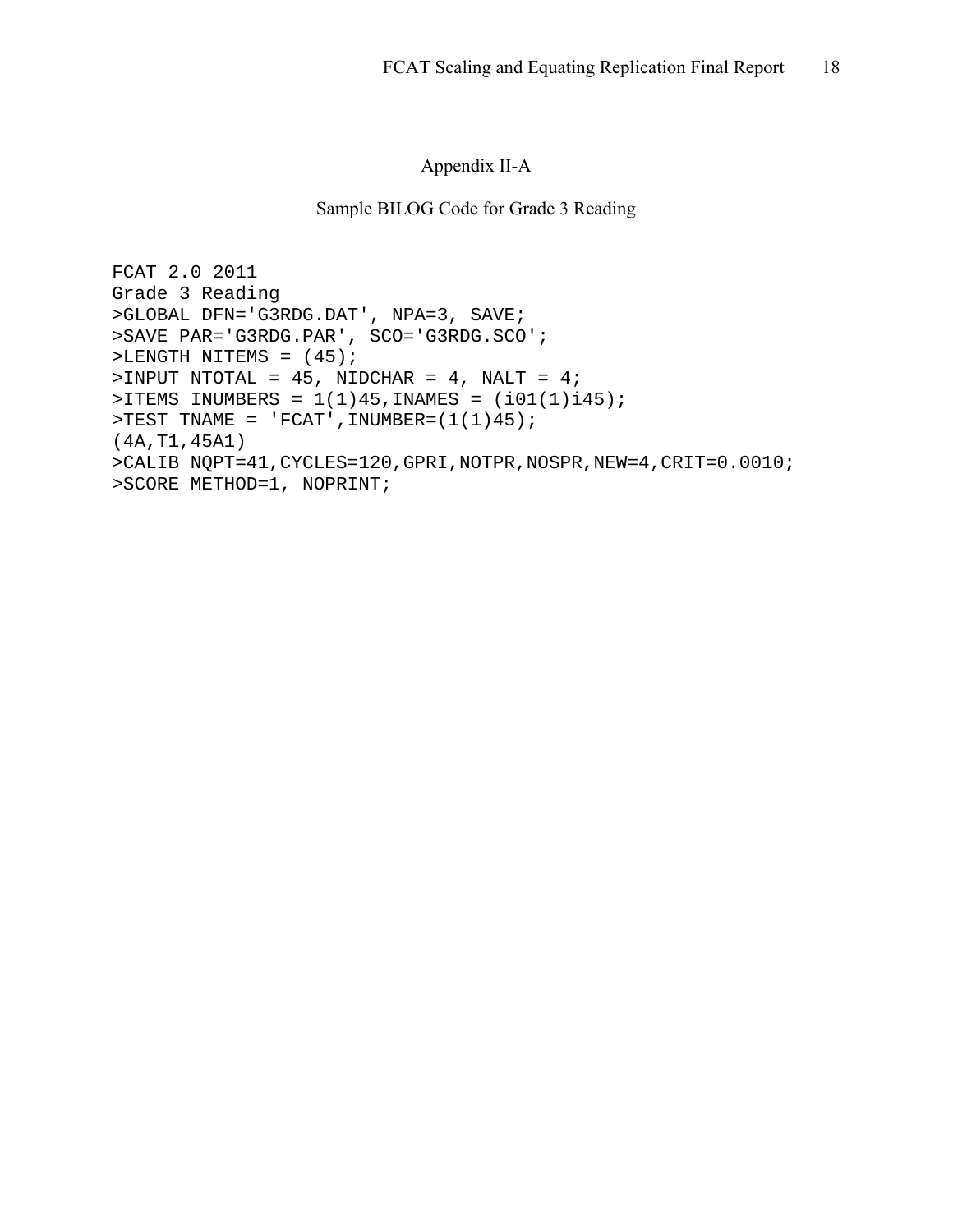# Appendix II-B

# Model Fit Plots for Items Flagged During Item Calibration Inspection



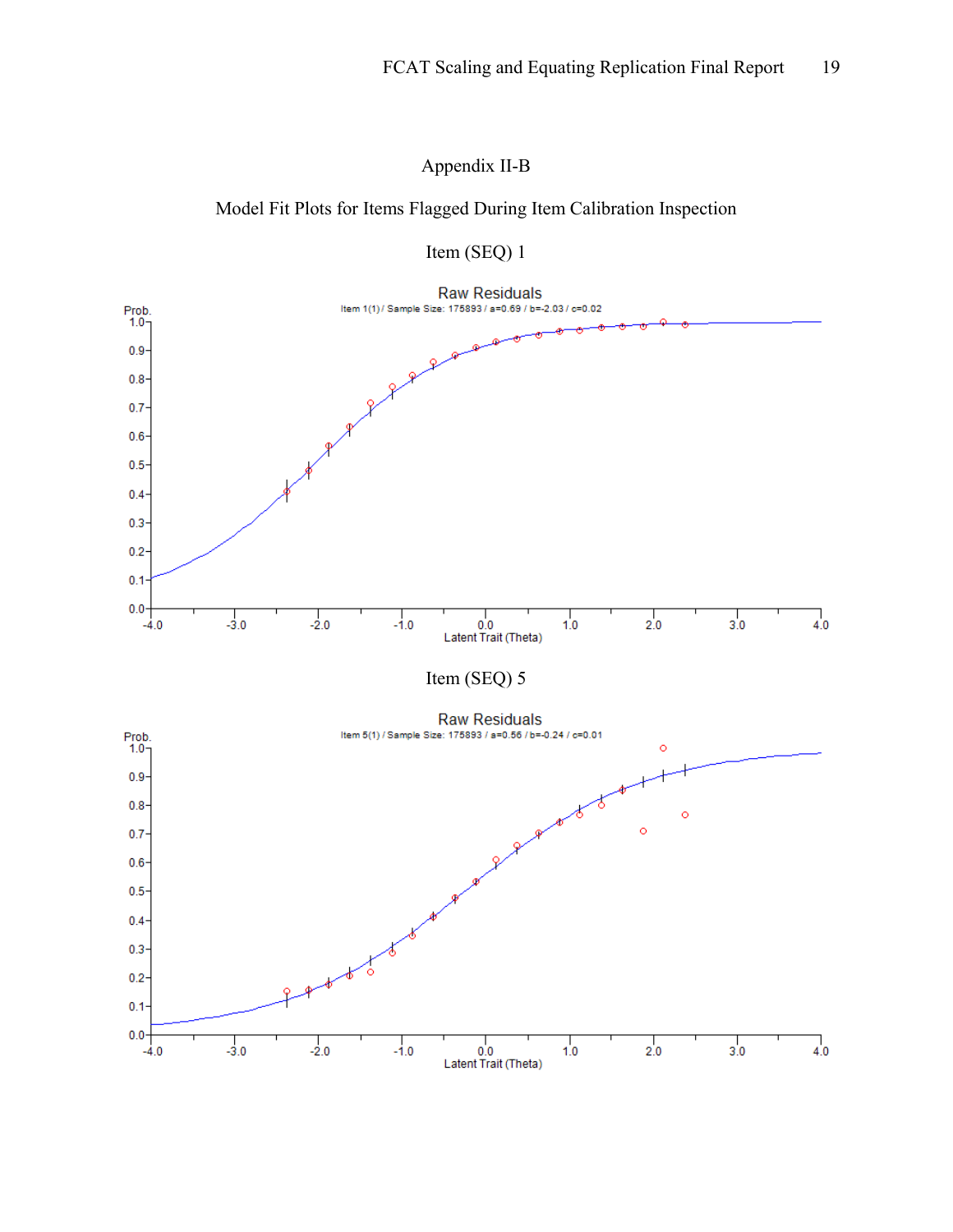

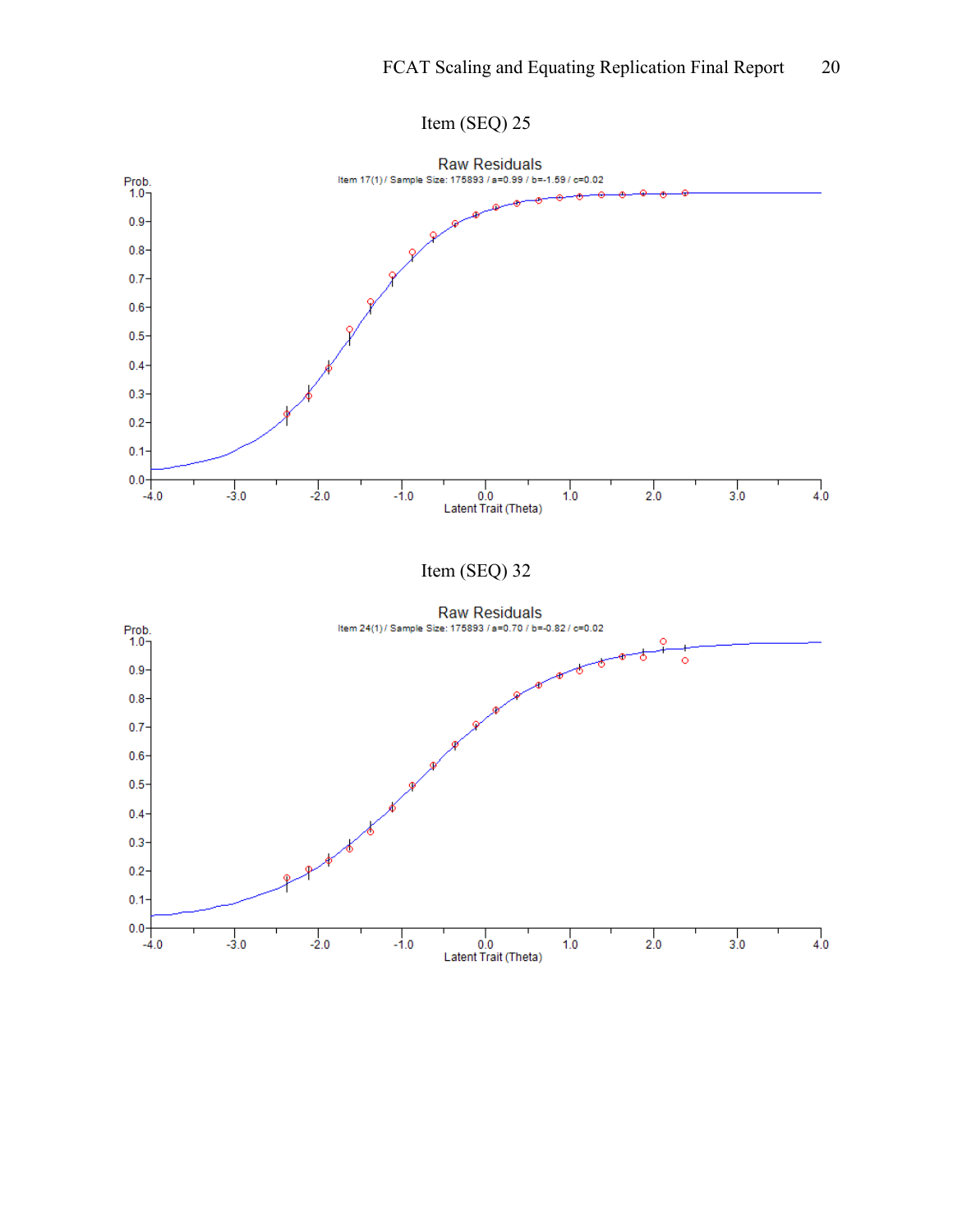

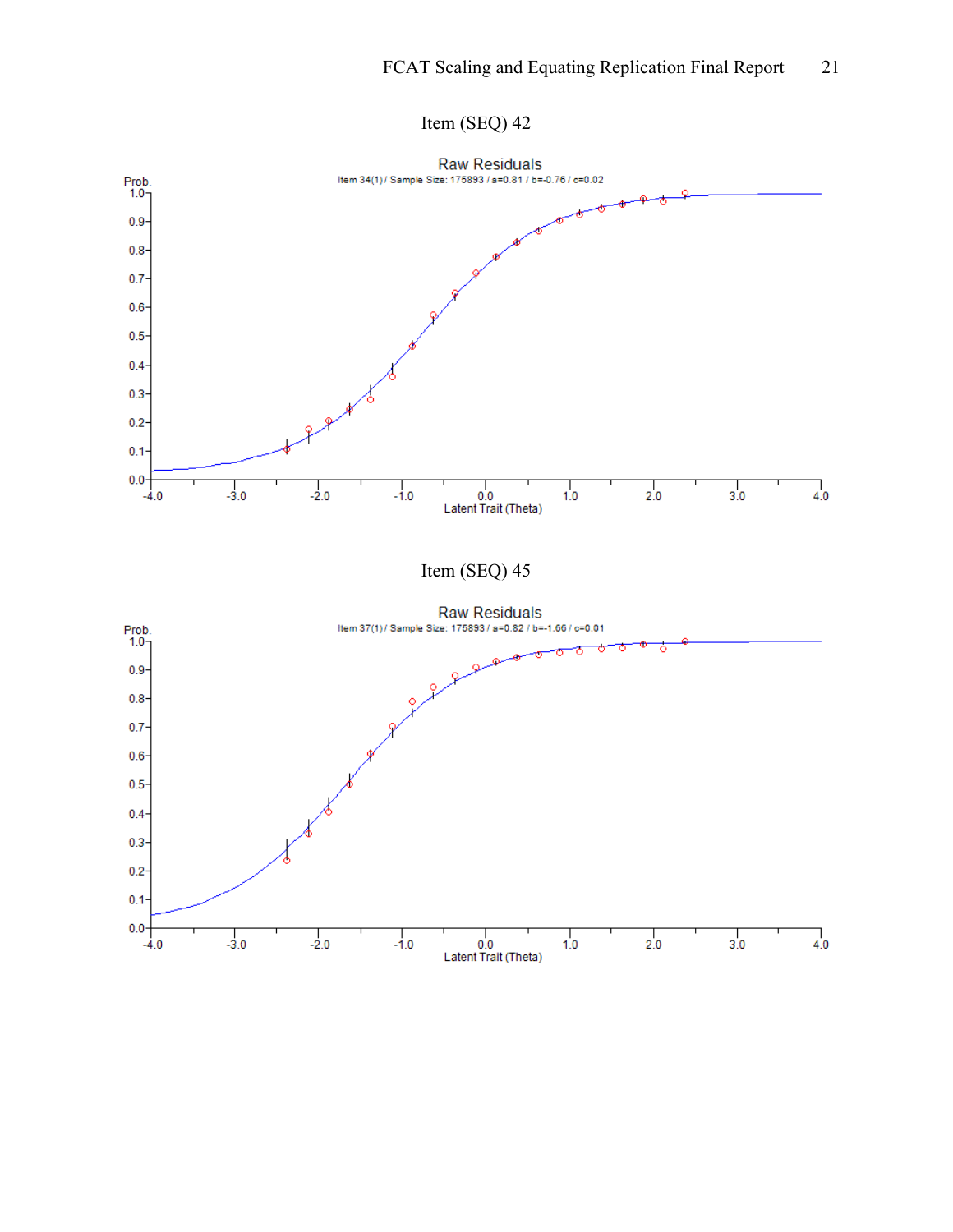# **III. Replication of the 2011 FCAT 2.0 Grade 8 Math Assessment**

<span id="page-21-0"></span>In this chapter, we summarize the results of all analyses related to the item analyses, calibration, scaling, and equipercentile equating of the Grade 8 Math FCAT 2.0. We begin with a description of how we processed the data and finish with our conclusion regarding the degree to which our results and Pearson's converged.

## *Calibration Sample and Demographic Variables*

 The initial calibration file we downloaded from the sFTP site contained 178,793 students. We first excluded students who had a school type of 10, 11, 14, or 99 and those who used large print or Braille. From the excluded sample, we selected only students with reportable scores (Score Flag  $= 1$  in the data file). Using the exclusion rules, we were able to create the same calibration sample reported by Pearson  $(N = 176,627)$ . The demographics for the calibration sample, shown in Table III-1, were also identical to that reported by Pearson.

#### Table III-1

|           |                         | Pearson | <b>SPS</b> |
|-----------|-------------------------|---------|------------|
|           | Female                  | 86,651  | 86,651     |
| Gender    | Male                    | 89,822  | 89,822     |
|           | Unknown                 | 154     | 154        |
|           | Asian                   | 4,591   | 4,591      |
|           | <b>Black</b>            | 39,482  | 39,482     |
|           | Hispanic                | 48,772  | 48,772     |
| Ethnicity | American Indian/Alaskan | 751     | 751        |
|           | Multiracial             | 4,712   | 4,712      |
|           | Native Hawaiian/Pacific | 185     | 185        |
|           | Unknown                 | 432     | 432        |
|           | White                   | 77,702  | 77,702     |

## Demographics for Grade 8 Math Calibration Sample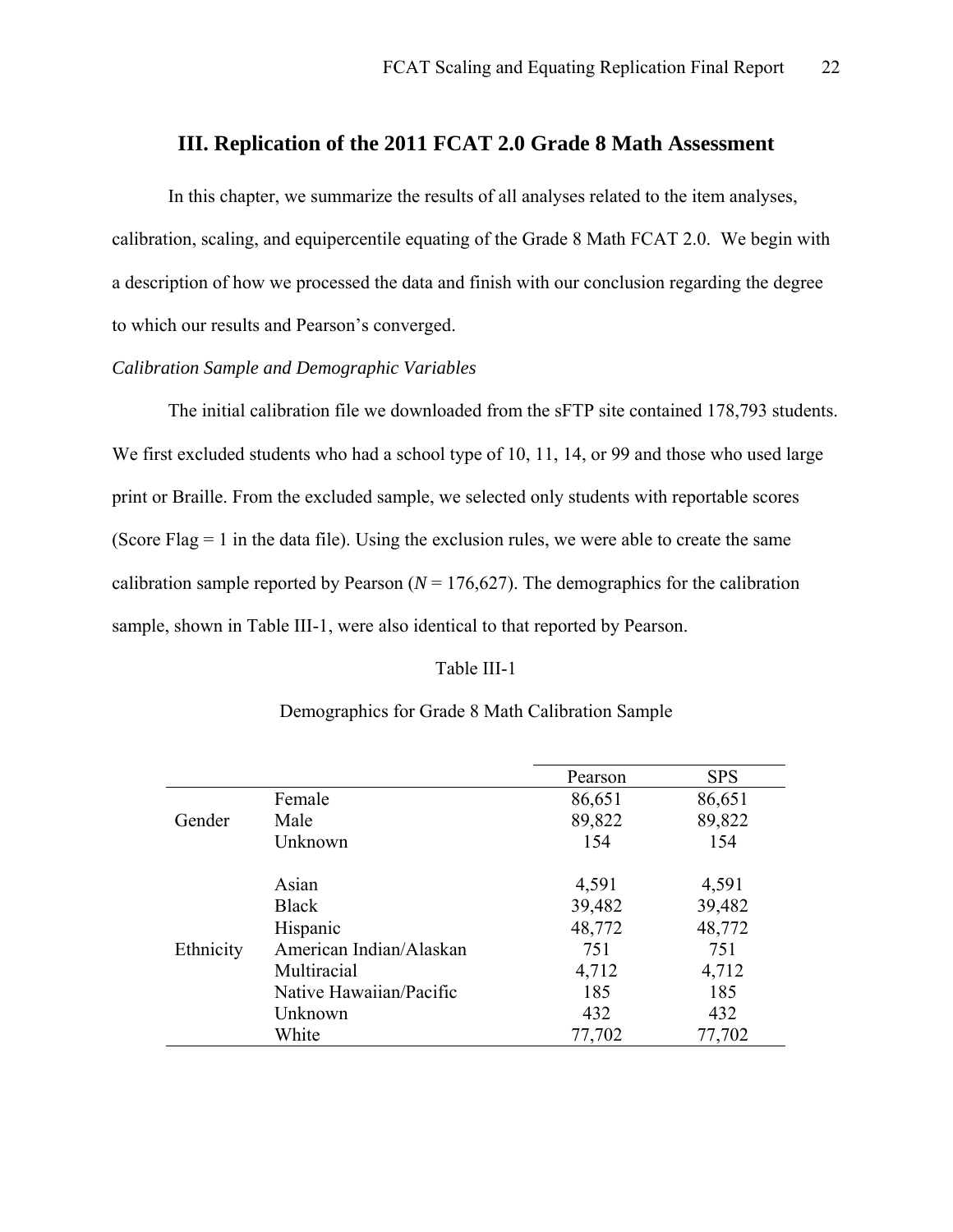## *Rescoring Item Responses and Flagging Items via Classical Item Statistics*

 Once the calibration sample was created, we next rescored the raw core item responses and compared them to the scored item responses provided in the data file. There were 48 core items, 31 multiple-choice and 17 gridded items, all dichotomously scored. The raw item responses were rescored using the answer key provided in the test map file. A correct response was given a 1 while an incorrect response was given a 0. Each rescored core item was identical to the scored items in the file provided by Pearson.

 We next used classical item statistics to flag potentially problematic items. Items with the following characteristics (determined by Pearson) were flagged:

- Classical item discrimination  $(r_{\text{ph-c}})$  was less than 0.2,
- Classical item difficulty (*p*-value) was greater than 0.9 or less than 0.15,
- An incorrect option was selected by more than 40% of the sample,
- The *p*-value on any one form differed from the overall *p*-value by more than  $|0.08|$ .

Using the above criteria, one item was flagged (item 44, CID: 100000083729) because the *p*value on one of the forms differed from the overall *p*-value by 0.084. Although this item was not reported by Pearson as being flagged using the above criteria, the item appeared to be functioning appropriately (e.g., reasonable item discrimination) and we agree that it should have been included in the following analyses. Pearson reported one item that was flagged (item 46, CID: 100000084467) apparently because more than 40% of the examinees responded to one of the incorrect options on two forms. Because the overall percentage of students who chose the incorrect option was less than 40%, we did not flag this item. Furthermore, we agree that this item should have been included in further analyses.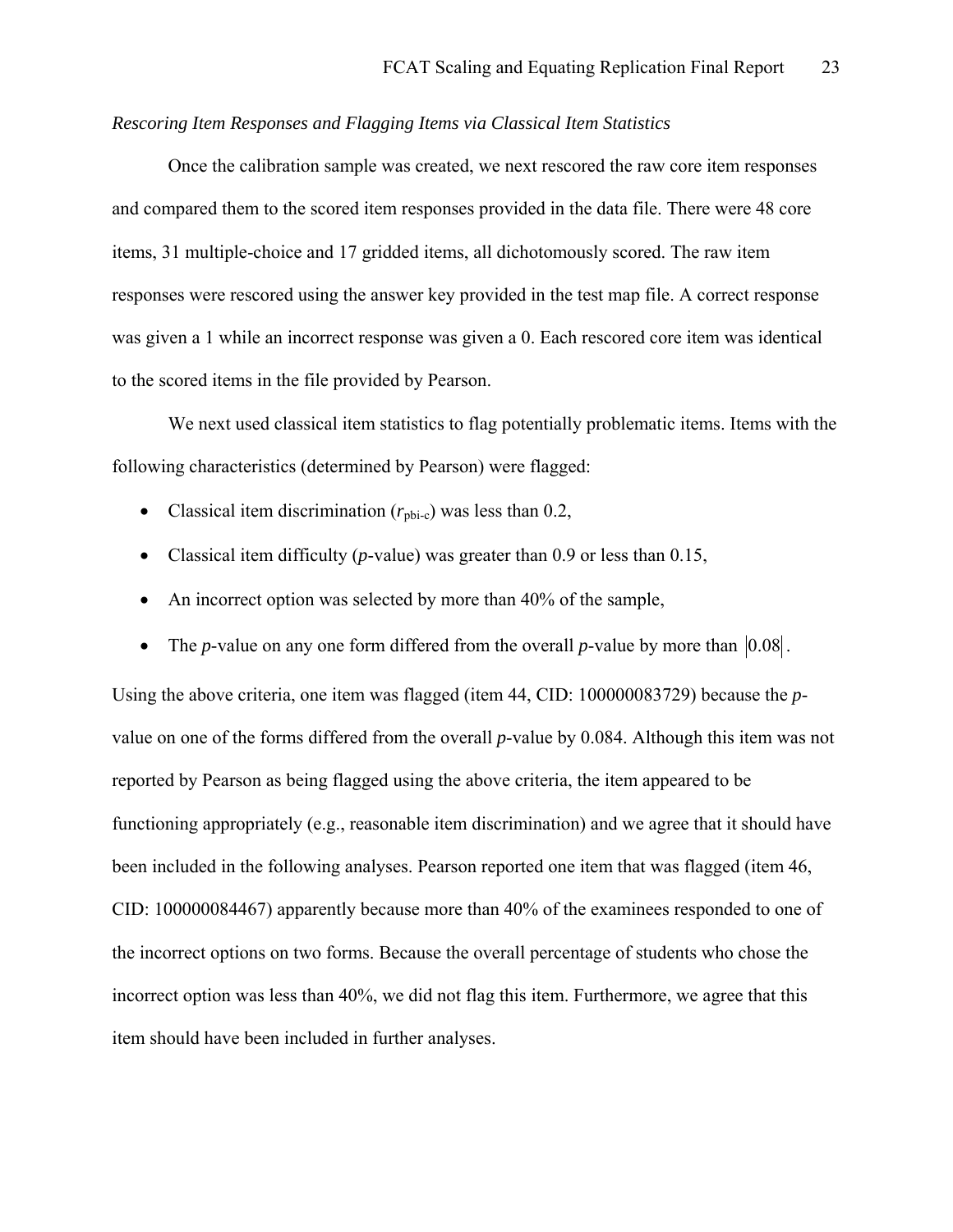## *Item Parameter Calibration*

 Item parameter calibration was conducted using the computer program MULTILOG (Thissen, 2003) on the calibration sample. The three-parameter logistic model (3PLM) was used for the multiple-choice items and the two-parameter logistic model (2PLM) was used for the gridded items. A prior for the *c* parameter, which is based on the normal distribution with a mean of -1.4 and a standard deviation of 1 on the logit metric, was implemented only for the *c* parameter in the 3PLM. Sample MULTILOG code is provided in Appendix III-A.

 MULTILOG successfully converged within 24 EM cycles. The item parameter estimates provide by MULTILOG were transformed onto the logistic metric so that we could compare them to the estimates reported by Pearson. The item parameter estimates were transformed as follows:

• For 2PLM

$$
a_{\text{New}} = \frac{a_{\text{MLG}}}{1.7}
$$

$$
b_{\text{New}} = b_{\text{MLG}}
$$

• For 3PLM

$$
a_{\text{New}} = \frac{a_{\text{MLG}}}{1.7},
$$
  

$$
b_{\text{New}} = \frac{-b_{\text{MLG}}}{a_{\text{MLG}}}
$$

and

$$
c_{\text{New}} = \frac{\exp[c_{\text{MLG}}]}{1 + \exp[c_{\text{MLG}}]}.
$$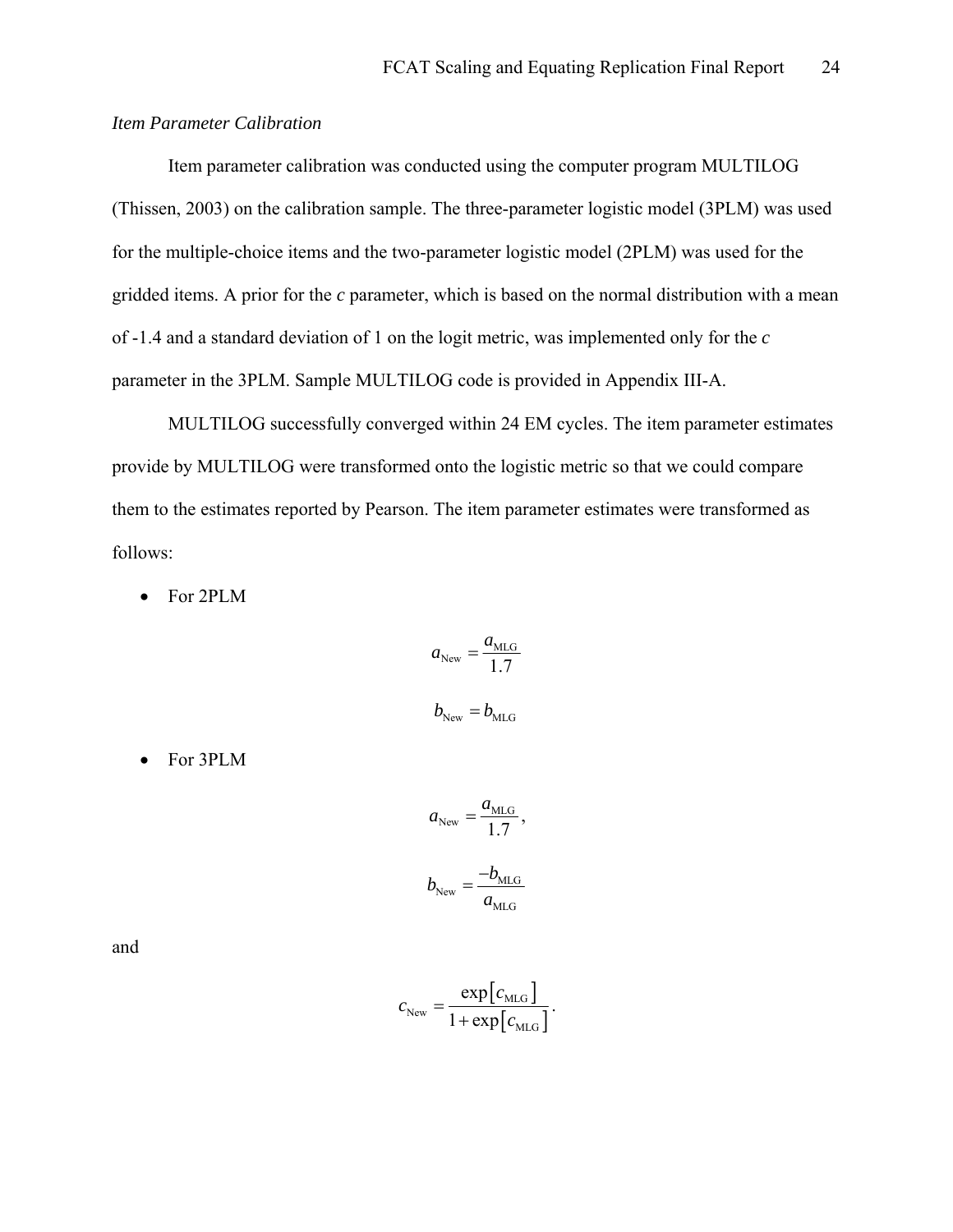All of the transformed item parameter estimates and their corresponding standard errors were reasonable values. Furthermore, the item parameter estimates were identical to those reported by Pearson.

 Items were flagged for detailed inspection using the following criteria provided by Pearson and FDOE:  $a < 0.5$ ,  $2.0 < b < -2.0$ , or, for multiple-choice items,  $c < .05$ . Table III-2 reports the flagged items and the reason for being flagged.

#### Table III-2

| Item | Reason            | a    |         | C    | Model Fit  |
|------|-------------------|------|---------|------|------------|
|      | $c \le 0.05$      | 0.51 | $-1.31$ | 0.01 | Acceptable |
| q    | a < 0.5, c < 0.05 | 0.45 | 0.44    | 0.04 | Good       |
| 19   | a < 0.5           | 0.46 | 0.51    | 0.15 | Good       |
| 24   | $c \le 0.05$      | 0.67 | $-1.28$ | 0.01 | Good       |
| 25   | $c \le 0.05$      | በ 77 | $-1.46$ | 0.04 | Acceptable |

#### Items Flagged Given Above Criteria

The item parameter calibration and model fit of the flagged items were further inspected to determine if they should be excluded from additional analyses. Model fit was examined via an inspection of raw residuals around the item characteristic curve (ICC) that is defined by the item parameter estimates. The computer program ResidPlots (Liang, Han, & Hambleton, 2008) was used to examine model fit. Reasonable or acceptable model fit occurs when the majority of the observed proportions are randomly distributed around the ICC, with very few observed points falling far from the ICC. For each flagged item, the item parameter estimation and model fit was acceptable in that the observed proportions were close to the expected value given by the ICC. III- B contains model fit plots for each flagged item.

 In addition to inspecting the model fit for the flagged items, we examined the model fit for all items. The model exhibited excellent fit for most of the items, and the fit was acceptable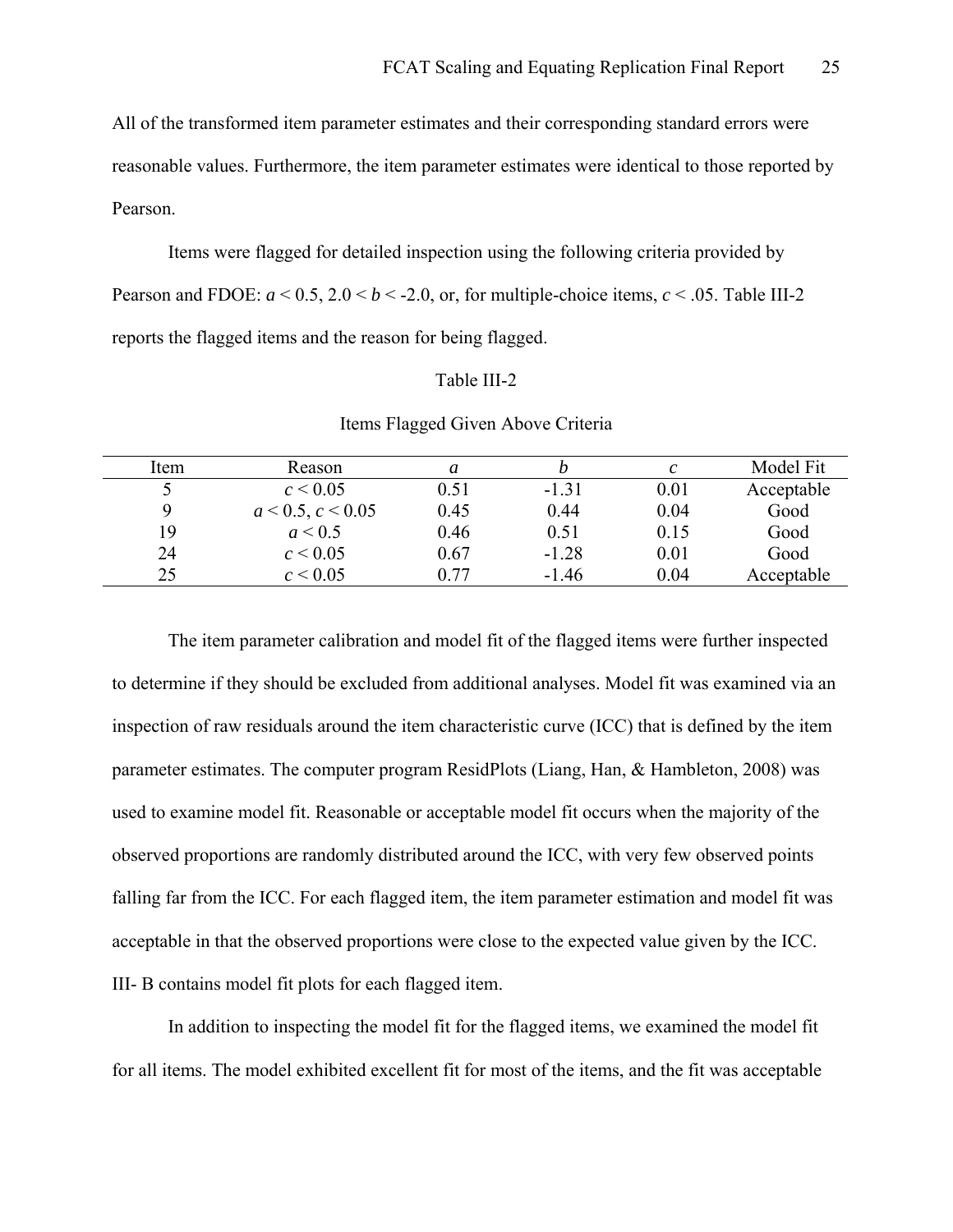for all items. Therefore, given all of the analyses to this point, we agree that all of the core items should be included in the equipercentile equating.

#### *Scale Scores and Equipercentile Equating*

 Before estimating the scale scores for each student, the new item parameter estimates  $(a_{New}, b_{New}$  and  $c_{New}$ ) were transformed onto the FCAT score scale as follows:

$$
a_{\rm SS} = \frac{a_{\rm New}}{50},
$$
  

$$
b_{\rm SS} = b_{\rm New} * 50 + 300
$$

and

 $c_{ss} = c_{New}$ 

The newly transformed item parameters  $(a_{SS}, b_{SS},$  and  $c_{SS})$  were nearly identical to those reported by Pearson (barring rounding error) and were used to estimate the students' IRT ability estimate. The computer program IRT Score Estimation (Chien, Hsu, and Shin, 2011) was used to perform maximum likelihood estimation. Table III-3 reports the descriptive statistics for the raw scores and scale scores.

#### Table III-3

Descriptive Statistics for Proficiency Estimates

|                           | Raw Score | <b>IRT</b> Scale Score |
|---------------------------|-----------|------------------------|
| Mean                      | 26.84     | 299 32                 |
| <b>Standard Deviation</b> | 10.51     | 56.44                  |
| Kurtosis                  | 0.92      | 1.29                   |
| Skewness                  | 0 O4      | $-0.24$                |

 The equipercentile equating was conducted to adjust the 2011 scale score distribution such that it was equivalent to the 2010 distribution using the computer program RAGE-RGEQUATE (Zeng, Kolen, Hanson, Cui & Chien, 2005). The frequency distribution for the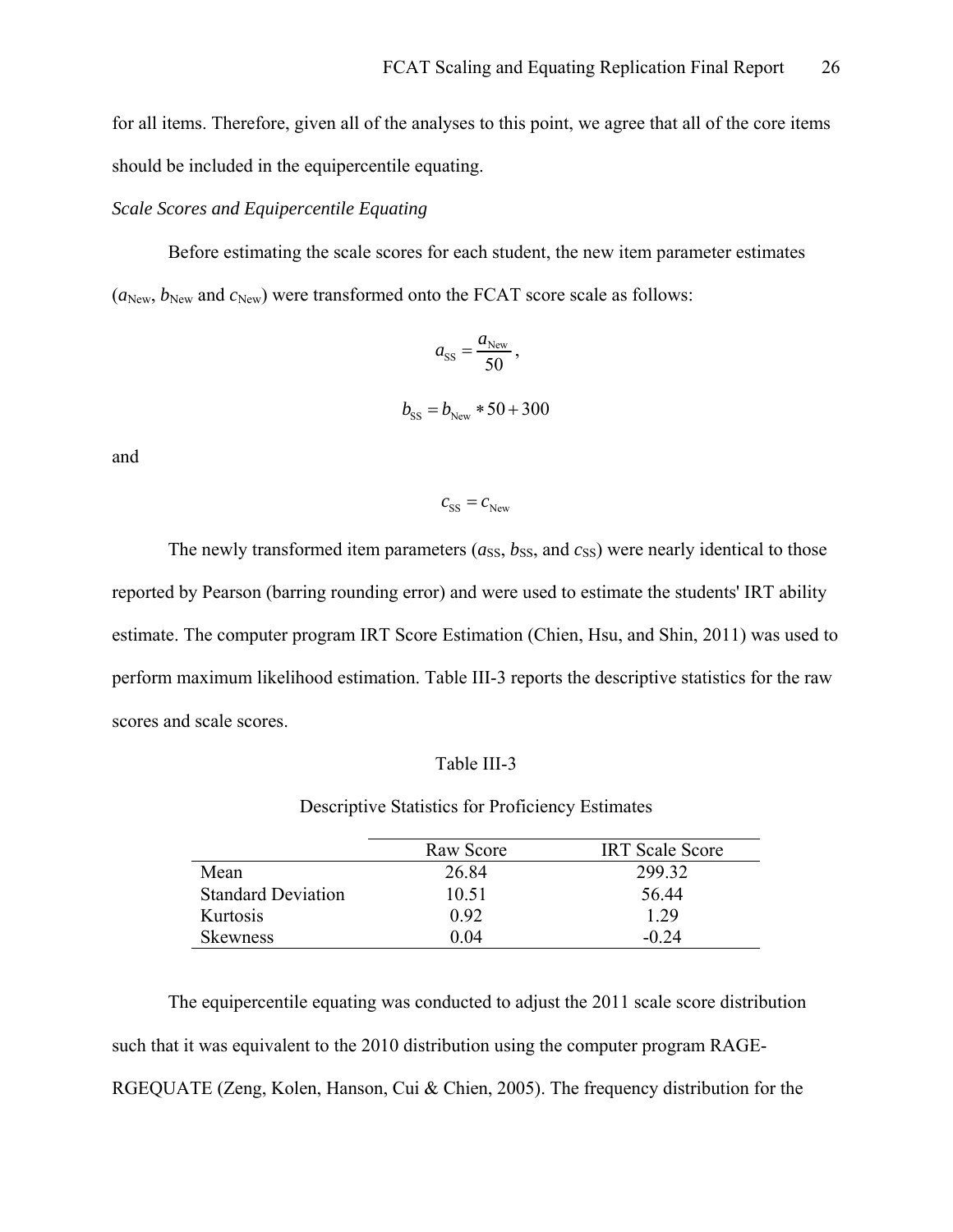scale scores was created and used with the scale score frequency distribution from 2010 to create a conversion table linking the 2011 scale scores to the 2010 scale scores for the Grade 8 Math test. The operational postsmooth limit was used in the equating. The postsmooth lower limit was based on the following equation: (percent of examinees who received a 100 scale score + 0.5)/100. The postsmooth upper limit was based on the following equation: (percent of examinees who received a 500 scale score  $+$  0.5)/100. In this case, the lower and upper limit was 0.012 and 0.010, respectively. Therefore, the equipercentile was run twice - once for each limit. The final conversion table was a combination of the two equatings - equated scale scores for 100 to 300 were based on the postsmooth lower limit value and the equated scale scores for 300 to 500 were based on the postsmooth upper limit.

 The final conversion table was nearly identical to that constructed by Pearson. Our equated scores correlated 0.9999 with Pearson's reported equated scale scores and differed by no more than 1 point for any equated score. The proportion of exact agreement exceeded 99%. To illustrate the high level of agreement, Figure III-1 compares the Pearson and SPS equated scale scores from the conversion table to the identity line. If our scale scores are in agreement, then the points should fall directly on the identity line, which represents exact agreement. The solid line in Figure III-1 represents the identity line and runs perfectly through the majority of the equated scores. Although a few scale scores differed by one point, this was likely due to rounding error in the item parameter estimates used in the IRT scoring program and in rounding the scale scores. Because the conversion table was nearly identical, we agree with Pearson's final conversion table.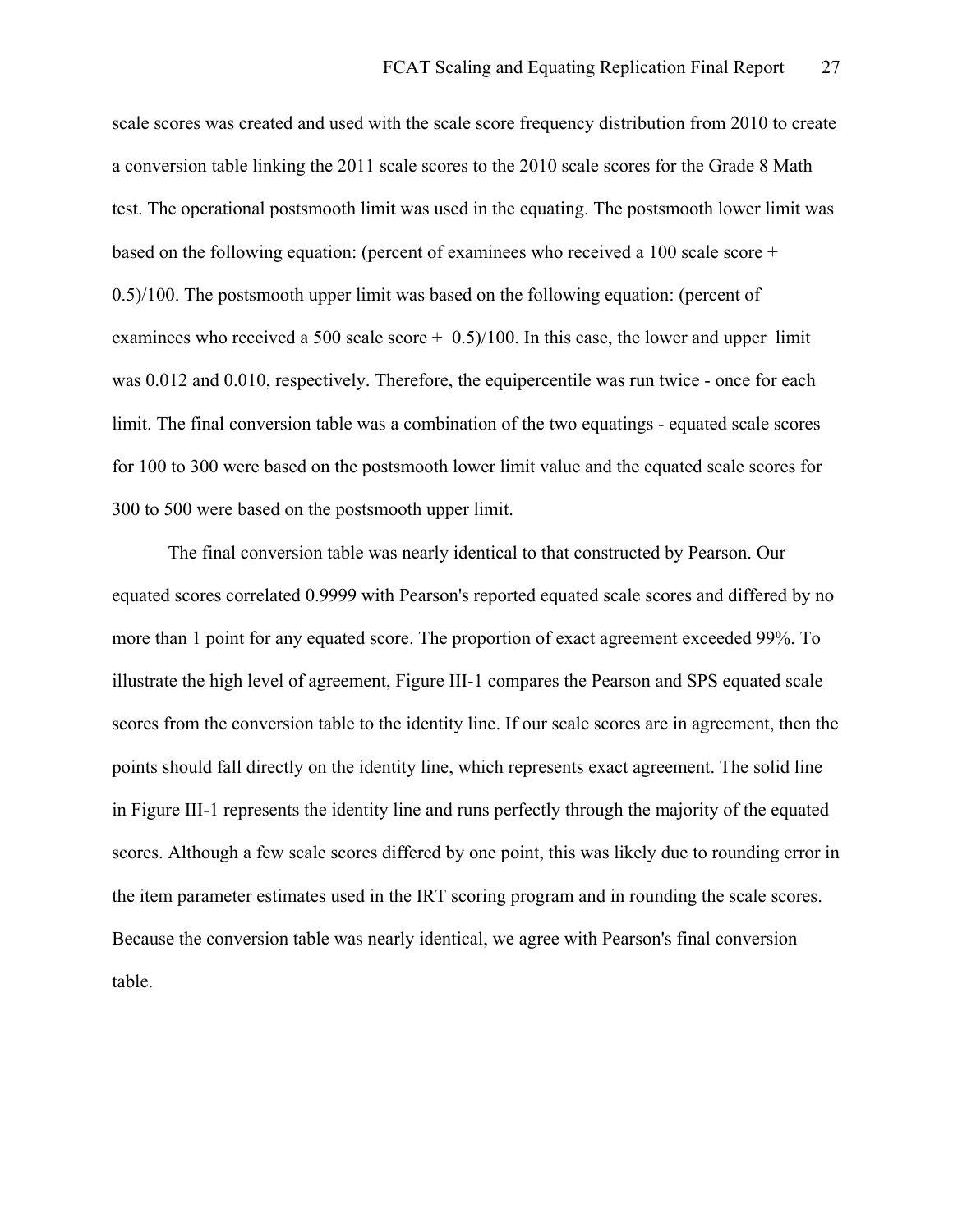

Figure III-1. Plot comparing Pearson and SPS equated scale scores.

Pearson Equated Scores

 After creating the conversion table, we transformed the 2011 scale scores onto the 2010 scale. The descriptive statistics for the equated scores, shown in Table III-4, were identical (to the second decimal place) to those reported by Pearson.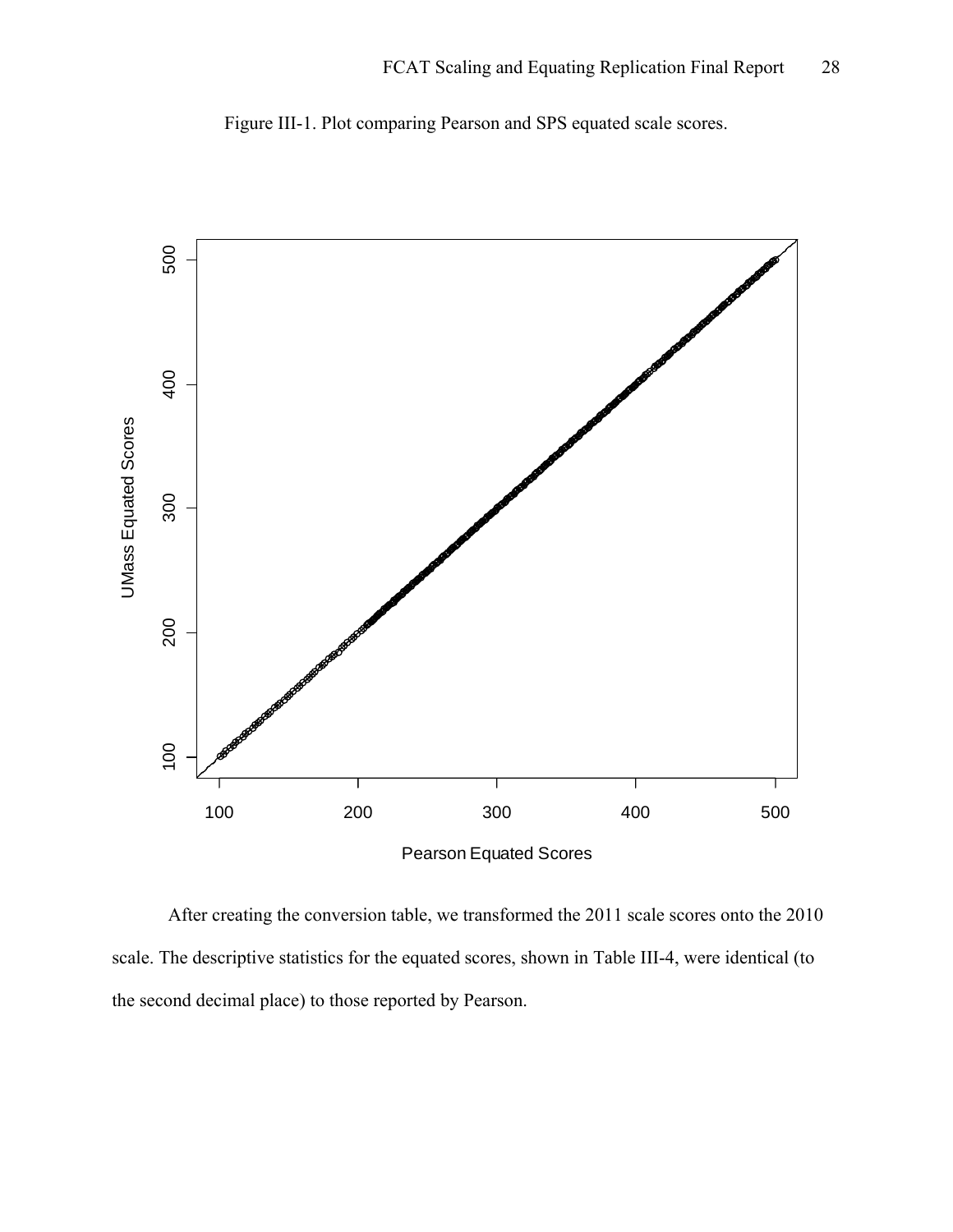## Table III-4

|                           | Pearson | SPS      |
|---------------------------|---------|----------|
| Mean                      | 324.55  | 324.55   |
| <b>Standard Deviation</b> | 45 24   | 45 24    |
| Kurtosis                  | 4.53    | 4.53     |
| Skewness                  | $-0.83$ | $-0.8^2$ |

## Descriptive Statistics for Equated Proficiency Estimates

## Conclusion

 In summary, we were able to successfully replicate Pearson's operational procedures and results including creating the calibration sample given the exclusion/inclusion rules, scoring the raw item responses, verifying the quality of the items (item statistics and model fit), reproducing identical item parameter estimates, and the (nearly) identical conversion table and scale score distribution on the 2001 FCAT 2.0 Grade 8 Mathematics Assessment. Given this successful replication, we feel confident that the operational procedures were conducted correctly.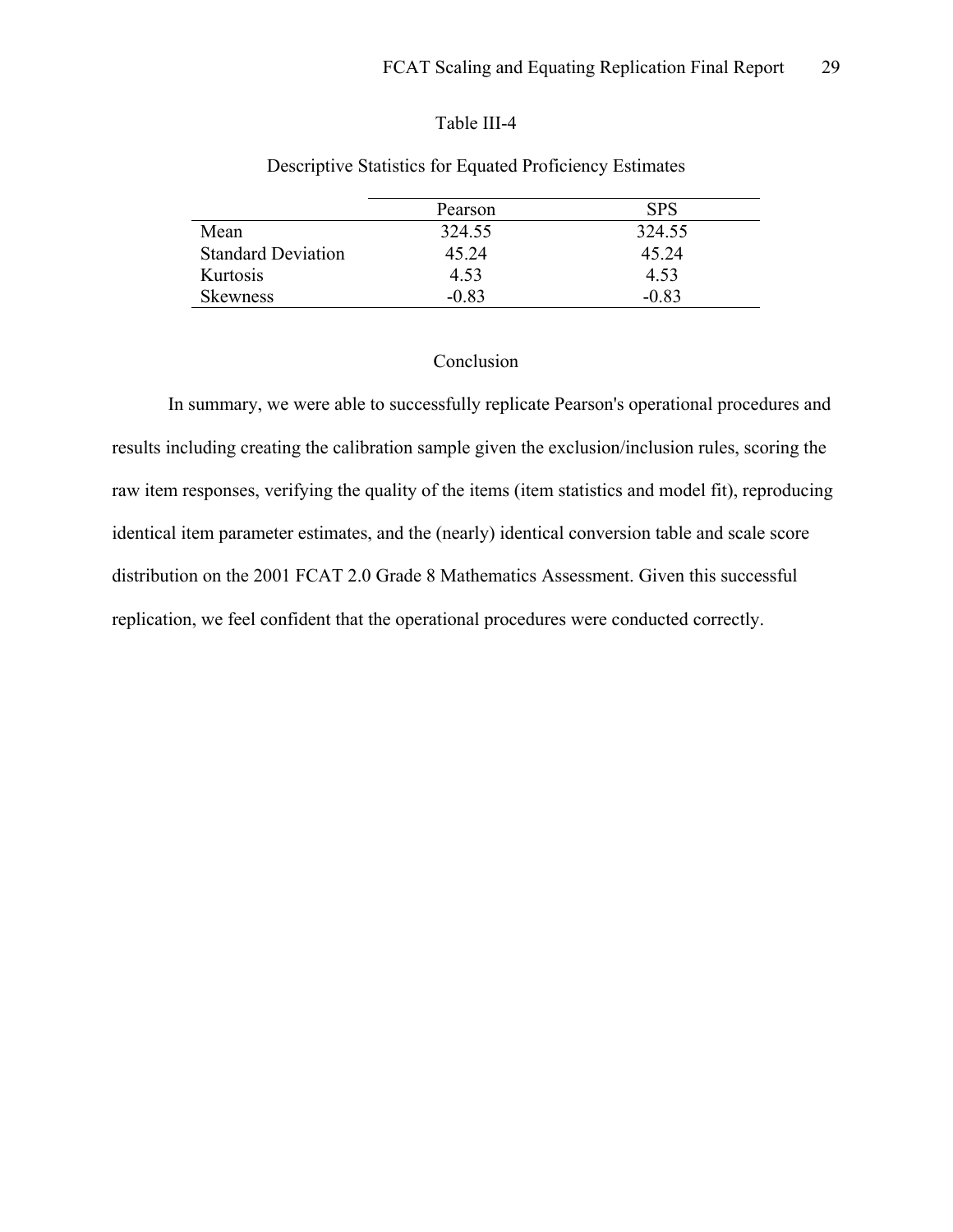# Appendix III-A

## Sample MULTILOG Code for Grade 8 Math

```
FCAT 2.0 2011 
Grade 8 Math 
>PRO RAN,IND,NIT=48,NEX=176627,NGR=1,DAT='G8Math.DAT'; 
>TES ITE=(1(1)31),L3; 
>TES ITE=(32(1)48),L2; 
>PRIORS ITE=(1(1)31),CJ,PAR=(-1.4,1.0); 
>EST NCY=120; 
>SAVE; 
>END;
2 
01 
111111111111111111111111111111111111111111111111 
N 
(48A1)
```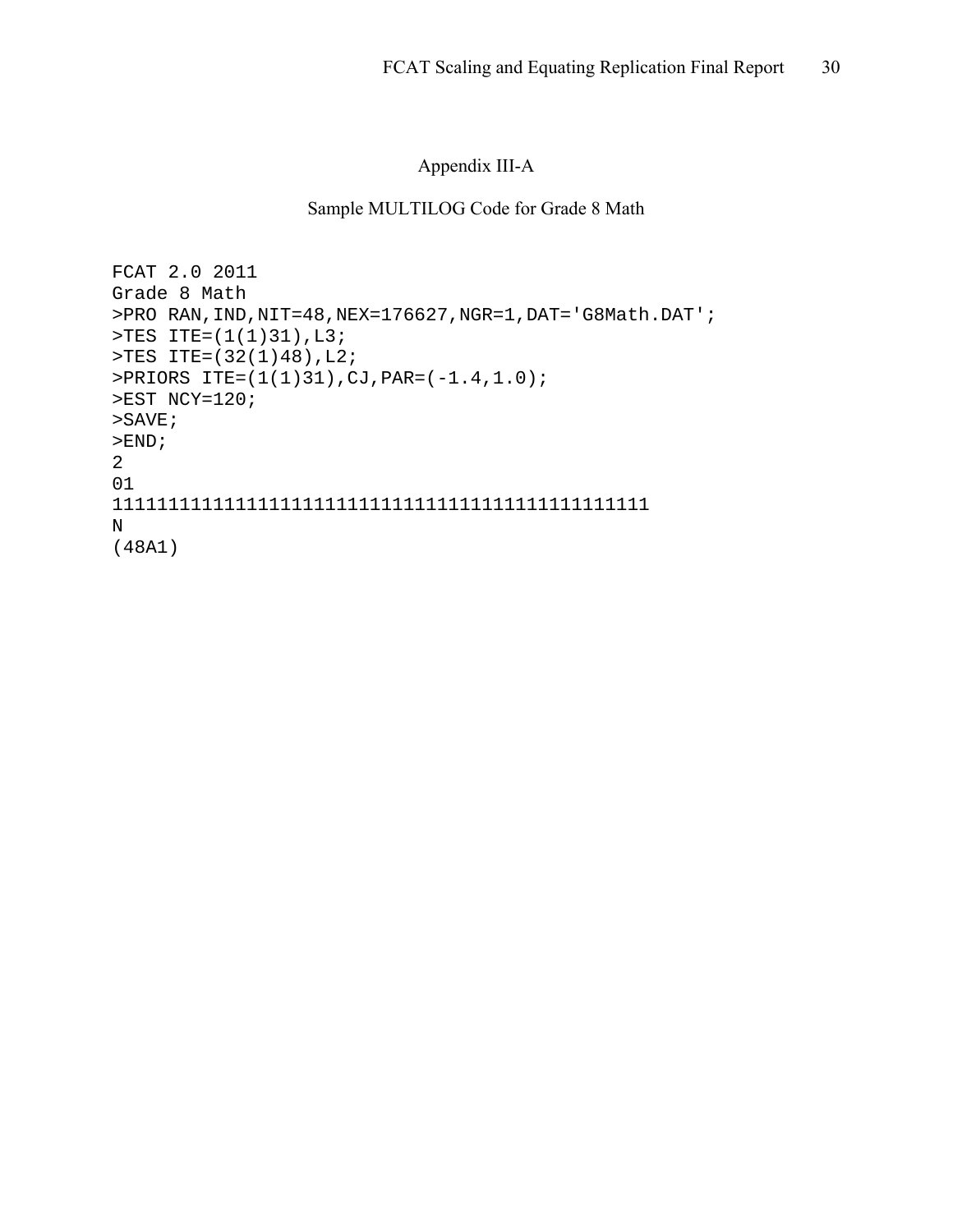# Appendix III-B

# Model Fit Plots for Items Flagged During Item Calibration Inspection







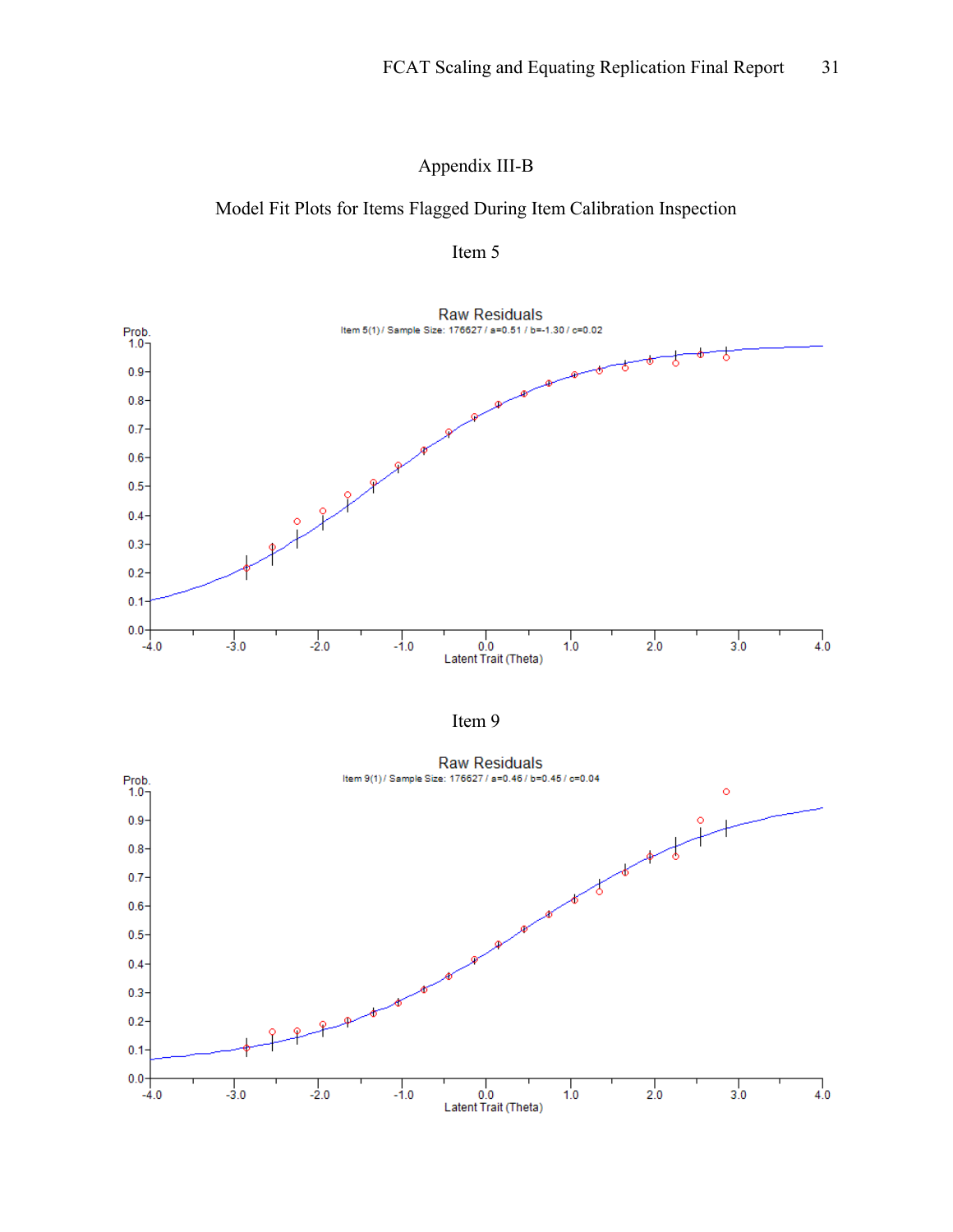



Item 24

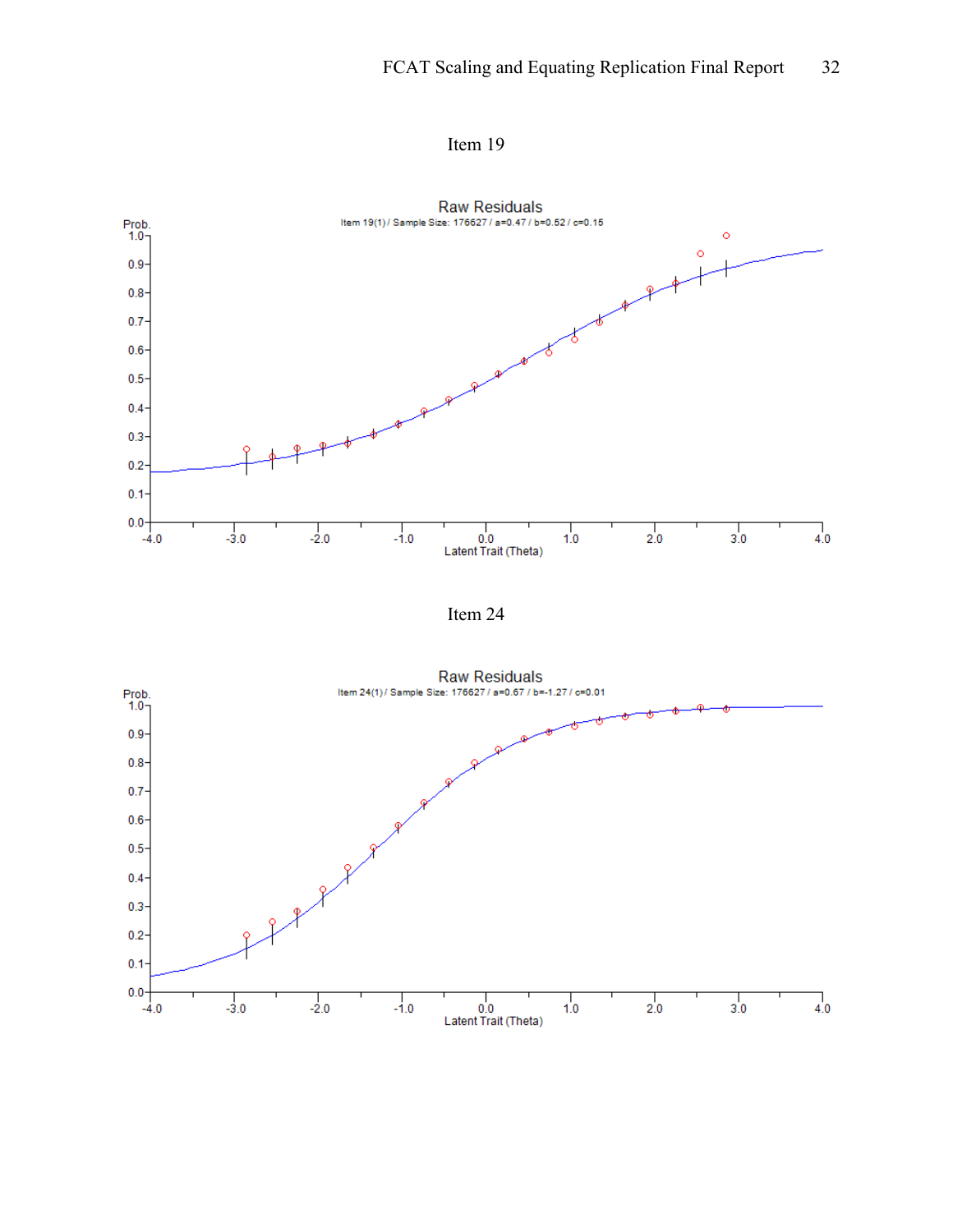

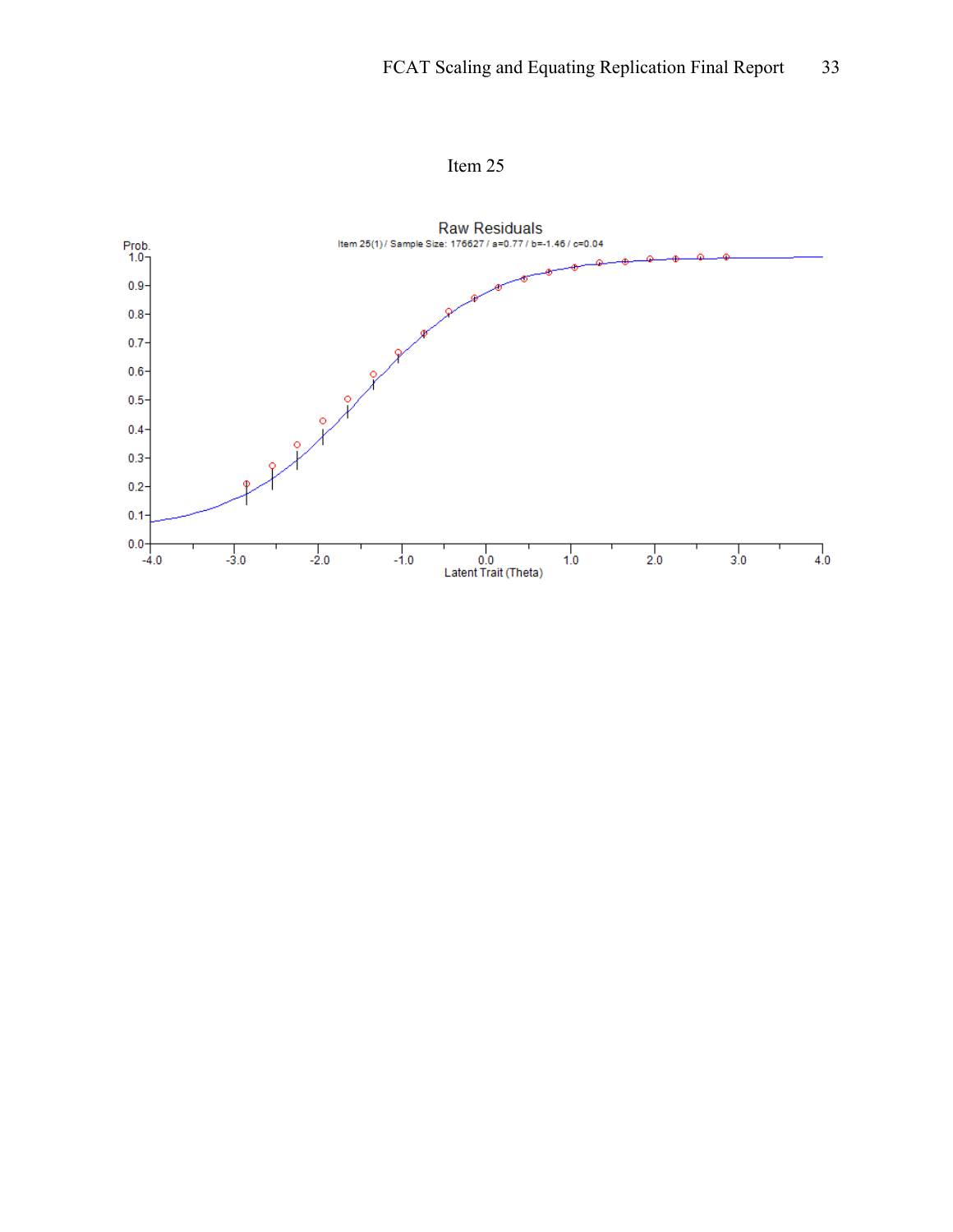## **IV. Replication of the 2011 Grade 8 Science Assessment**

<span id="page-33-0"></span>In this chapter we describe the analyses and report on the results for the Grade 8 Science assessment. Our descriptions begin with our receipt and cleaning of the data and end with our conclusions regarding the degree to which our results were congruent with those of Pearson Assessment.

## *Calibration Sample and Demographic Variables*

 The initial calibration file we downloaded from the sFTP site contained 180,472 students. We first excluded students who had a school type of 10, 11, 14, or 99 and those who used large print or Braille. From the excluded sample, we selected only students with reportable scores (Score Flag = 1 in the data file), who were part of the standard curriculum, and who took one of the four anchor forms (forms 30, 31, 32, and 33). Using the exclusion/inclusion rules, we were able to create the same calibration sample reported by Pearson  $(N = 18,687)$ . The demographics for the calibration sample, shown in Table IV-1, were also identical to that reported by Pearson.

#### Table IV-1

|           |                         | Pearson | <b>SPS</b> |
|-----------|-------------------------|---------|------------|
|           | Female                  | 9,621   | 9,621      |
| Gender    | Male                    | 9,052   | 9,052      |
|           | Unknown                 | 14      | 14         |
|           |                         |         |            |
|           | Asian                   | 546     | 546        |
|           | <b>Black</b>            | 4,077   | 4,077      |
|           | Hispanic                | 4,812   | 4,812      |
| Ethnicity | American Indian/Alaskan | 74      | 74         |
|           | Multiracial             | 510     | 510        |
|           | Native Hawaiian/Pacific | 15      | 15         |
|           | Unknown                 | 45      | 45         |
|           | White                   | 8,608   | 8,608      |

#### Demographics for Grade 10 Reading Calibration Sample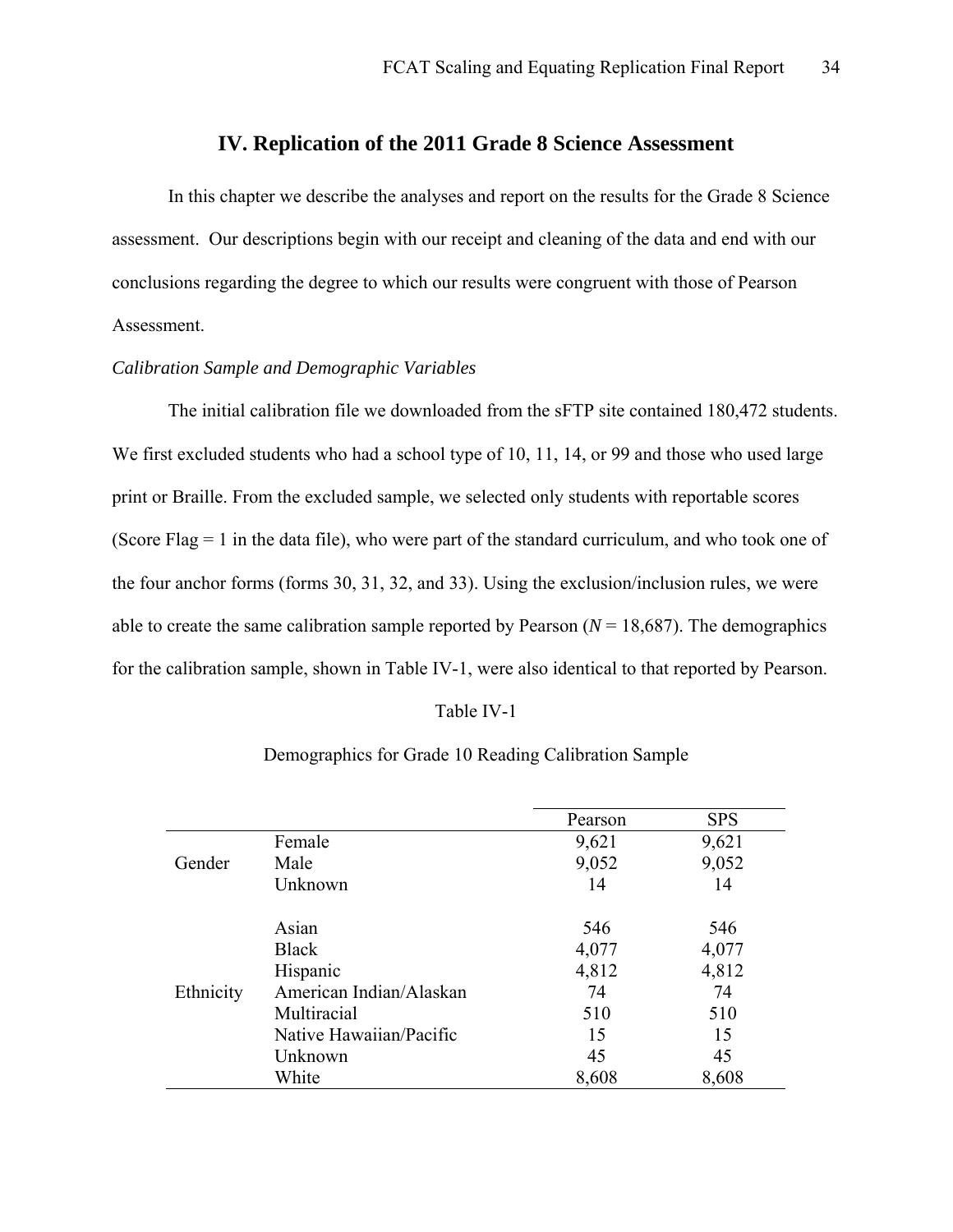### *Rescoring Item Responses and Flagging Items via Classical Item Statistics*

 Once the calibration sample was created, we next rescored the raw core and anchor item responses and compared them to the scored item responses provided in the data file. Each anchor form was comprised of 51 core items, 47 multiple-choice and 4 gridded-response items, all dichotomously scored. Each anchor form had 7 or 8 anchor items with a total of 30 anchor items, 27 multiple-choice and 3 gridded-response items. The raw item responses for the core and anchor items were rescored using the answer key provided in the test map file. A correct response was given a 1 while an incorrect response was given a 0. Each rescored core and anchor item was identical to the scored items in the file provided by Pearson.

 We next used classical item statistics to flag potentially problematic items. Items with the following characteristics (determined by Pearson) were flagged:

- Classical item discrimination  $(r_{\text{ph-c}})$  was less than 0.2,
- Classical item difficulty (*p*-value) was greater than 0.9 or less than 0.15,
- An incorrect option was selected by more than 40% of the sample,
- The *p*-value on any one form differed from the overall *p*-value by more than  $|0.08|$ .

Using the above criteria, one core item was flagged (Item 56) because the proportion of examinees who selected option D was greater than 0.40 (0.42). Pearson also flagged item 56 for the same reason. No other items were flagged. After further investigation, we agreed that item 56 should have been included in further analyses.

## *Item Parameter Calibration*

 Item parameter calibration was conducted using the computer program MULTILOG (Thissen, 2003) on the calibration sample and anchor forms. The three-parameter logistic model (3PLM) was used for the multiple-choice items and the two-parameter logistic model (2PLM)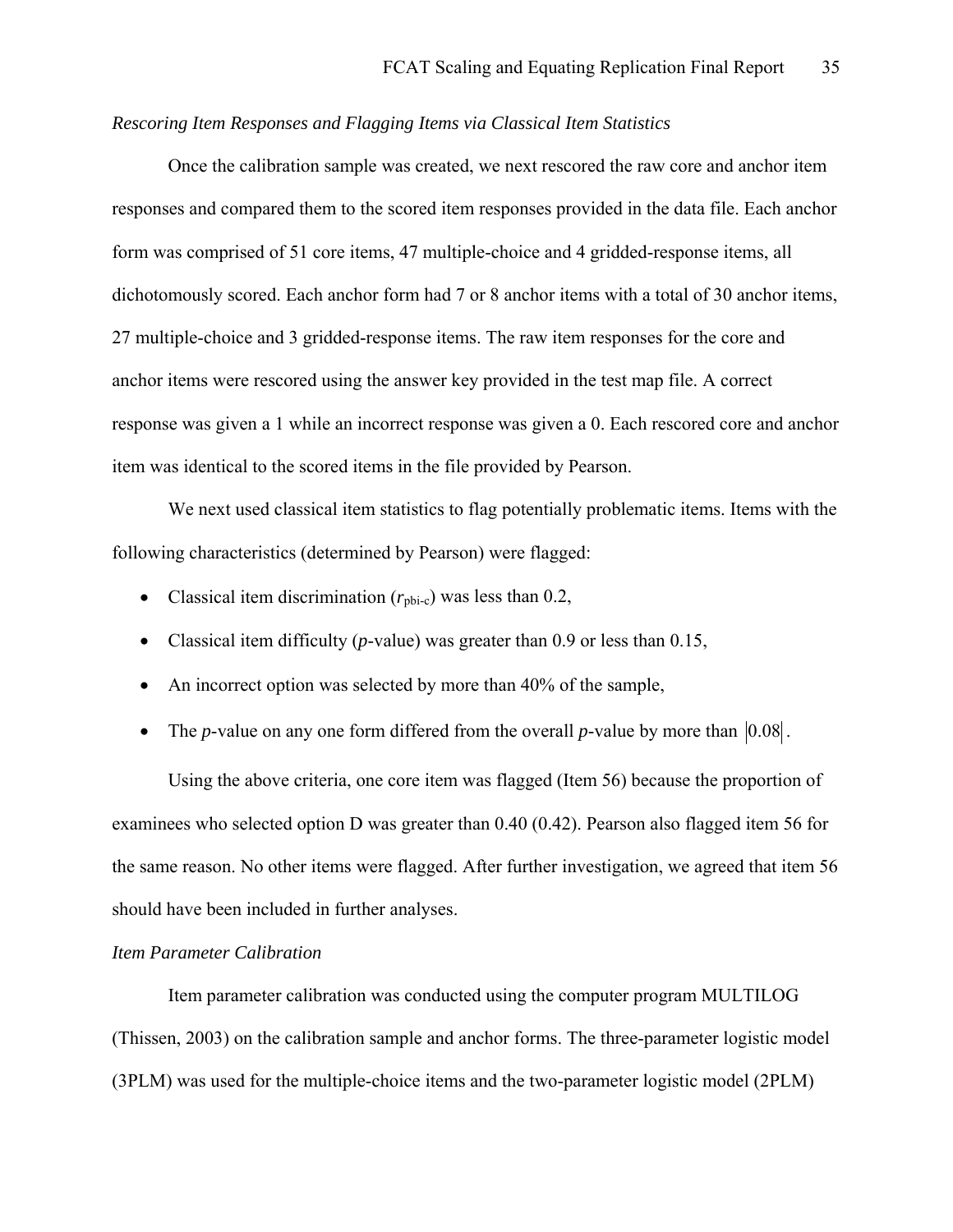was used for the gridded items. A prior for the *c* parameter, which is based on the normal distribution with a mean of -1.4 and a standard deviation of 1 on the logit metric, was implemented only for the *c* parameter in the 3PLM. Sample MULTILOG code is provided in Appendix IV-A.

 MULTILOG successfully converged within 60 EM cycles. The item parameter estimates provide by MULTILOG were transformed onto the logistic metric so that we could compare them to the estimates reported by Pearson. The item parameter estimates were transformed as follows:

• For 2PLM

$$
a_{\text{New}} = \frac{a_{\text{MLG}}}{1.7}
$$

$$
b_{\text{New}} = b_{\text{MLG}}
$$

• For 3PLM

$$
a_{\text{New}} = \frac{a_{\text{MLG}}}{1.7},
$$
  

$$
b_{\text{New}} = \frac{-b_{\text{MLG}}}{a_{\text{MLG}}}
$$

and

$$
c_{\text{New}} = \frac{\exp[c_{\text{MLG}}]}{1 + \exp[c_{\text{MLG}}]}.
$$

All of the transformed item parameter estimates and their corresponding standard errors were reasonable values. Furthermore, the item parameter estimates were essentially identical to those reported by Pearson.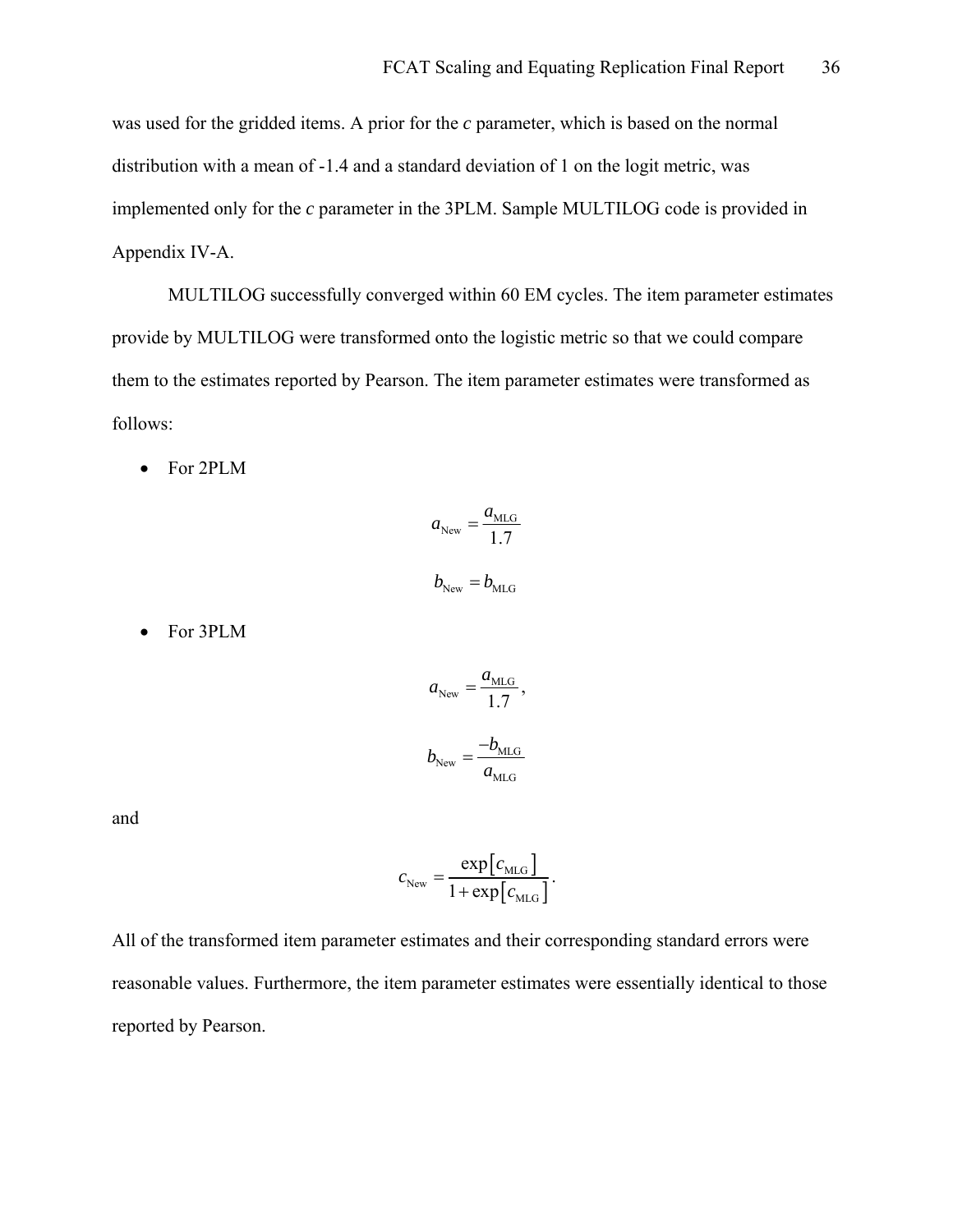Items were flagged for detailed inspection using the following criteria provided by Pearson and FDOE:  $a < 0.5$ ,  $2.0 < b < -2.0$ , or  $c < .05$ . Table IV-2 reports the flagged items and the reason for being flagged.

### Table IV-2

| Item        | Reason       |      | Ŋ       |      | Model Fit |
|-------------|--------------|------|---------|------|-----------|
| $12$ (core) | $c \le 0.05$ | 0.75 | $-1.01$ | 0.03 | Good      |
| $14$ (core) | $c \le 0.05$ | 0.98 | $-1.33$ | 0.04 | Good      |
| $36$ (core) | a < 0.50     | 0.47 | $-0.60$ | 0.10 | Good      |
| 60 (anchor) | a < 0.50     | 0.49 | 0.26    | 0 14 | Good      |

### Items Flagged Given Above Criteria

The item parameter calibration and model fit of the flagged items were further inspected to determine if they should be excluded from additional analyses. Model fit was examined via an inspection of raw residuals around the item characteristic curve (ICC) that is defined by the item parameter estimates. The computer program ResidPlots (Liang, Han, & Hambleton, 2008) was used to examine model fit. Reasonable or acceptable model fit occurs when the majority of the observed proportions are randomly distributed around the ICC, with very few observed points falling far from the ICC. For each flagged item, the item parameter estimation and model fit was good in that the observed proportions were close to the expected value given by the ICC (Appendix IV-B contains model fit plots for each flagged item). Therefore, given that there were no key check issues with these items and that the item statistics and model fit was acceptable, we agreed these items should *not* be excluded from further analyses.

 In addition to inspecting the model fit for the flagged items, we examined the model fit for all items. The model exhibited excellent to acceptable fit for all of the items. Model fit is particularly important for the anchor items since poor fit can negatively influence linking the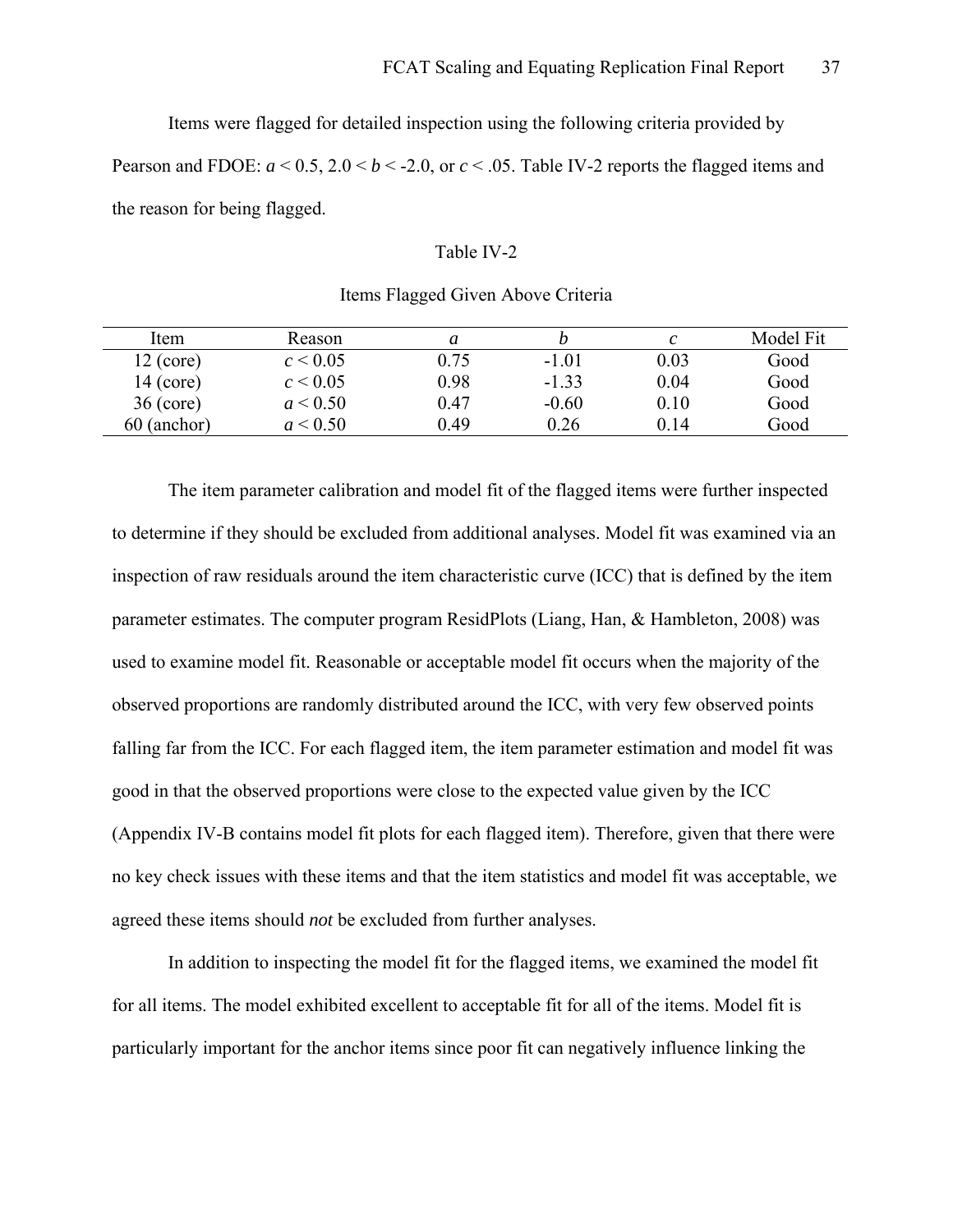2011 scale to the base scale, which can in turn influence performance classification. Therefore, given all of the analyses to this point, we agreed that no item should be excluded due to poor fit. *Anchor Stability Check* 

 Before performing the final linking between the 2011 and base scale, we examined anchor item stability to determine if any of the anchor items were exhibiting differential performance (i.e., drifting from their initial item parameter values). We used a measure that summarizes the difference between the item characteristic curves (ICCs) given the 2011 and base scale item parameter estimates. The statistic, denoted  $D^2$ , is a weighted sum of the differences in the ICCs and was computed as follows:

$$
D^2 = \sum_{q=1}^{40} w_q \Big( \hat{P}_q^{2011} - \hat{P}_q^{Base} \Big)^2
$$

 $w_q$  represents the normalized weight at quadrature point  $q$  and is based on the height of the standard normal distribution.  $\hat{P}_q^{2011}$  and  $\hat{P}_q^{Base}$  represent the probability of a correct response at quadrature point *q*.

The following iterative procedure was used to flag potentially problematic anchor items. First, the item parameter estimates for 2011 were first placed onto the base scale using the Stocking and Lord (1983) procedure. Once the item parameter estimates were on the same scale,  $D<sup>2</sup>$  was computed for each anchor item. Items that had a  $D<sup>2</sup>$  beyond three standard deviations from the mean were initially flagged as drift. One anchor item ("Multipos 70") exhibited a *D*<sup>2</sup> that was 3.11 standard deviations above the mean. Second, the original item parameter estimates for 2011 were again placed onto the base scale using the Stocking and Lord method, however, excluding the flagged item from the linking.  $D^2$  was computed for all items using the newly transformed item parameter estimates. Two anchor items were flagged as exhibiting drift: items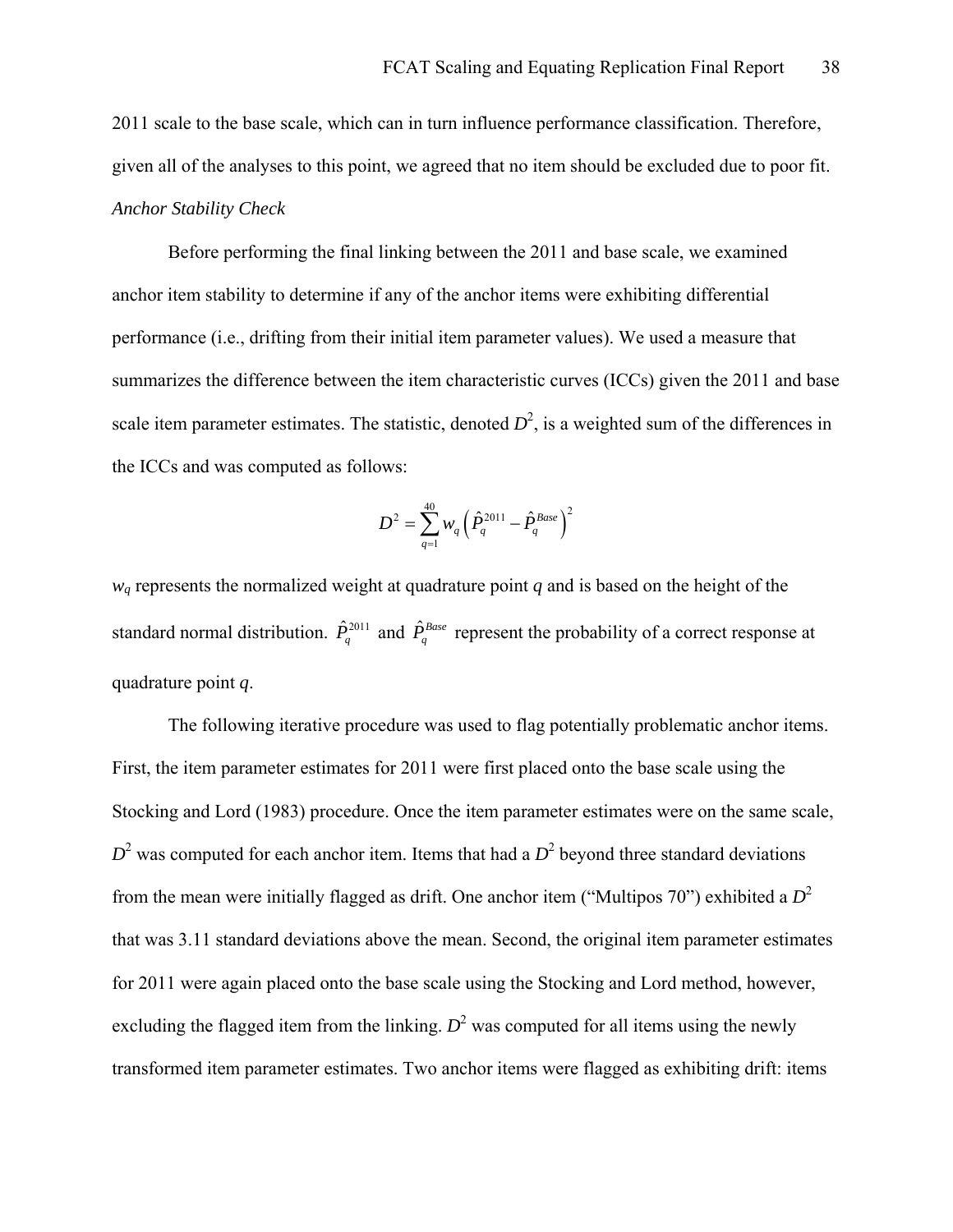63 and 70. A third iteration was performed, but no additional items were flagged. Figure 1(a) and 1(b) show the 2011 and base scale ICCs for the flagged items. It was apparent that both items were easier in 2011.

Figure IV-1. ICCs for items flagged as drifting.

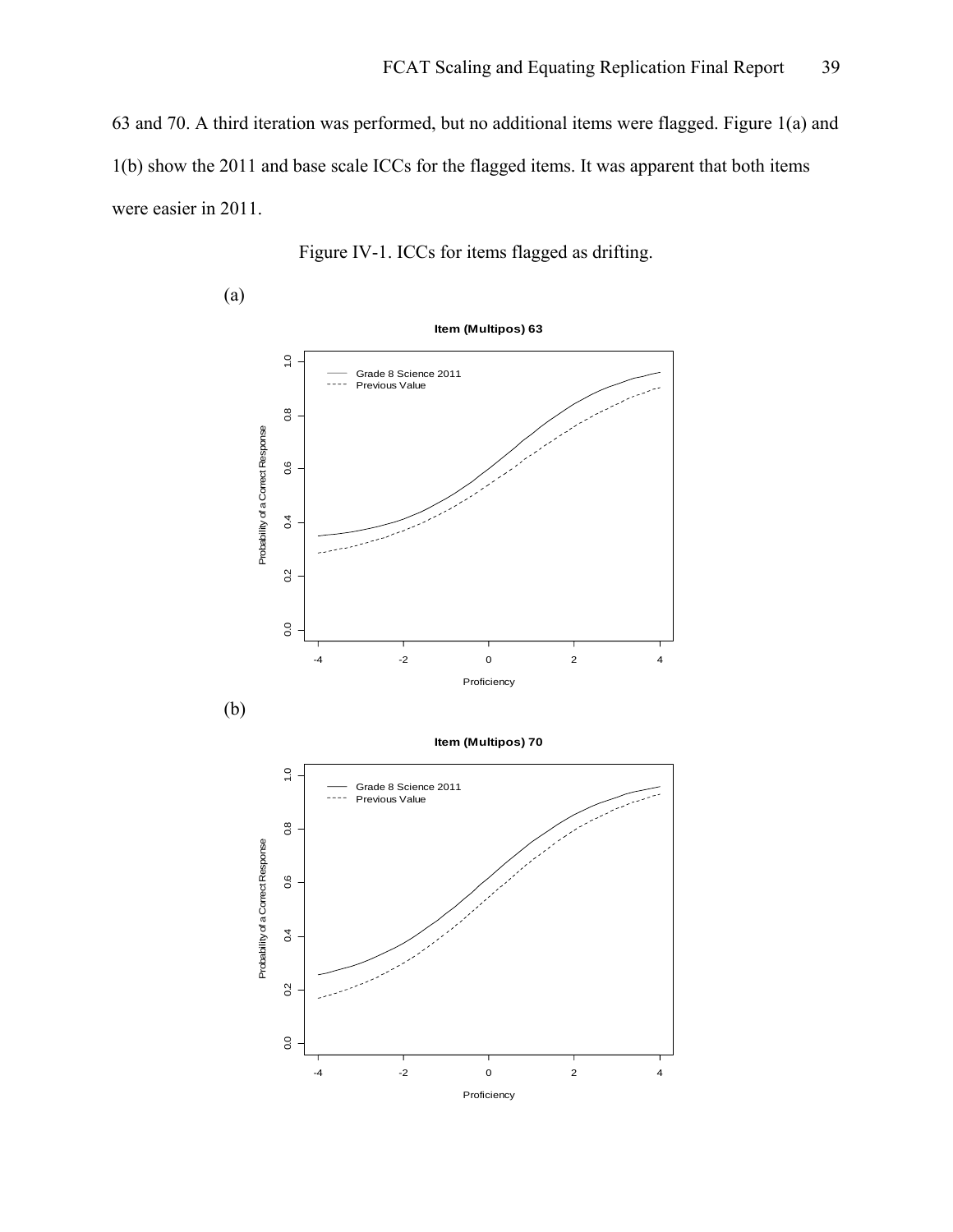Pearson flagged both of these items and excluded them from the final linking. We agree that both of the items should be excluded from the final linking.

### *Stocking and Lord Transformation and Scale Scores*

 Before estimating the scale scores for each student, the 2011 item parameter estimates  $(a_{2011}, b_{2011})$  and  $c_{2011})$  were transformed onto Pearson's original item parameter estimate scale so that we could compare the estimates to those reported by Pearson to determine if the item parameter calibration was successful. The item parameter estimates were transformed as follows:

$$
a_{\rm SS} = \frac{a_{\rm 2011}}{50},
$$

$$
b_{\rm SS} = b_{2011} * 50 + 300
$$

and

 $c_{SS} = c_{2011}$ .

The newly transformed item parameters  $(a_{SS}, b_{SS},$  and  $c_{SS})$  were nearly identical to those reported by Pearson, supporting their item parameter calibration results.

 The item parameter estimates were then placed onto the based scale using the Stocking and Lord constants, which were computed using the computer program STUIRT (Kim  $\&$  Kolen, 2004). The Stocking and Lord constants were nearly identical to those reported by Pearson (SPS: slope =  $55.91$ , intercept =  $323.79$ ; Pearson: slope =  $55.92$ , intercept =  $323.80$ ). The item parameter estimates were placed onto the based score scale as follows:

$$
a_{\rm SS} = \frac{a_{\rm 2011}}{55.91},
$$

 $b_{ss} = b_{2011} * 55.91 + 323.79$ 

and

 $c_{SS} = c_{2011}$ .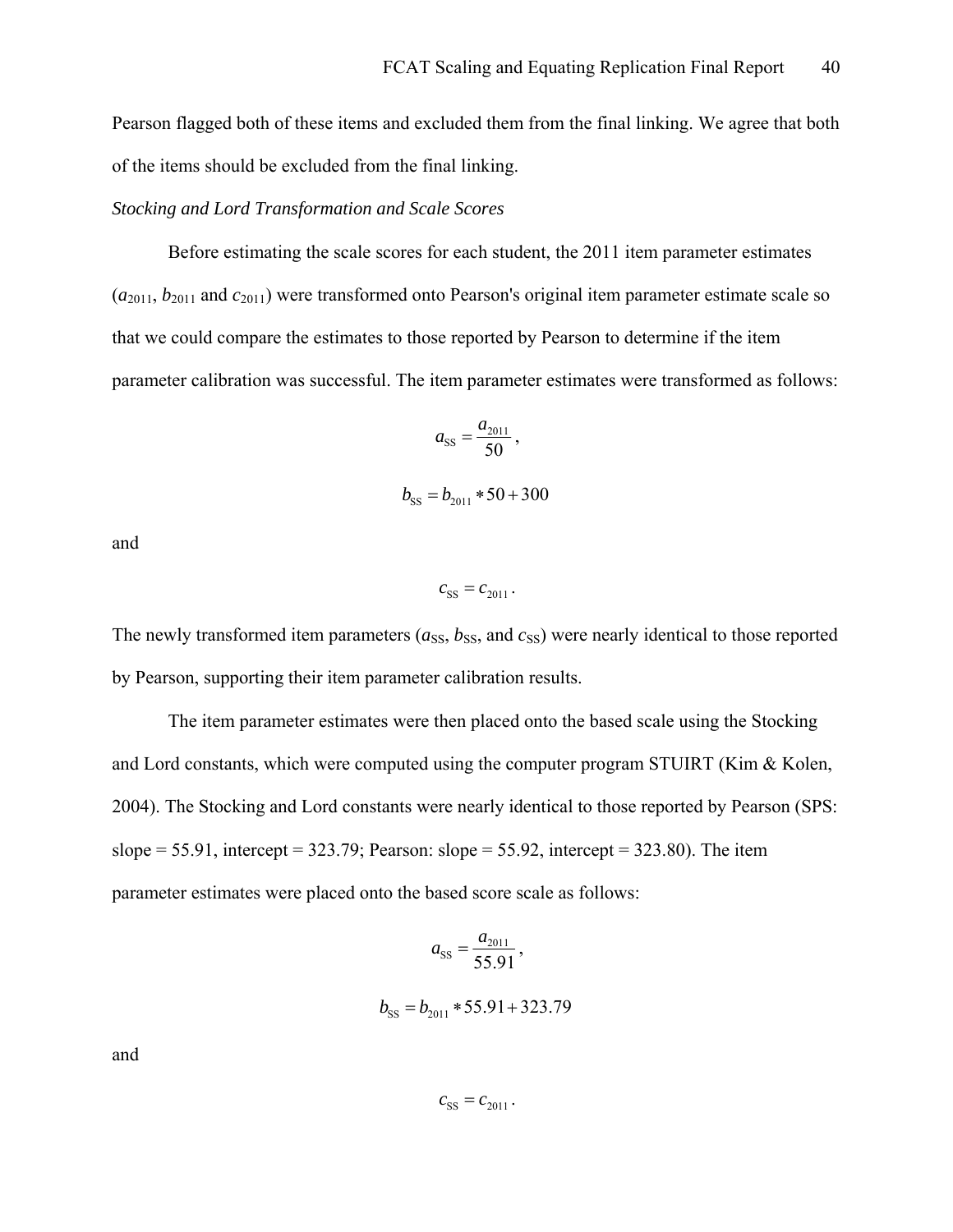Once the 2011 item parameter estimates were placed onto the base score scale, we estimated the examinees' ability via maximum likelihood estimation using the computer program IRT Score Estimation (Chien, Hsu, and Shin, 2011). Table IV-3 reports the descriptive statistics for the scale score distribution for each anchor form. As can be seen, we were able to reproduce the mean and standard deviation of the proficiency distribution.

### Table IV-3

### Descriptive Statistics for Proficiency Estimates on Each Anchor Form

|      |             | <b>SPS</b> |       | Pearson |            |
|------|-------------|------------|-------|---------|------------|
| Form | Sample Size | Mean       | SD    | Mean    | ${\rm SD}$ |
| 30   | 5,399       | 316.45     | 66.42 | 316.46  | 65.77      |
| 31   | 5,383       | 316.12     | 66.20 | 316.13  | 65.65      |
| 32   | 5,322       | 317.22     | 66.65 | 317.23  | 65.14      |
| 33   | 5,312       | 317.16     | 66.28 | 317.16  | 66.36      |

### Conclusion

 In summary, SPS was able to successfully replicate Pearson's operational procedures and results including creating the calibration sample given the exclusion/inclusion rules, scoring the raw item responses, verifying the quality of the items (item statistics and model fit), reproducing identical item parameter estimates, flagging the same items in the anchor stability check and the (nearly) identical scale score distribution on the Grade 8 Science Assessment. Given this successful replication, we feel confident that the operational procedures were conducted correctly.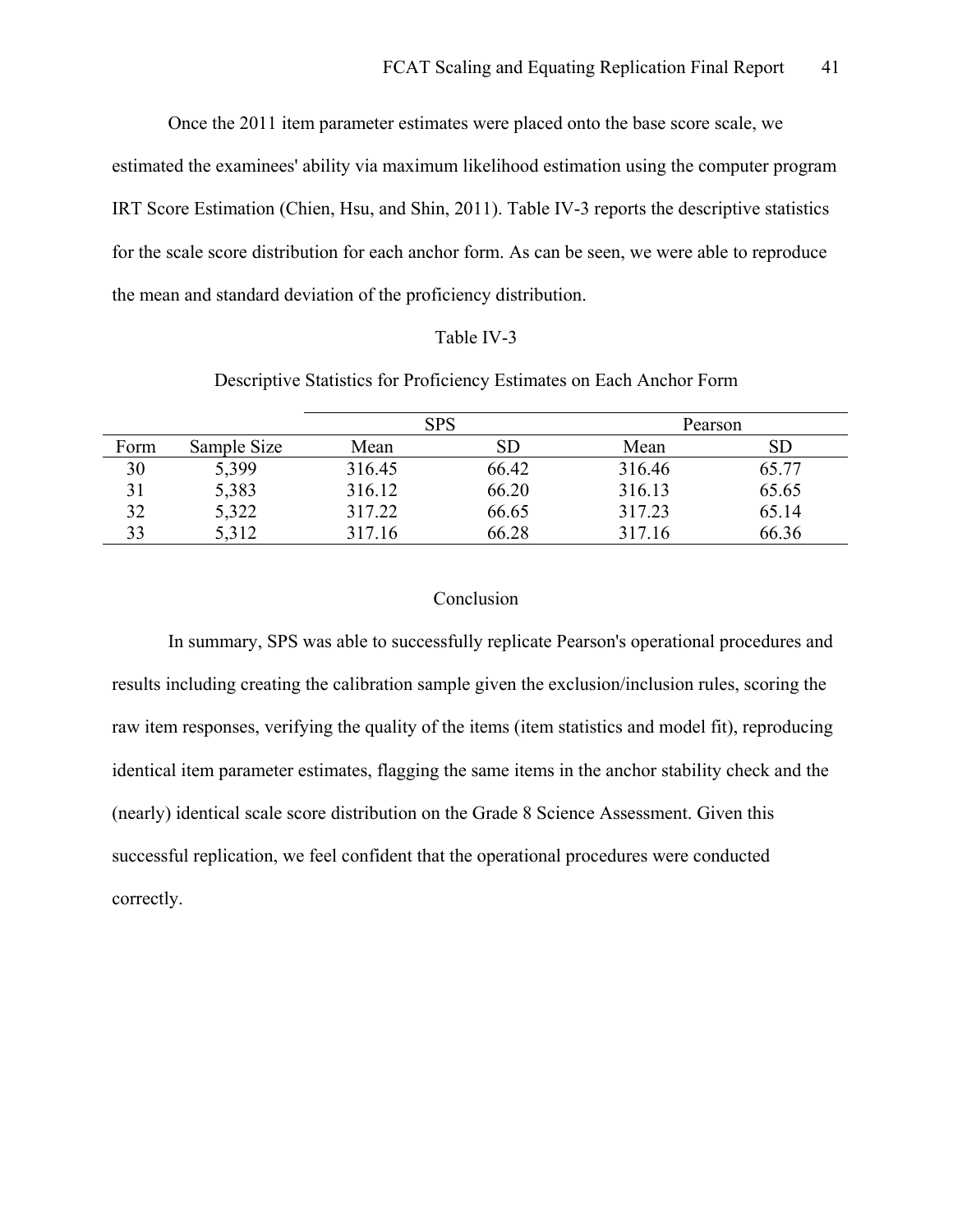# Appendix IV-A

## Sample MULTILOG Code for Grade 8 Science

```
FCAT 2011 
Grade 8 Science 
>PRO RAN,IND,NIT=81,NEX=18687,NGR=1,DAT='G8Science.DAT'; 
>TES ITE=(1(1)74),L3; 
>TES ITE=(75(1)81),L2; 
>PRIORS ITE=(1(1)74),CJ,PAR=(-1.4,1.0); 
>EST NCY=120; 
>SAVE; 
>END;
2 
01 
1111111111111111111111111111111111111111111111111111111111111111
11111111111111111 
N 
(81A1)
```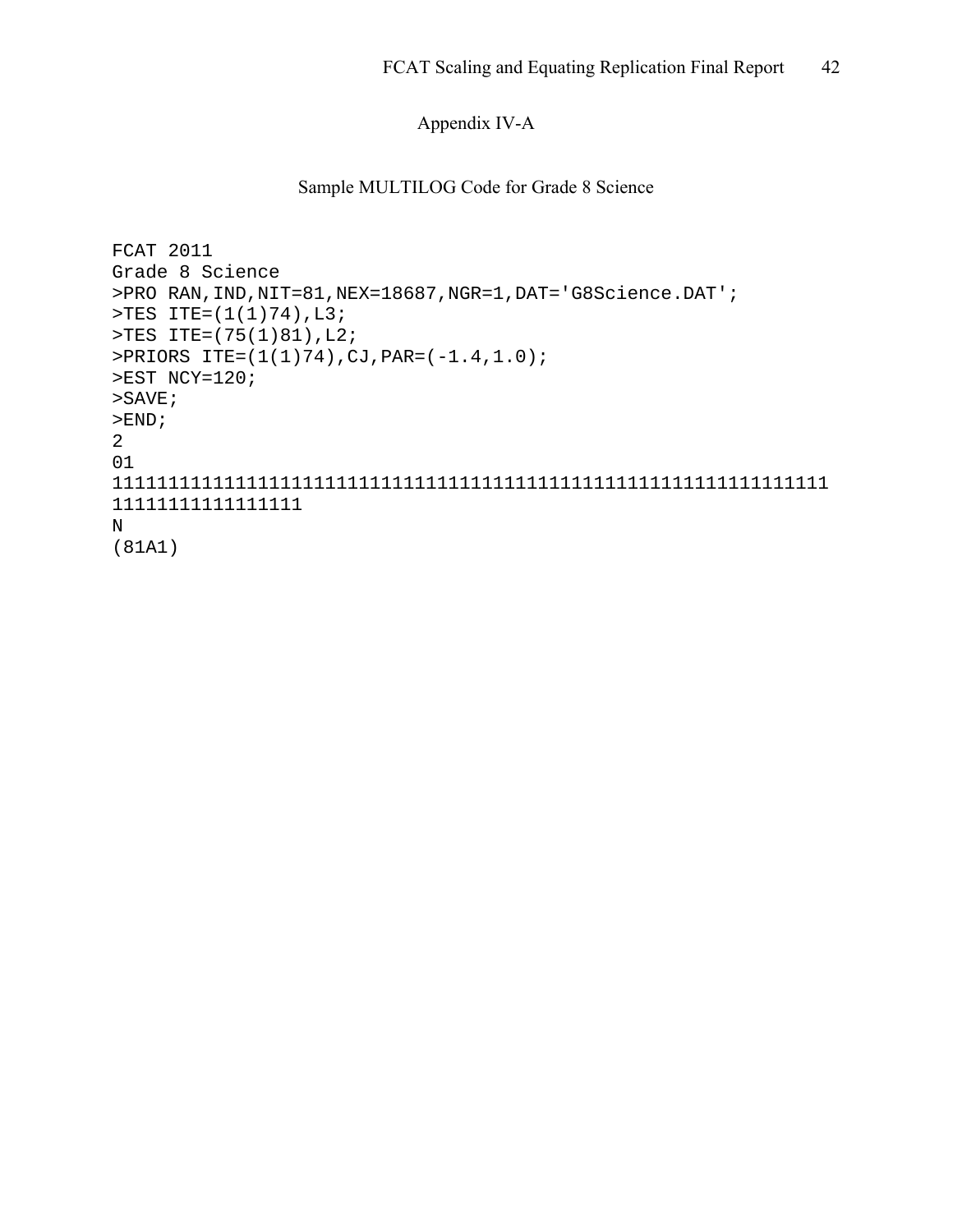# Appendix IV-B

## Model Fit Plots for Items Flagged During Item Calibration Inspection





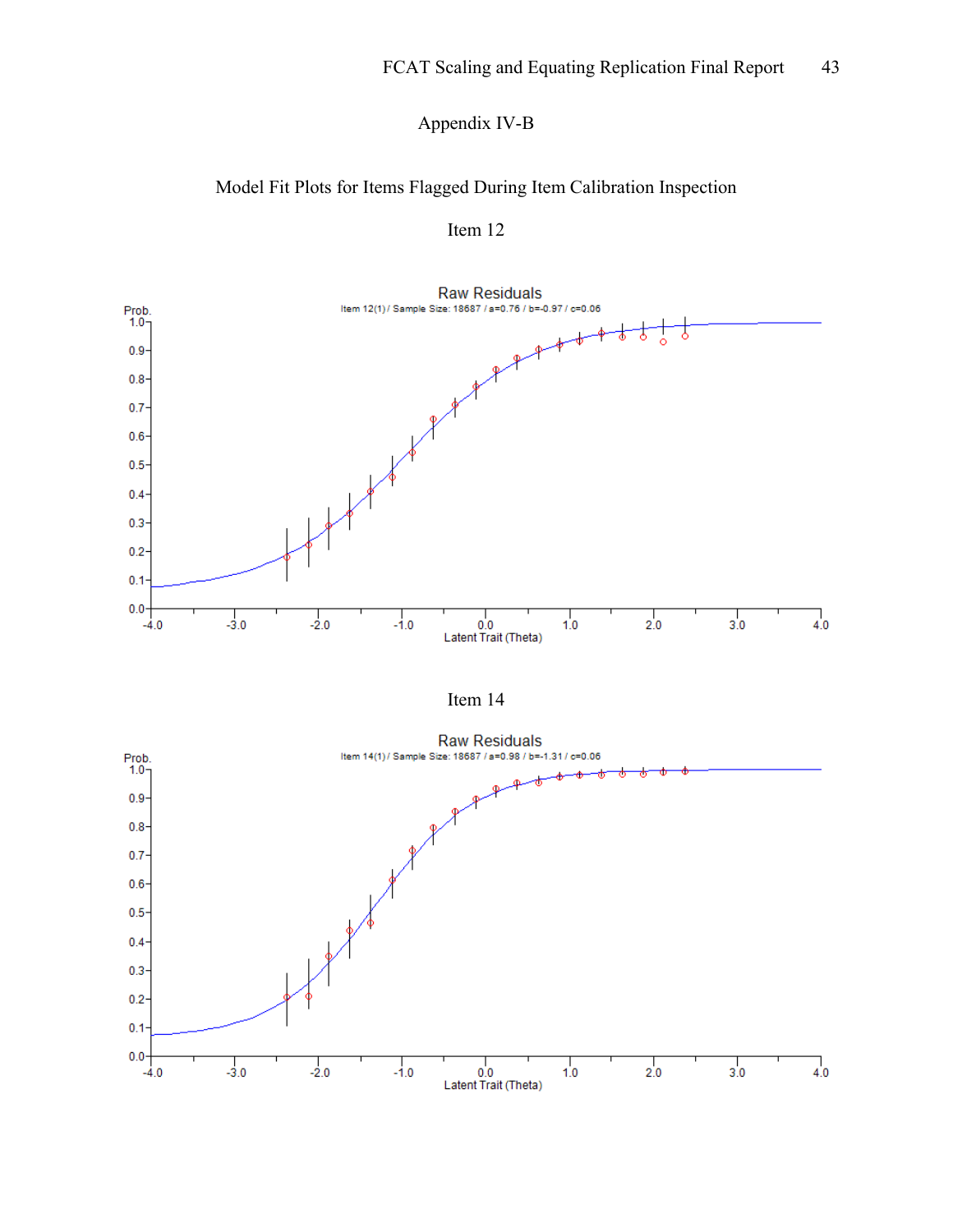



Item 60

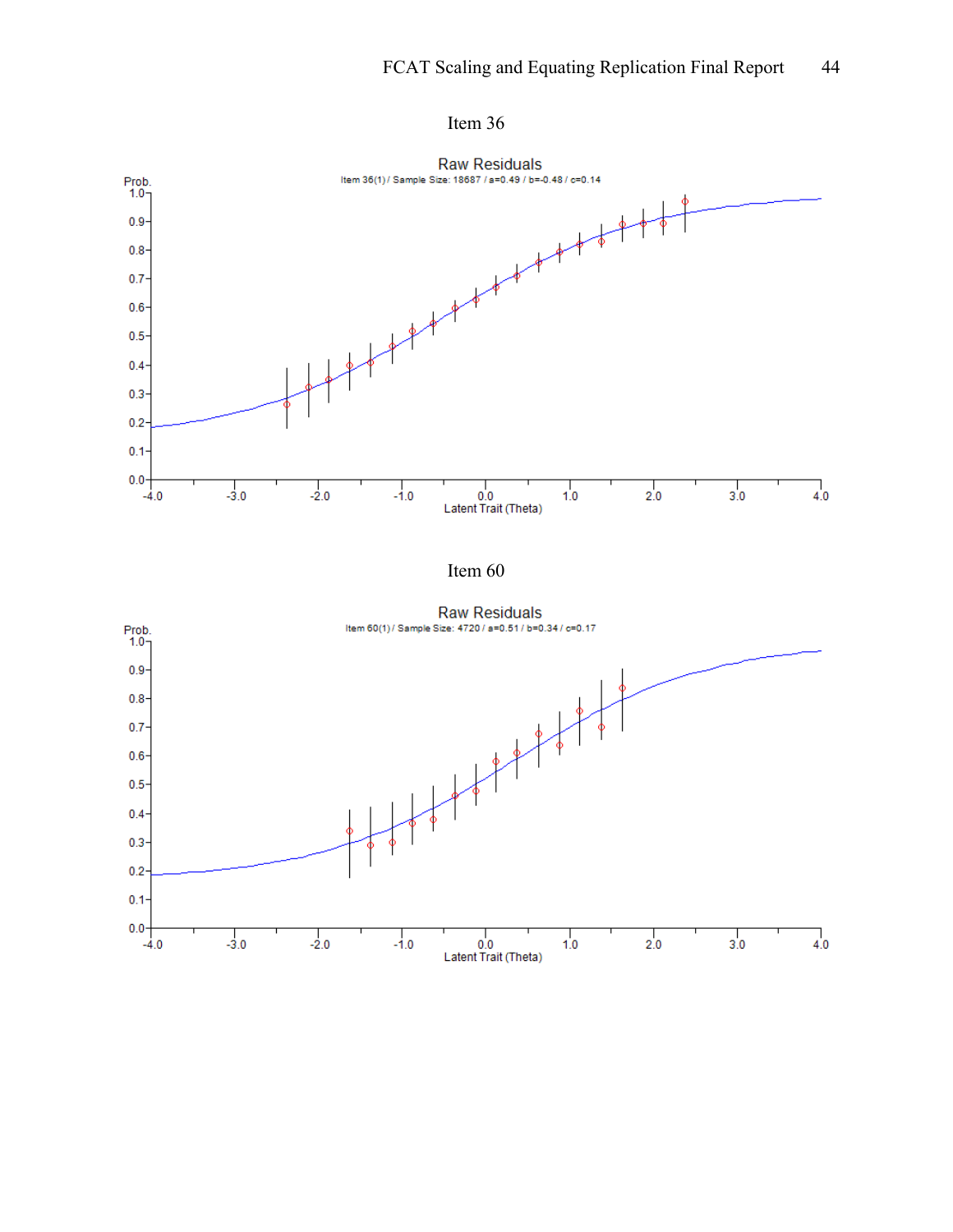### **V. Replication of the 2011 FCAT 2.0 Grade 10 Reading Assessment**

In this chapter, we present and discuss the results of all analyses conducted on the Grade 10 Reading assessment. Like the previous chapters, we begin with processing of the data and end with our conclusions regarding how well our results compared with Pearson's results. *Calibration Sample and Demographic Variables* 

 The initial calibration file we downloaded from the sFTP site contained 193,568 students. We first excluded students who had a school type of 10, 11, 14, or 99 and those who used large print or Braille. From the excluded sample, we selected only students with reportable scores (Score Flag  $= 1$  in the data file). Using the exclusion rules, we were able to create the same calibration sample reported by Pearson  $(N = 171,246)$ . The demographics for the calibration sample, shown in Table V-1, were also identical to that reported by Pearson.

#### Table V-1

|           |                         | Pearson | <b>SPS</b> |
|-----------|-------------------------|---------|------------|
|           | Female                  | 85,513  | 85,513     |
| Gender    | Male                    | 85,461  | 85,461     |
|           | Unknown                 | 272     | 272        |
|           | Asian                   | 4,564   | 4,564      |
|           | <b>Black</b>            | 37,172  | 37,172     |
|           | Hispanic                | 46,164  | 46,164     |
| Ethnicity | American Indian/Alaskan | 691     | 691        |
|           | Multiracial             | 4,682   | 4,682      |
|           | Native Hawaiian/Pacific | 186     | 186        |
|           | Unknown                 | 578     | 578        |
|           | White                   | 77,254  | 77,254     |

## Demographics for Grade 10 Reading Calibration Sample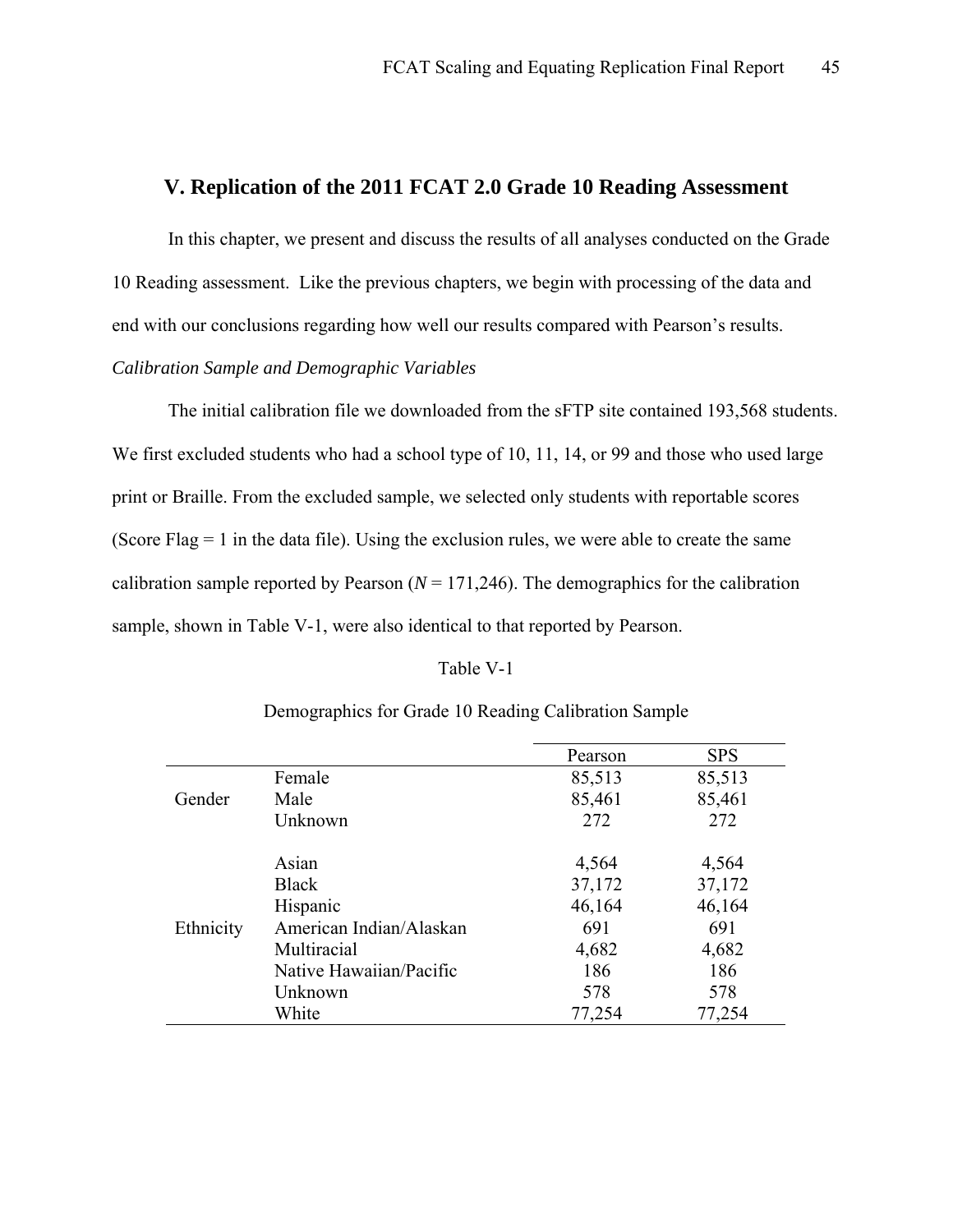### *Rescoring Item Responses and Flagging Items via Classical Item Statistics*

 Once the calibration sample was created, we next rescored the raw core item responses and compared them to the scored item responses provided in the data file. There were 45 core items, all dichotomously-scored, multiple-choice items. The raw item responses were rescored using the answer key provided in the test map file. A correct response was given a 1 while an incorrect response was given a 0. Each rescored core item was identical to the scored items in the file provided by Pearson.

 We next used classical item statistics to flag potentially problematic items. Items with the following characteristics (determined by Pearson) were flagged:

- Classical item discrimination  $(r_{\text{ph-c}})$  was less than 0.2,
- Classical item difficulty (*p*-value) was greater than 0.9 or less than 0.15,
- An incorrect option was selected by more than 40% of the sample,
- The *p*-value on any one form differed from the overall *p*-value by more than  $|0.08|$ .

Using the above criteria, one item was flagged (SEQ Item 37) because the proportion of examinees who selected option D was greater than 0.40 (0.45). Pearson also flagged item 37 for the same reason. In addition, Pearson flagged item (SEQ) 43 because more than 40% of the examinees responded to one of the incorrect options on a few of the forms; however, because the overall percentage of students who chose the incorrect option was less than 40%, we did not flag this item. Furthermore, we agree that both items should have been included in further analyses. *Item Parameter Calibration* 

 Item parameter calibration was conducted using the computer program MULTILOG (Thissen, 2003) on the calibration sample. The three-parameter logistic model (3PLM) was used for the multiple-choice items and the two-parameter logistic model (2PLM) was used for the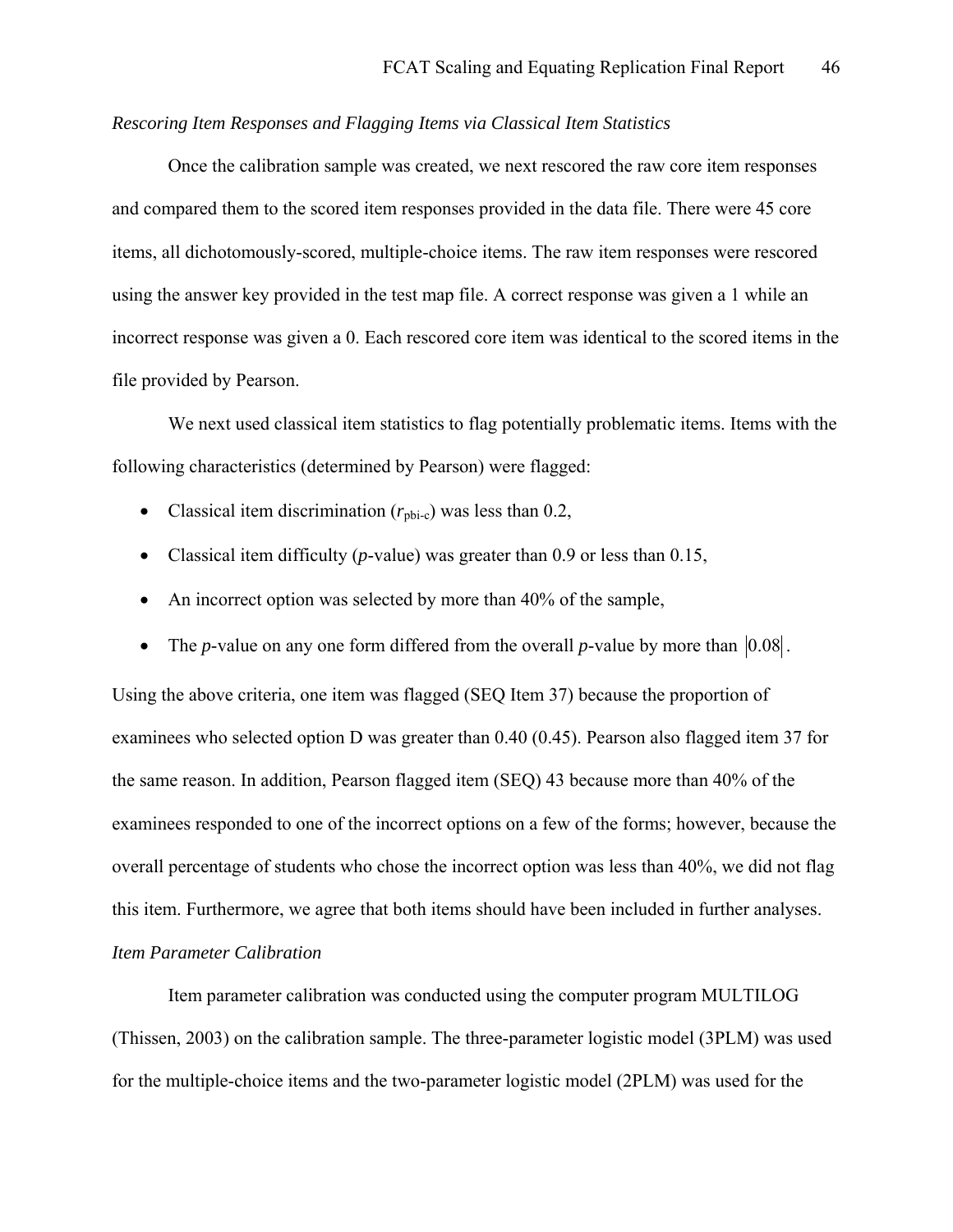gridded items. A prior for the *c* parameter, which is based on the normal distribution with a mean of -1.4 and a standard deviation of 1 on the logit metric, was implemented only for the *c* parameter in the 3PLM. Sample MULTILOG code is provided in Appendix V-A.

 MULTILOG successfully converged within 39 EM cycles. The item parameter estimates provide by MULTILOG were transformed onto the logistic metric so that we could compare them to the estimates reported by Pearson. The item parameter estimates were transformed as follows:

• For 2PLM

$$
a_{\text{New}} = \frac{a_{\text{MLG}}}{1.7}
$$

$$
b_{\text{New}} = b_{\text{MLG}}
$$

• For 3PLM

$$
a_{\text{New}} = \frac{a_{\text{MLG}}}{1.7},
$$
  

$$
b_{\text{New}} = \frac{-b_{\text{MLG}}}{a_{\text{MLG}}}
$$

and

$$
c_{\text{New}} = \frac{\exp[c_{\text{MLG}}]}{1 + \exp[c_{\text{MLG}}]}.
$$

All of the transformed item parameter estimates and their corresponding standard errors were reasonable values. Furthermore, the item parameter estimates were nearly identical to those reported by Pearson.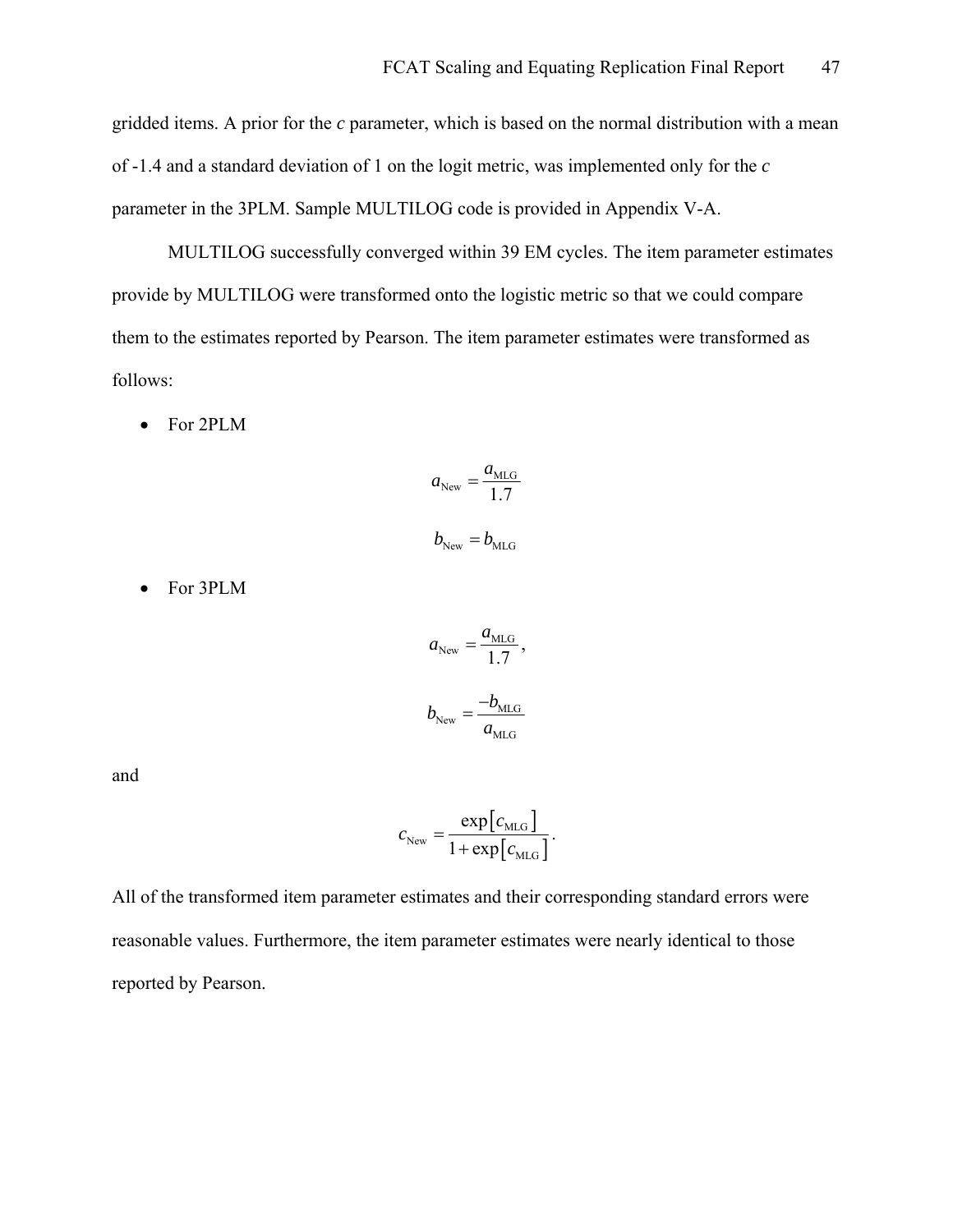Items were flagged for detailed inspection using the following criteria provided by

Pearson and FDOE:  $a < 0.5$ ,  $2.0 < b < -2.0$ , or  $c < .05$ . Table V-2 reports the flagged items and the reason for being flagged.

### Table V-2

| Item (SEQ)     | Reason       | a    | $\boldsymbol{B}$ | $\mathcal{C}$ | Model Fit  |
|----------------|--------------|------|------------------|---------------|------------|
|                | c < 0.05     | 0.60 | $-1.60$          | 0.02          | Good       |
| $\overline{2}$ | $c \le 0.05$ | 0.67 | $-1.78$          | 0.02          | Good       |
| 3              | $c \le 0.05$ | 0.46 | $-1.77$          | 0.02          | Good       |
|                | a < 0.5      |      |                  |               |            |
| $\overline{4}$ | a < 0.5      | 0.48 | $-1.20$          | 0.09          | Good       |
| 18             | $c \le 0.05$ | 0.66 | $-2.09$          | 0.02          | Good       |
|                | $b < -2$     |      |                  |               |            |
| 31             | a < 0.5      | 0.44 | 0.57             | 0.31          | Acceptable |
| 34             | $c \le 0.05$ | 0.55 | $-1.62$          | 0.03          | Acceptable |
| 36             | $c \le 0.05$ | 0.55 | $-1.30$          | 0.04          | Good       |
| 41             | $c \le 0.05$ | 0.65 | 0.10             | 0.03          | Good       |

### Items Flagged Given Above Criteria

The item parameter calibration and model fit of the flagged items were further inspected to determine if they should be excluded from additional analyses. Model fit was examined via an inspection of raw residuals around the item characteristic curve (ICC) that is defined by the item parameter estimates. The computer program ResidPlots (Liang, Han, & Hambleton, 2008) was used to examine model fit. Reasonable or acceptable model fit occurs when the majority of the observed proportions are randomly distributed around the ICC, with very few observed points falling far from the ICC. For each flagged item, the item parameter estimation and model fit was acceptable in that the observed proportions were close to the expected value given by the ICC (Appendix V-B contains model fit plots for each flagged item). Therefore, given that there were no key check issues with these items and that the item statistics and model fit was acceptable, we agree that these items should be included in the equipercentile equating.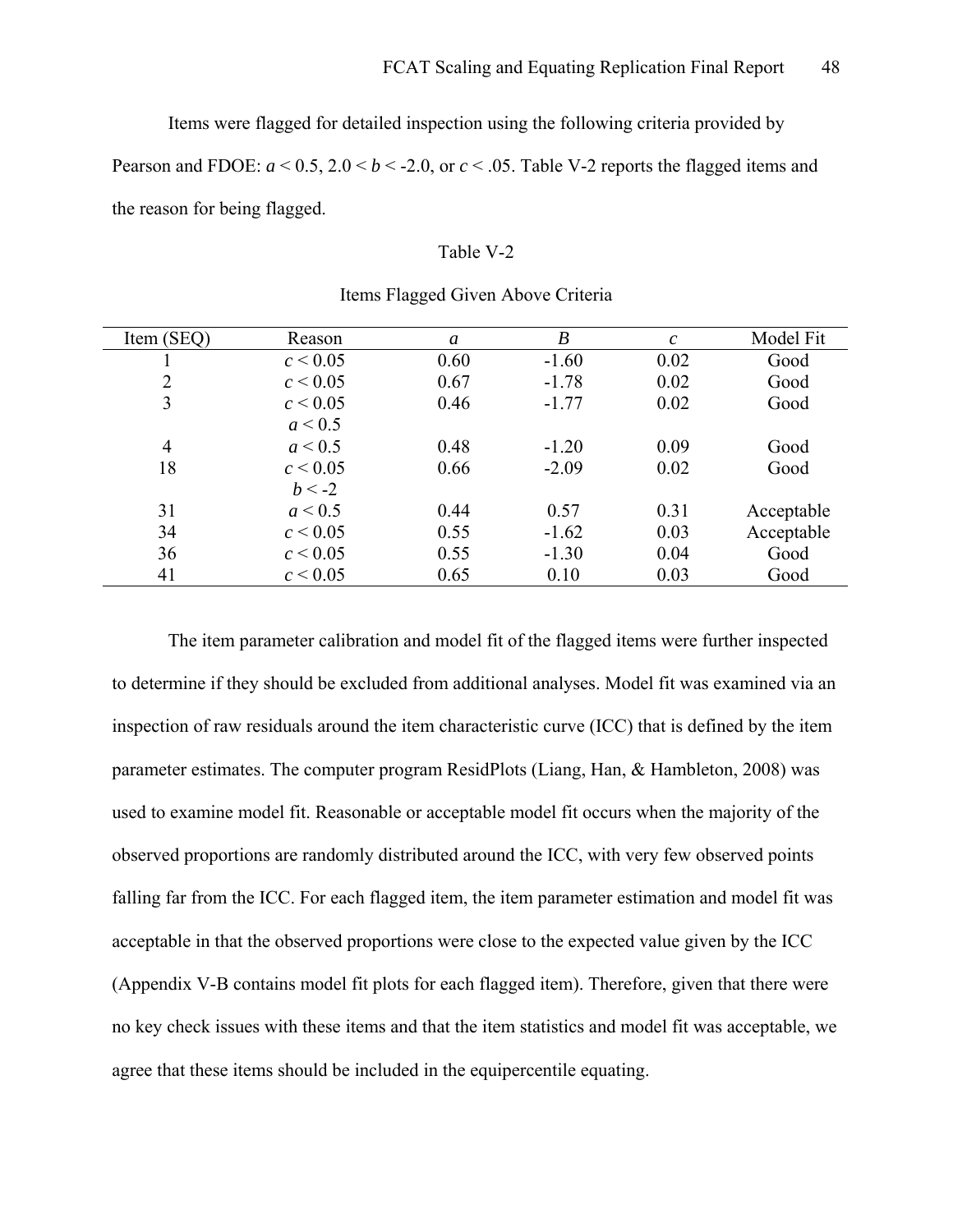In addition to inspecting the model fit for the flagged items, we examined the model fit for all items. The model exhibited excellent to acceptable fit for most of the items. However, there were a few items that exhibited small to moderate magnitudes of misfit. For example, items 21, 40 and 52 exhibited a small magnitude misfit (see Figures V-1 to V-3 for the observed and expected ICC plots). However, including these items in the equipercentile equating will have a negligible effect and removing the items may have a detrimental effect on reliability. Therefore, given all of the analyses to this point, we agree that all of the core items should be included in the equipercentile equating.



Figure V-1. *Model fit plot for item (SEQ) 21.*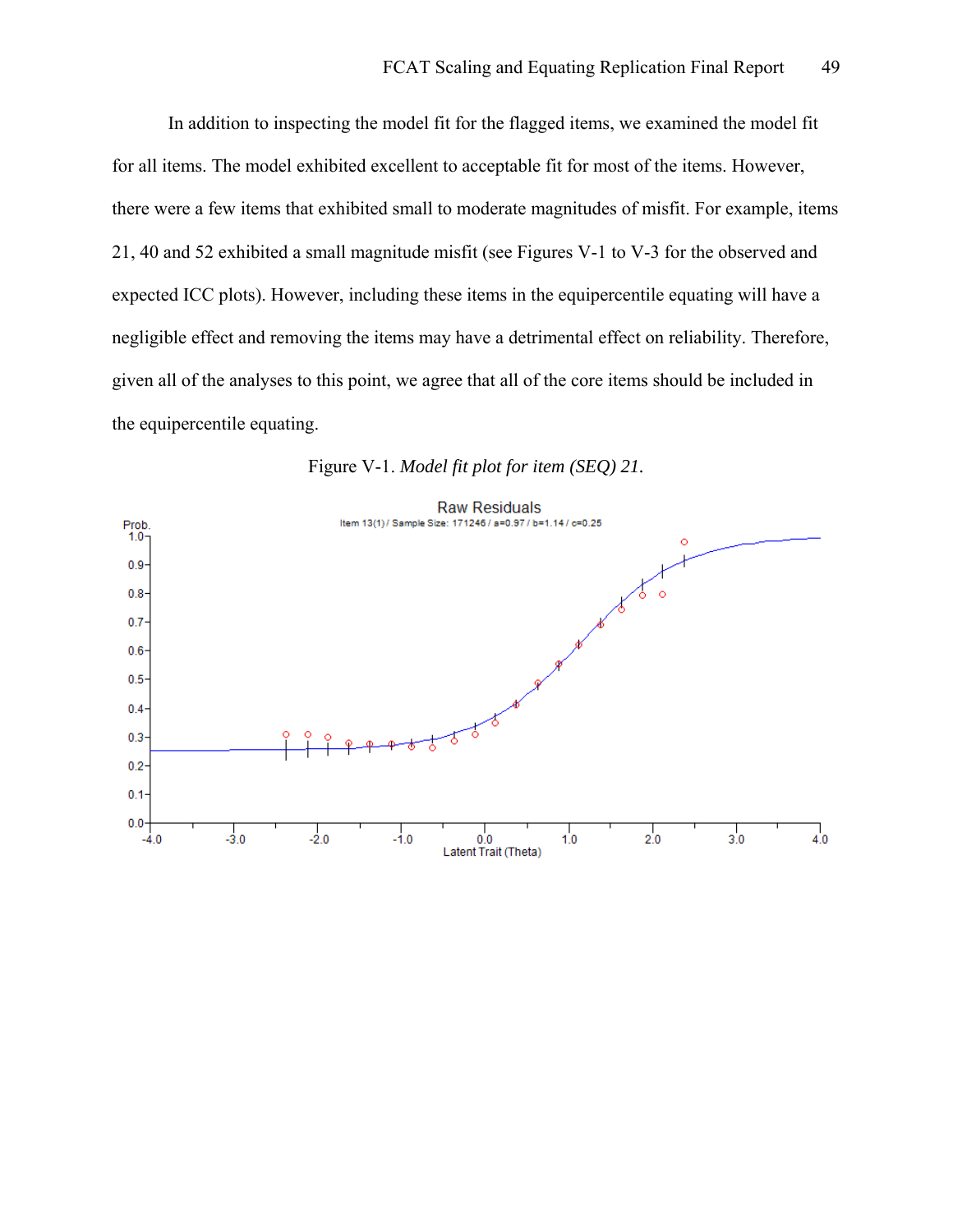

Figure V-2. *Model fit plot for item (SEQ) 40.* 



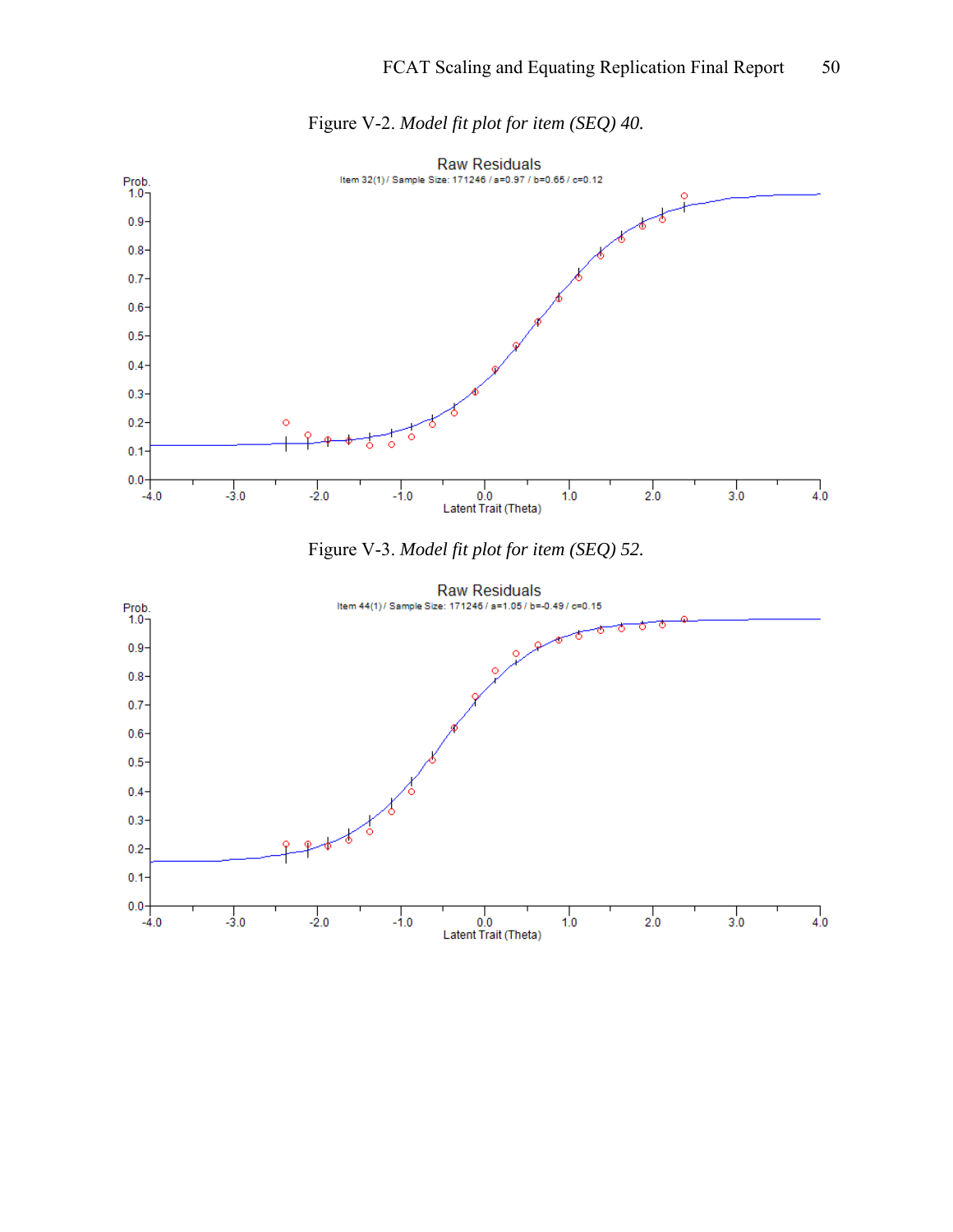### *Scale Scores and Equipercentile Equating*

 Before estimating the scale scores for each student, the new item parameter estimates  $(a_{New}, b_{New}$  and  $c_{New}$ ) were transformed onto the FCAT scale as follows:

$$
a_{\rm SS} = \frac{a_{\rm New}}{50},
$$
  

$$
b_{\rm SS} = b_{\rm New} * 50 + 300
$$

and

$$
c_{\rm SS}^{}=c_{\rm New}^{}\,.
$$

The newly transformed item parameters  $(a_{\rm SS}, b_{\rm SS}, a_{\rm MS})$  were nearly identical to those reported by Pearson (barring rounding error) and were used to estimate the students' IRT ability estimate. The computer program IRT Score Estimation (Chien, Hsu, & Shin, 2011) was used to perform maximum likelihood estimation. Table V-3 reports the descriptive statistics for the raw scores and scale scores.

### Table V-3

### Descriptive Statistics for Proficiency Estimates

|                           | Raw Score | <b>IRT</b> Scale Score |
|---------------------------|-----------|------------------------|
| Mean                      | 28.07     | 300.40                 |
| <b>Standard Deviation</b> | 8.64      | 56.14                  |
| Kurtosis                  | $-0.82$   | 0.80                   |
| Skewness                  | -0.14     | $-0.05$                |

 The equipercentile equating was conducted to adjust the 2011 scale score distribution such that it was equivalent to the 2010 distribution using the computer program RAGE-RGEQUATE (Zeng, Kolen, Hanson, Cui & Chien, 2005). The frequency distribution for the scale scores was created and used with the scale score frequency distribution from 2010 to create a conversion table linking the 2011 scale scores to the 2010 scale scores for the Grade 10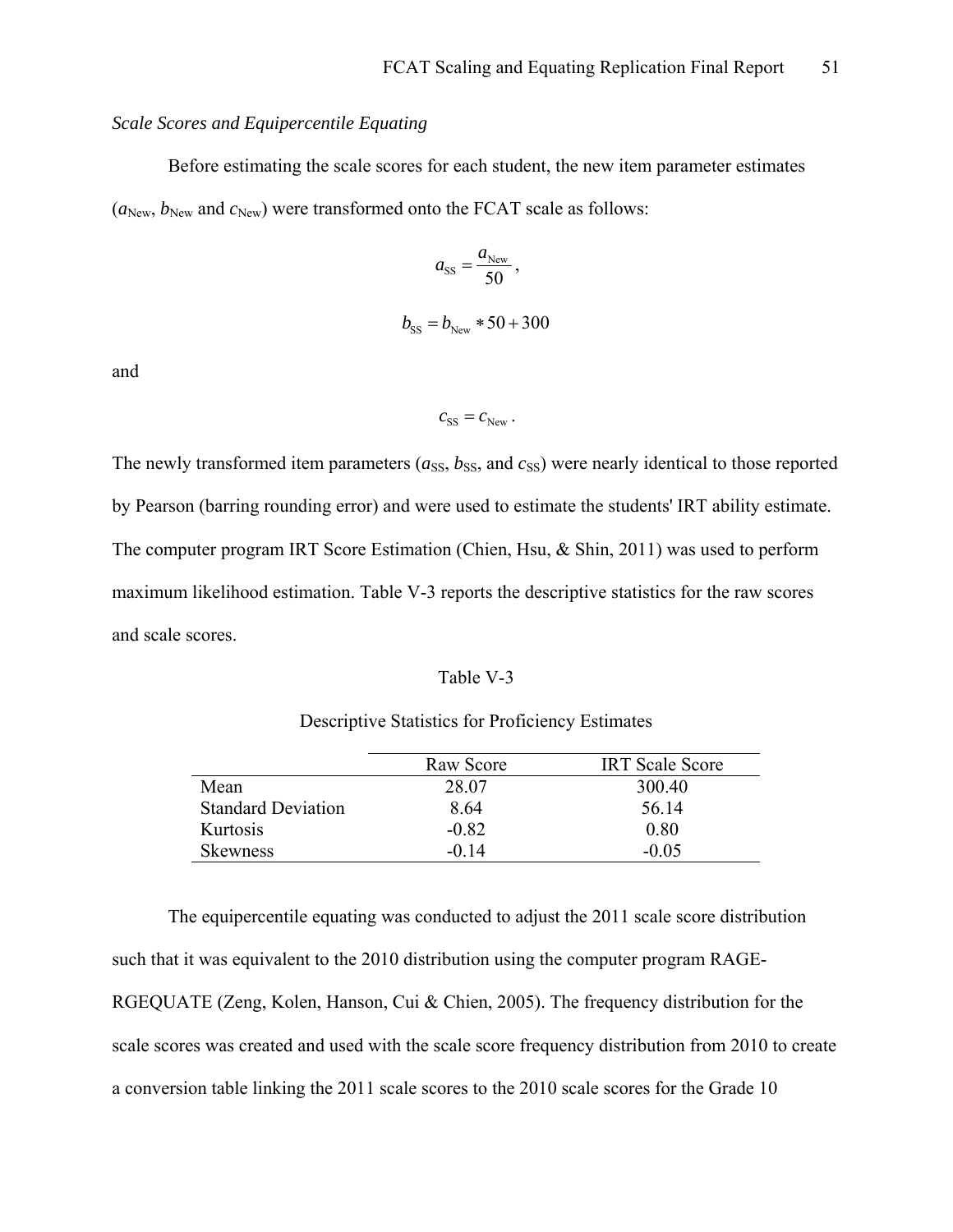Reading test. The operational postsmooth limit was used in the equating. The postsmooth lower limit was based on the following equation: (percent of examinees who received a 100 scale score  $+$  0.5)/100. The postsmooth upper limit was based on the following equation: (percent of examinees who received a 500 scale score  $+$  0.5)/100. In this case, the lower and upper limit was  $0.011<sup>4</sup>$  $0.011<sup>4</sup>$  $0.011<sup>4</sup>$  and  $0.009$ , respectively. Therefore, the equipercentile was run twice - once for each limit. The final conversion table was a combination of the two equatings - equated scale scores for 100 to 300 were based on the postsmooth lower limit value and the equated scale scores for 300 to 500 were based on the postsmooth upper limit.

 The final conversion table was nearly identical to that constructed by Pearson. Our equated scores correlated 0.9999 with Pearson's equated scale scores and differed by no more than 1 point for any equated score. The proportion of exact agreement exceeded 99%. To illustrate the high level of agreement, Figure V-4 compares the Pearson and SPS equated scale scores from the conversion table to the identity line which represents exact agreement. If our scale scores are in agreement, then the points should fall directly on the identity line. The solid line represents the identity line and runs perfectly through the majority of the equated scores. Although a few scale scores differed by one point, this was likely due to rounding error in the item parameter estimates used in the IRT scoring program and in rounding the scale scores. Because the conversion table was nearly identical, we agree with Pearson's final conversion table.

1

<span id="page-51-0"></span><sup>&</sup>lt;sup>4</sup> The lower postsmooth limit was based on the 2010 frequency distribution because the percent of students with a scale score of 100 was higher for 2010 compared to 2011.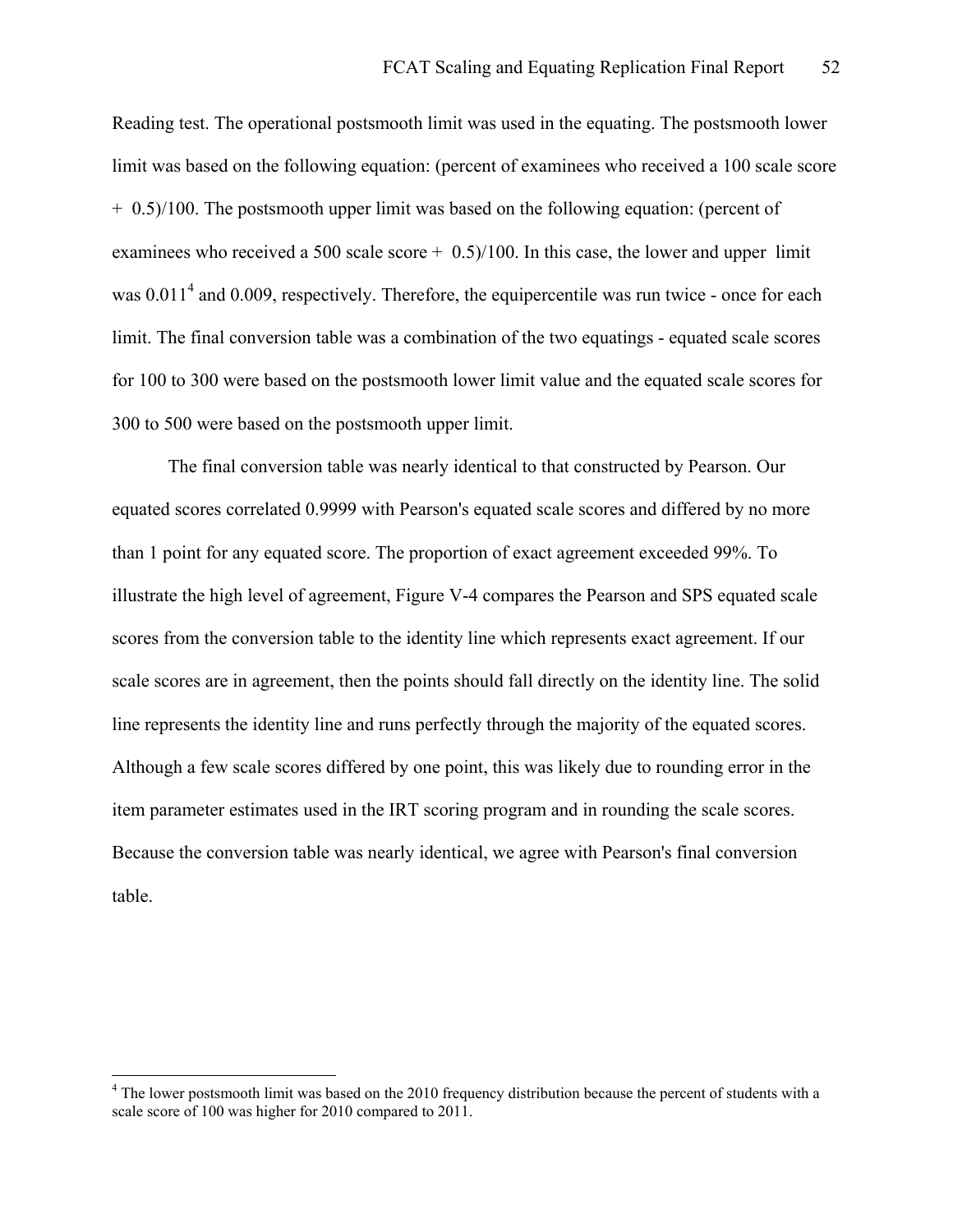

Figure V-4. Plot comparing Pearson and SPS equated scale scores.

Pearson Equated Scores

 After creating the conversion table, we transformed the 2011 scale scores onto the 2010 scale. The descriptive statistics for the equated scores, shown in Table V-4, were identical (to the second decimal place) to those reported by Pearson.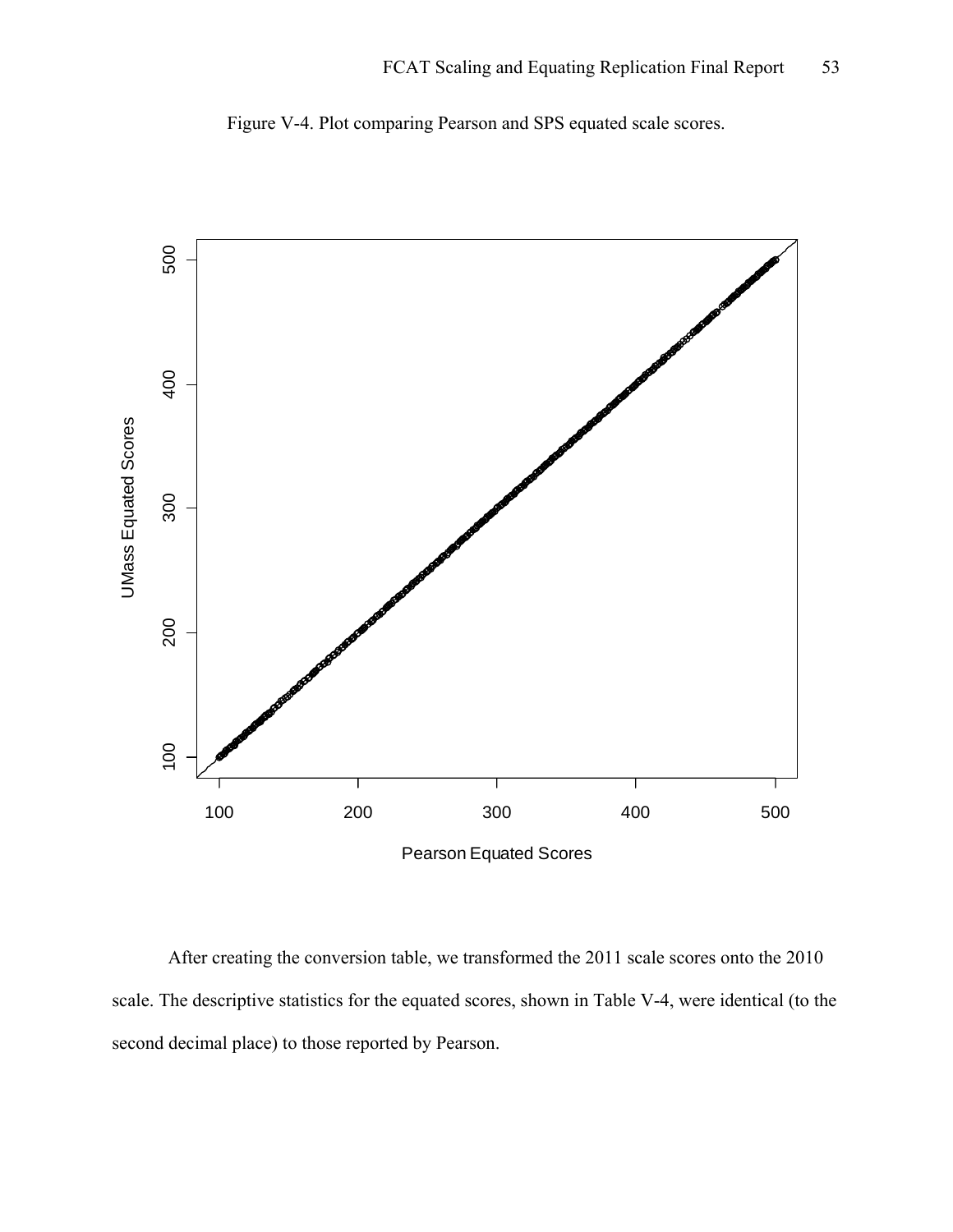## Table V-4

# Pearson SPS Mean 309.60 309.60 Standard Deviation 61.40 61.41 Kurtosis 0.80 0.80 Skewness -0.29 -0.29

# Descriptive Statistics for Equated Proficiency Estimates

## Conclusion

In summary, we were able to successfully replicate Pearson's operational procedures and results including creating the calibration sample given the exclusion/inclusion rules, scoring the raw item responses, verifying the quality of the items (item statistics and model fit), reproducing identical item parameter estimates, and the (nearly) identical conversion table and scale score distribution on the FCAT 2.0 Grade 10 Reading Assessment. Given this successful replication, we feel confident that the operational procedures were conducted correctly.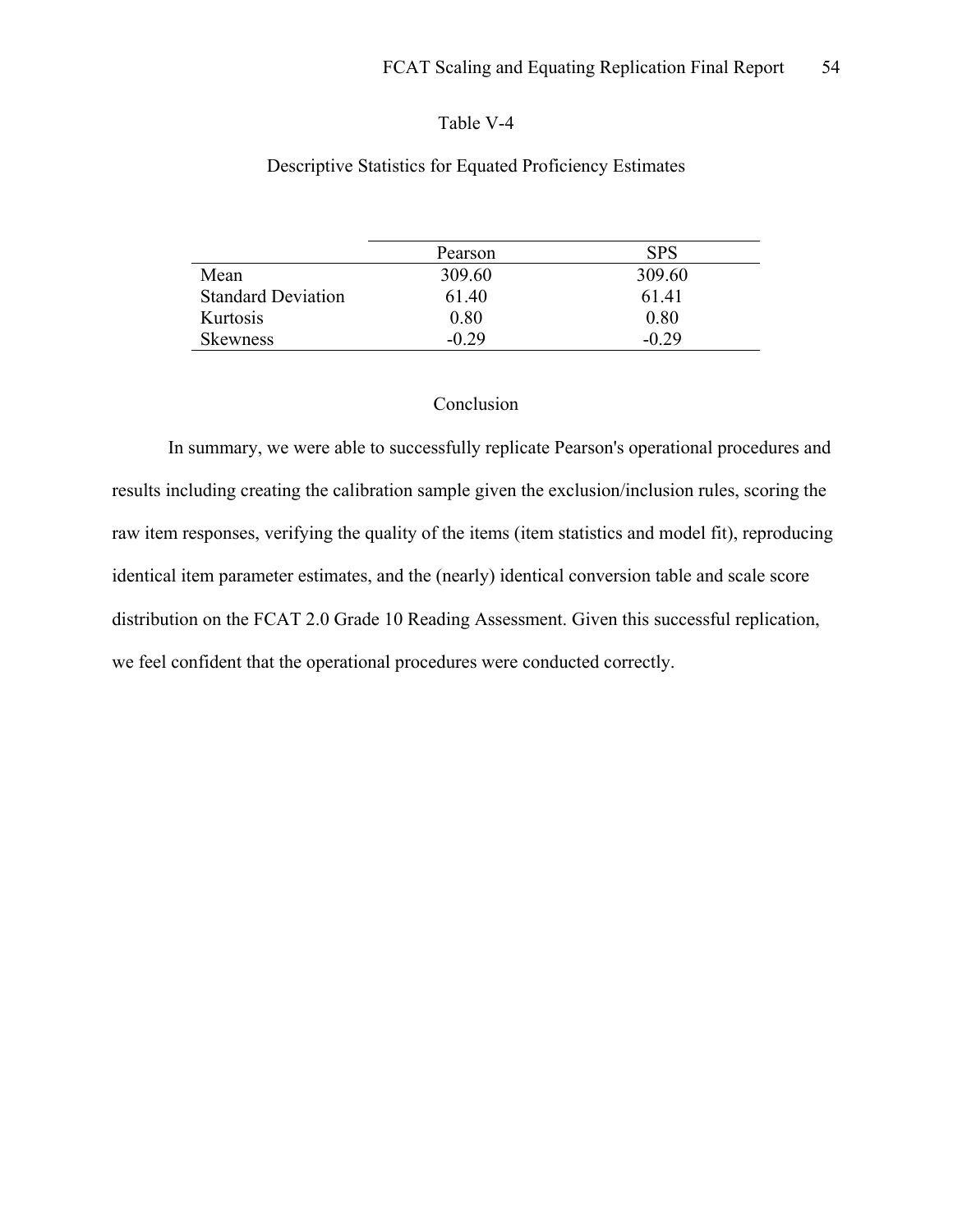# Appendix V-A

# Sample MULTILOG Code for Grade 10 Reading

```
FCAT 2.0 2011 
Grade 10 Reading 
>PRO RAN,IND,NIT=45,NEX=171246,NGR=1,DAT='G10Reading.DAT'; 
>TES ITE=(1(1)45),L3; 
>PRIORS ITE=(1(1)45),CJ,PAR=(-1.4,1.0); 
>EST NCY=120; 
>SAVE; 
>END;
2 
01 
111111111111111111111111111111111111111111111 
N 
(45A1)
```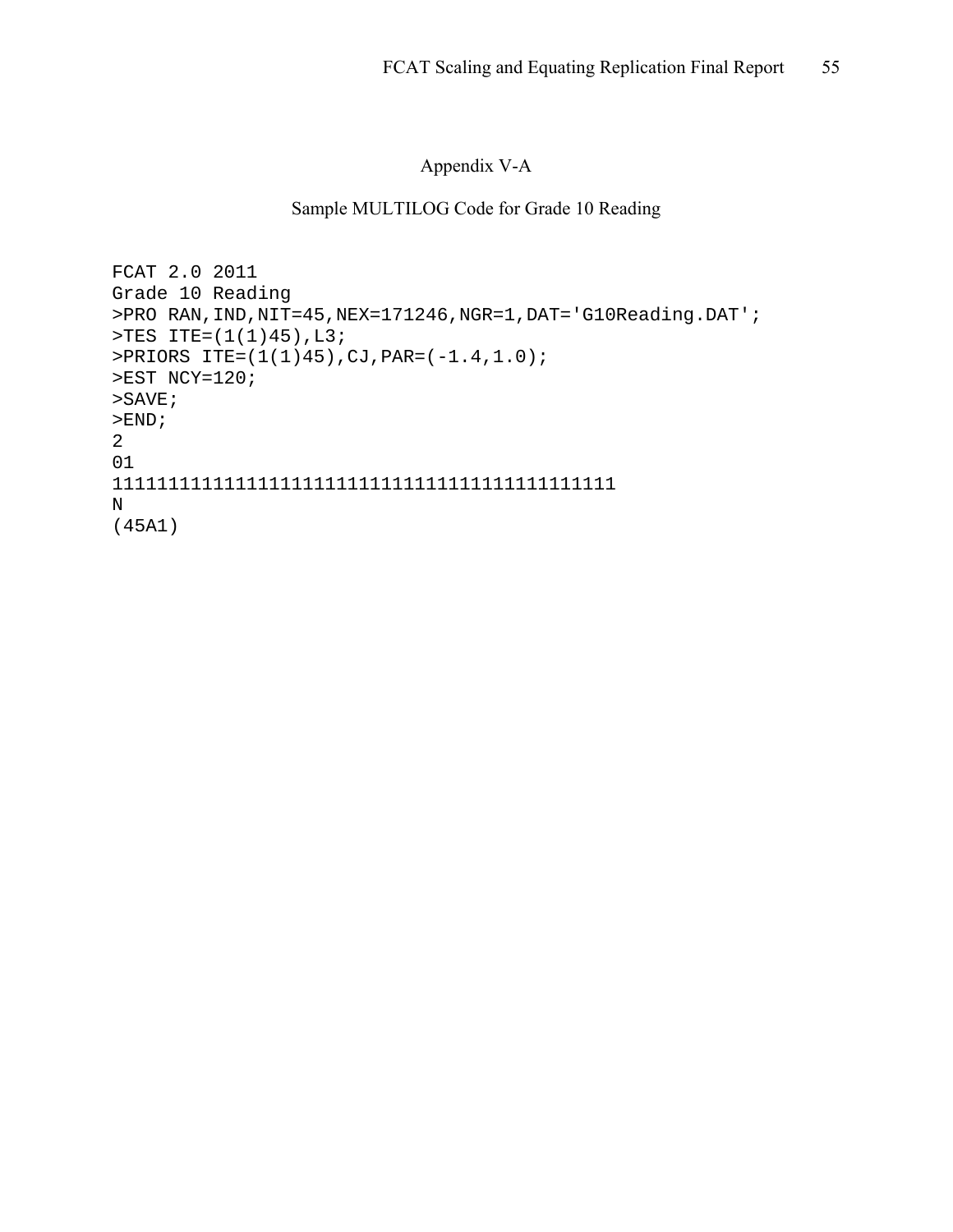Appendix V-B

# Model Fit Plots for Items Flagged During Item Calibration Inspection



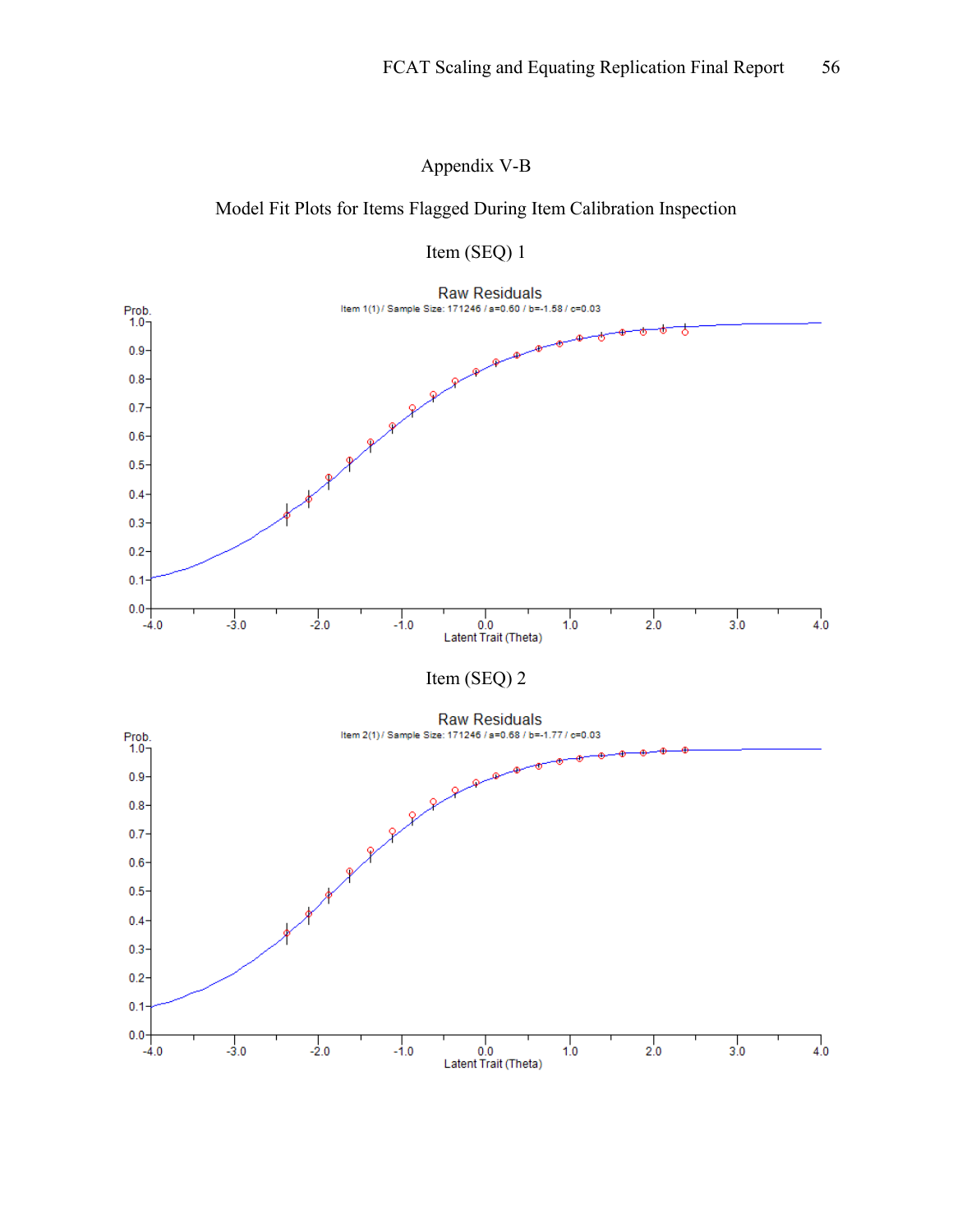

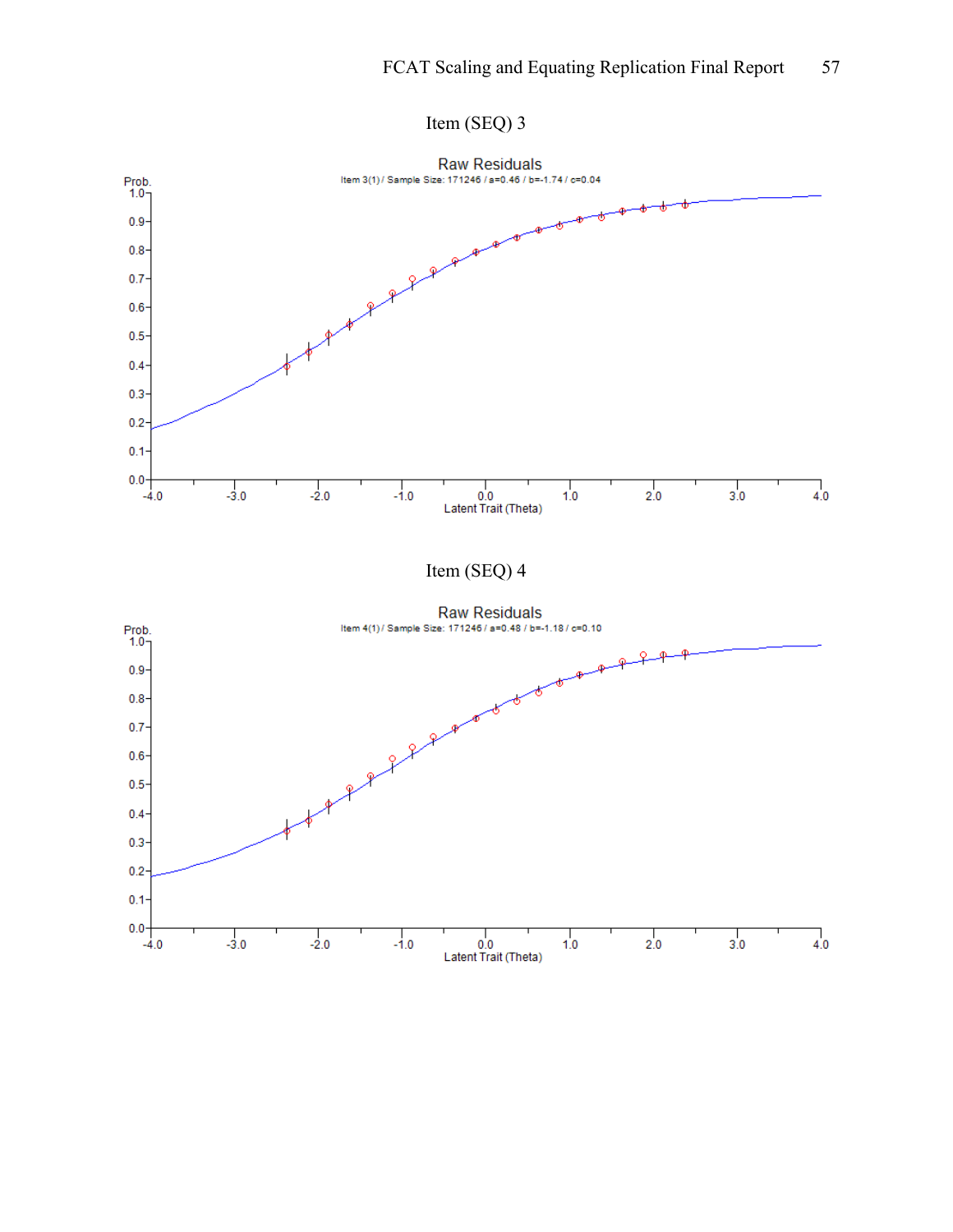

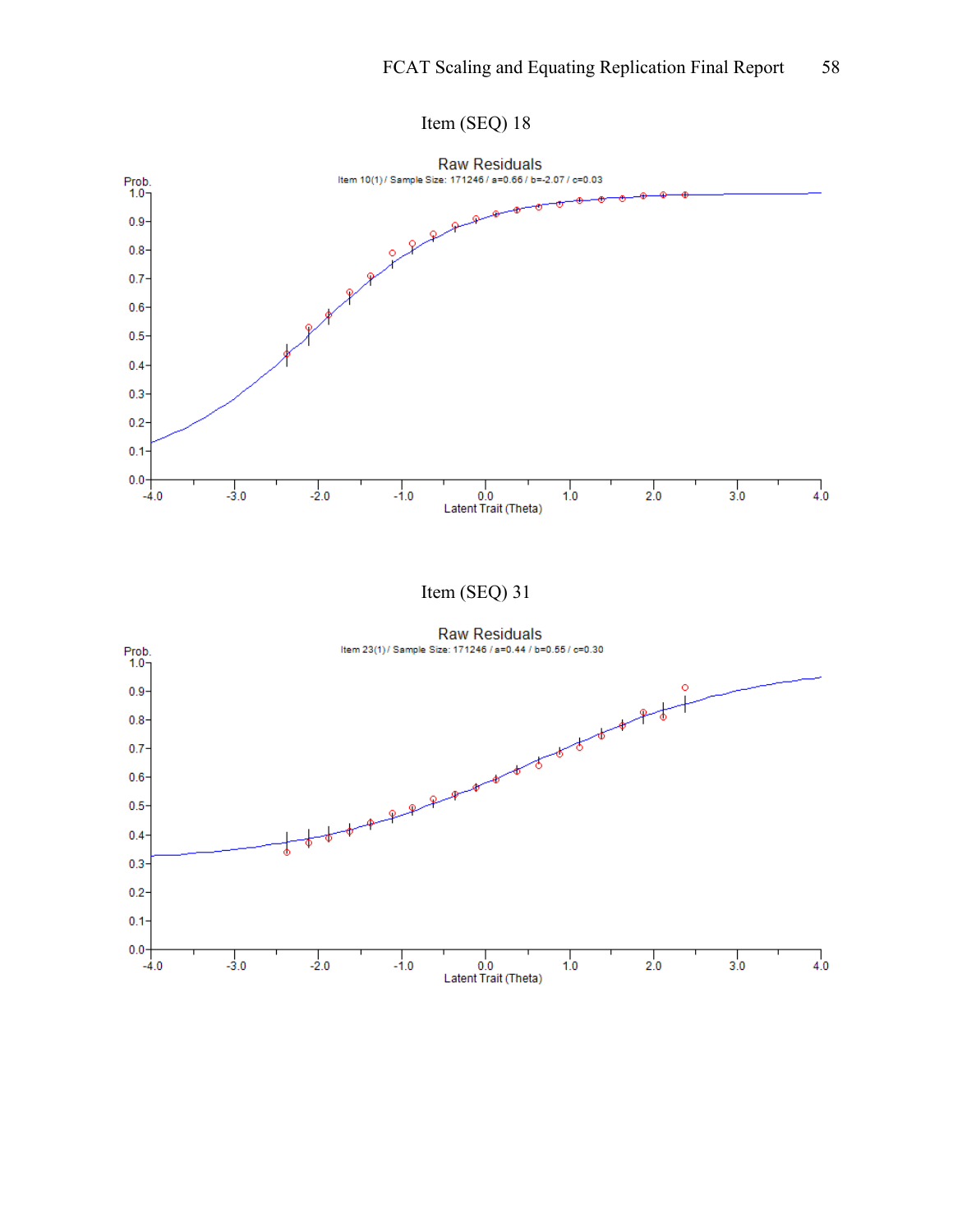

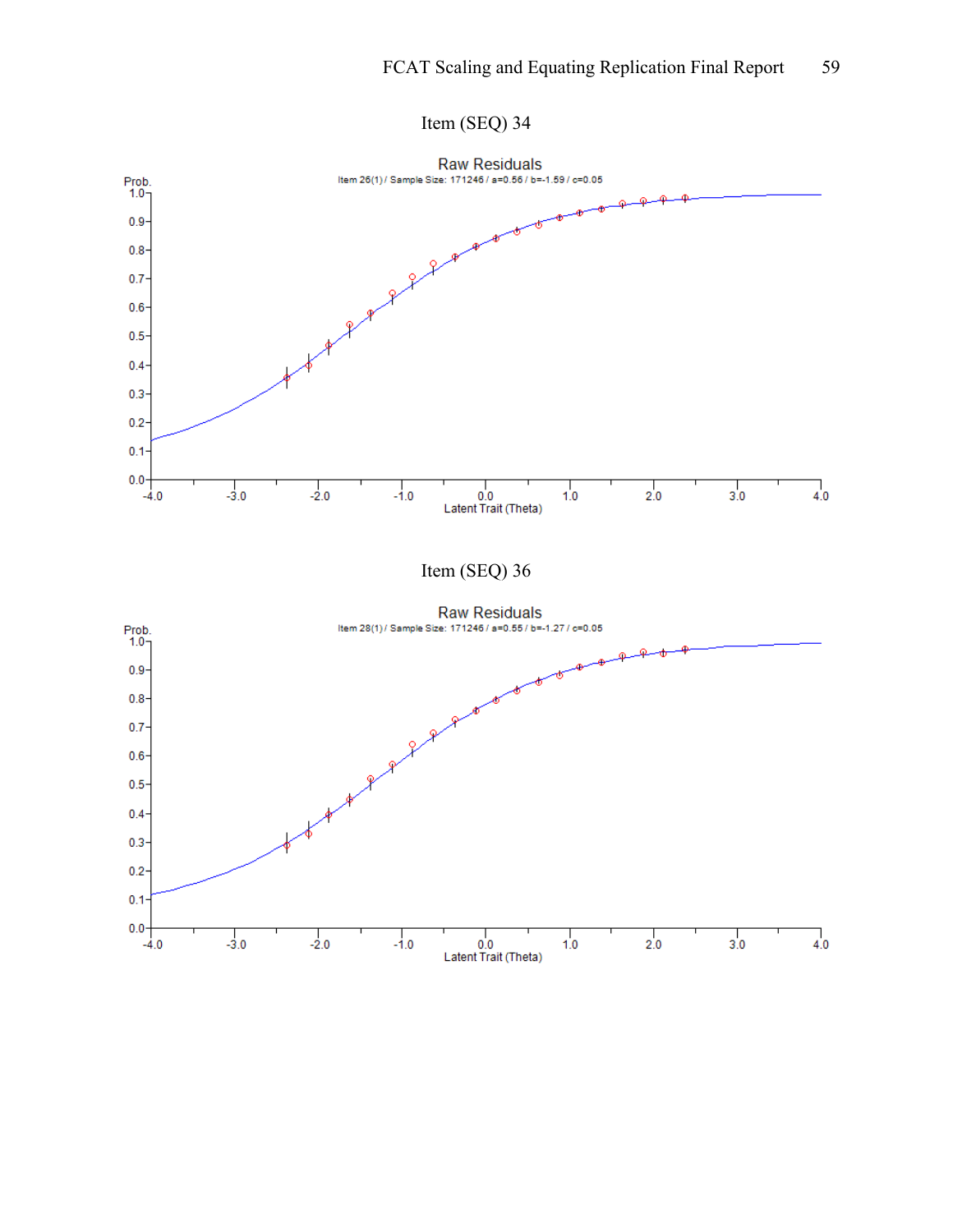

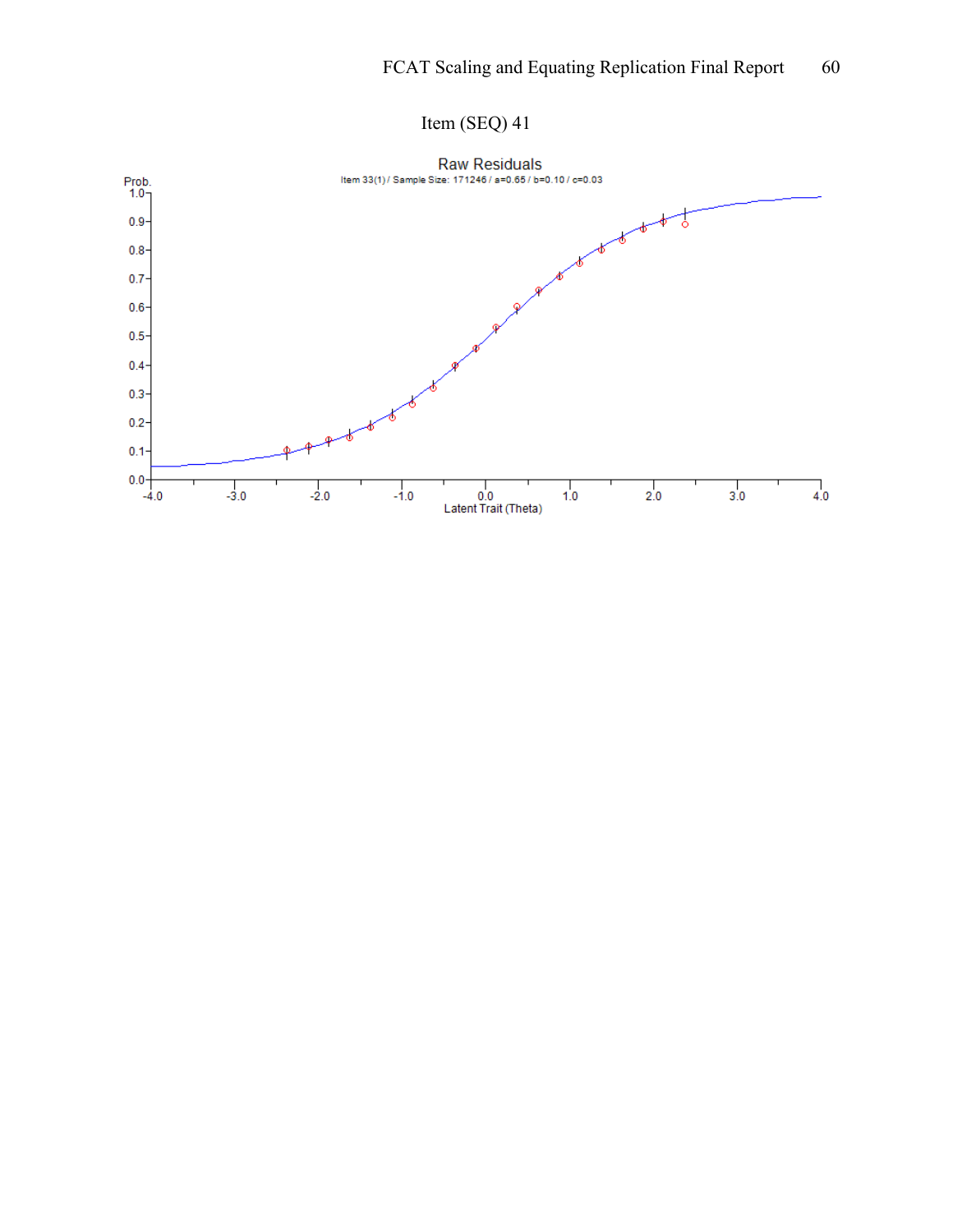### **VI. Replication of the 2011 Algebra I End-of-Course Assessment**

In this chapter, we summarize and discuss our analyses and results pertaining to the 2011 Algebra I End-of-Course assessment. As with the other exams, the chapter discusses receipt and cleaning of the data, descriptive statistics, IRT calibration and fit analyses, equating analyses, and a comparison of our results with those of Pearson.

### *Calibration Sample and Demographic Variables*

 The initial calibration file we downloaded from the sFTP site contained 200,201 students. We first excluded students who did not have a school type of 10, 11, 14, or 99 and those who used large print or Braille. From the excluded sample, we selected only students with reportable scores (Score Flag  $= 1$  in the data file) and those who had not earned a previous algebra credit (CreditALG = 0) and were currently taking one algebra course (EnrolALG = 1, 2, 3, 4, or 5). Using the exclusion rules, the calibration sample contained 180,915 students. However, Pearson reported a calibration sample of 180,914 students. After further analyses, we discovered that the additional student in our sample took the Algebra test on paper. Therefore, that student was excluded from the calibration sample, producing a sample size of 180,914, which was identical to Pearson's report. The demographics for the calibration sample, shown in Table VI-1, were also identical to that reported by Pearson.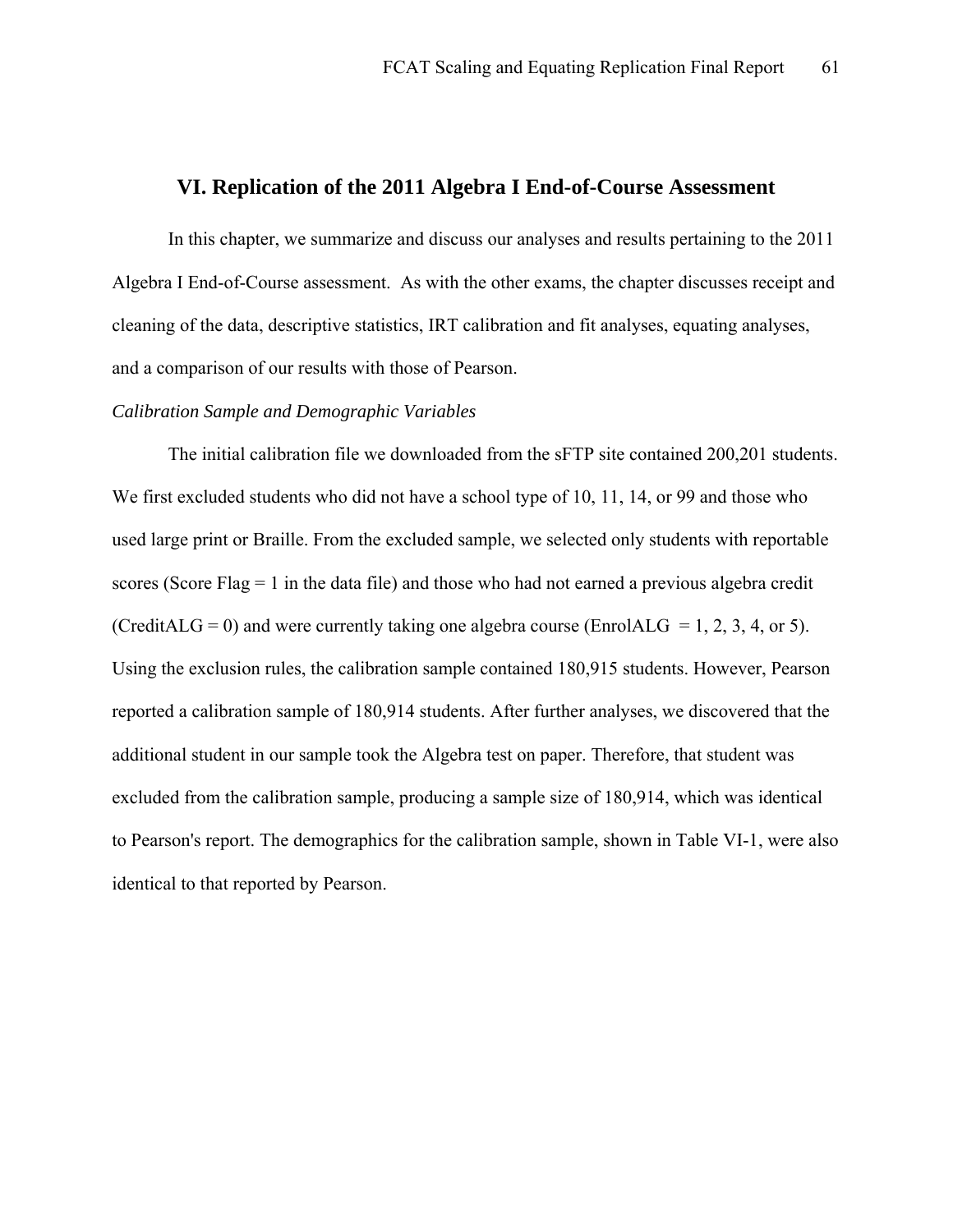### Table VI-1

|           |                         | Pearson | <b>SPS</b> |
|-----------|-------------------------|---------|------------|
|           | Female                  | 89,839  | 89,839     |
| Gender    | Male                    | 91,075  | 91,075     |
|           |                         |         |            |
|           |                         |         |            |
|           | Asian                   | 4,701   | 4,701      |
|           | <b>Black</b>            | 40,551  | 40,551     |
|           | Hispanic                | 51,343  | 51,343     |
| Ethnicity | American Indian/Alaskan | 707     | 707        |
|           | Multiracial             | 4,706   | 4,706      |
|           | Native Hawaiian/Pacific | 166     | 166        |
|           | Unknown                 | 151     | 151        |
|           | White                   | 78,589  | 78,589     |

# Demographics for Algebra I Calibration Sample

# *Rescoring Item Responses and Flagging Items via Classical Item Statistics*

 Once the calibration sample was created, we next rescored the raw core item responses and compared them to the scored item responses provided in the data file. There were 40 forms, three of which were used for calibration (forms 100, 200, and 300). The forms were comprised of multiple-choice and fill-in response items, all dichotomously scored. The raw item responses were rescored using the answer key provided in the test map file. A correct response was given a 1 while an incorrect response was given a 0. Each rescored core item was identical to the scored items in the file provided by Pearson.

 We next used classical item statistics to flag potentially problematic core and anchor items on the calibration forms (100, 200, and 300). Items with the following characteristics (determined by Pearson) were flagged:

- Classical item discrimination  $(r_{\text{pbi-c}})$  was less than 0.2,
- Classical item difficulty (*p*-value) was greater than 0.9 or less than 0.15,
- An incorrect option was selected by more than 40% of the sample,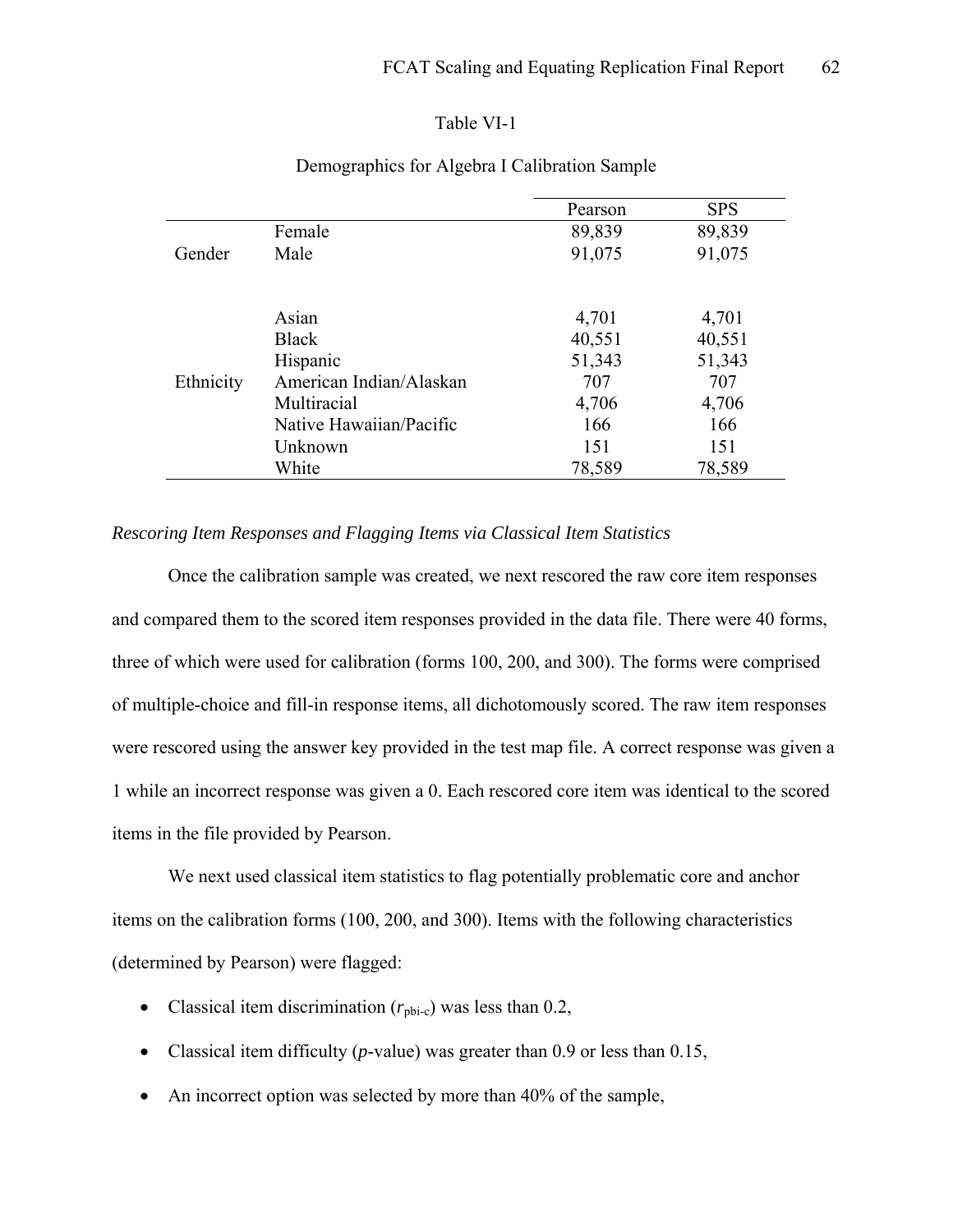• The *p*-value on any one form differed from the overall *p*-value by more than  $|0.08|$ .

Using the above criteria, several core and anchor items on the calibration forms were flagged.

Table VI-2 reports the flagged items for each form and the reason for being flagged.

### Table VI-2

| Form 100       |                         | Form 200 |                         | Form 300 |                         |
|----------------|-------------------------|----------|-------------------------|----------|-------------------------|
| Item           |                         | Item     |                         | Item     |                         |
| (SEQ)          | Reason                  | (SEQ)    | Reason                  | (SEQ)    | Reason                  |
| $\overline{4}$ | $r_{\rm pbi} = 0.07$    | 10       | $r_{\rm pbi} = 0.03$    | 9        | $r_{\text{bbi}} = 0.04$ |
| $\overline{7}$ | $r_{\text{bbi}} = 0.19$ | 11       | $r_{\rm pbi} = 0.10$    | 10       | $r_{\rm pbi} = 0.19$    |
|                | Option "B" = $0.47$     |          |                         |          |                         |
| 8              | Option "B" = $0.44$     | 25       | $p = 0.13$              | 26       | $p = 0.14$              |
| 9              | $r_{\text{bbi}} = 0.09$ | 28       | Option "B" = $0.42$     | 28       | Option " $C$ " = 0.40   |
| 11             | $p = 0.14$              | 30       | $r_{\text{bbi}} = 0.17$ | 29       | Option "B" = $0.52$     |
| 38             | $r_{\rm pbi} = 0.17$    | 38       | $p = 0.13$              | 36       | $r_{\rm pbi} = 0.19$    |
| 39             | $p = 0.08$              | 39       | $p = 0.11$              | 38       | $r_{\rm pbi} = 0.17$    |
| 40             | $r_{\rm pbi} = 0.17$    | 40       | $r_{\rm pbi} = 0.11$    | 40       | $r_{\text{bbi}} = 0.19$ |
|                |                         |          |                         |          | $p = 0.13$              |
| 42             | $r_{\rm pbi} = 0.19$    | 45       | $r_{\rm pbi} = 0.19$    | 41       | $r_{\rm{bbi}} = -0.16$  |
|                |                         |          | $p = 0.01$              |          | $p = 0.12$              |
| 45             | $r_{\rm pbi} = 0.17$    |          |                         | 42       | $r_{\rm pbi} = 0.01$    |
|                | $p = 0.01$              |          |                         |          | $p = 0.08$              |
| 53             | $r_{\rm{bbi}} = -0.001$ |          |                         | 45       | $p = 0.01$              |
| 56             | $p = 0.14$              |          |                         | 56       | $p = 0.15$              |
| 59             | $r_{\rm pbi} = 0.08$    |          |                         | 59       | $r_{\text{bbi}} = 0.16$ |
|                |                         |          |                         | 61       | $r_{\rm pbi} = 0.17$    |

### Flagged Items per Form

 $r_{\text{pbi}}$  = corrected point-biserial correlation.  $p = p$ -value.

After examining each of the flagged items carefully, it was apparent that only two of the items (bolded in Table VI-2) were problematic, especially with respect to the item parameter estimation. We will address each of these two items in the item parameter calibration section, in particular, examining the reasonableness of the item parameter estimates and model fit.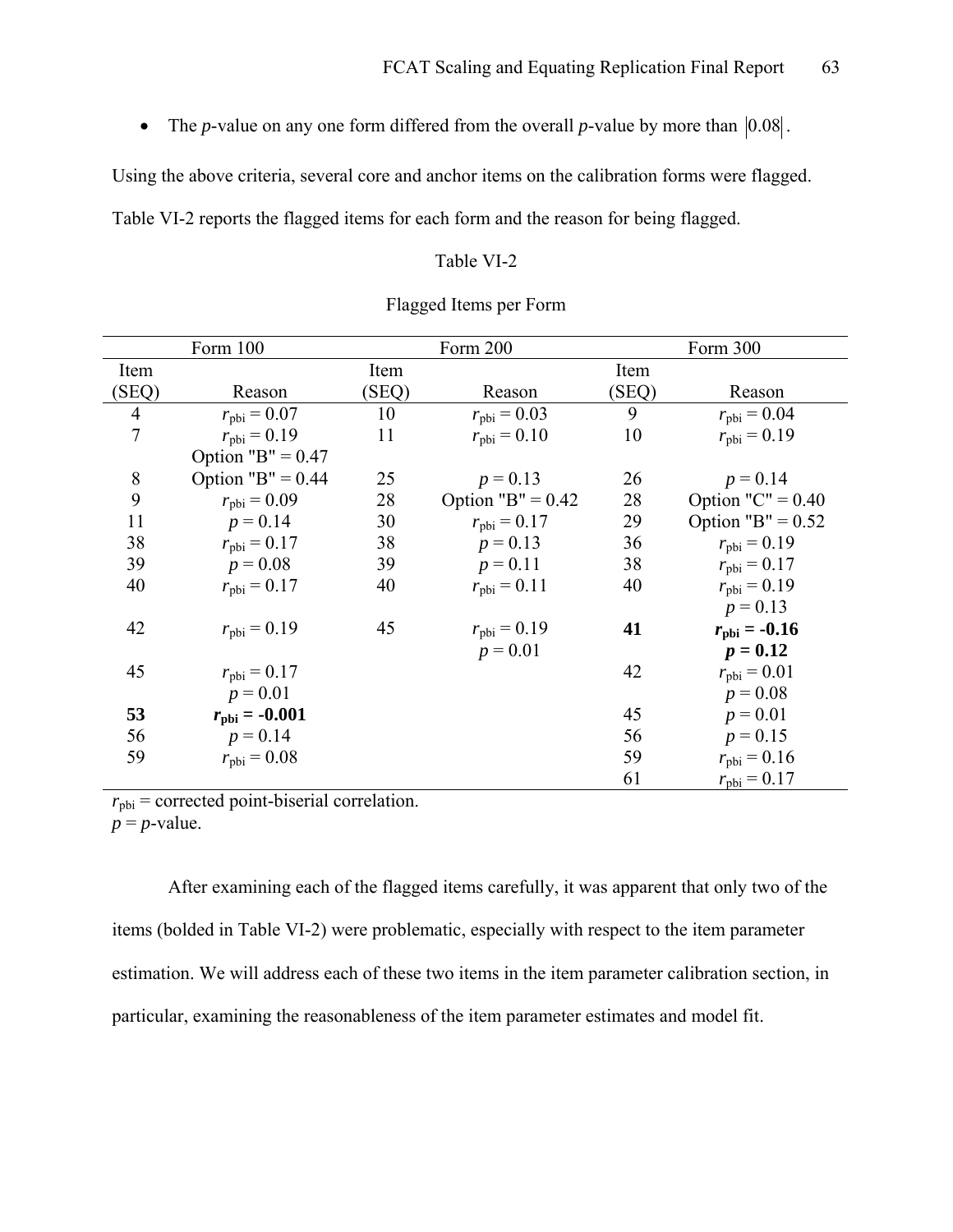## *Item Parameter Calibration*

 An initial item parameter calibration was conducted using the computer program MULTILOG<sup>[5](#page-63-0)</sup> (Thissen, 2003) for each calibration form separately to examine the quality of the item parameter estimates and model fit. The three-parameter logistic model (3PLM) was used for the multiple-choice items and the two-parameter logistic model (2PLM) was used for the fill-in response items. A prior for the *c* parameter, which is based on the normal distribution with a mean of -1.4 and a standard deviation of 1 on the logit metric, was implemented only for the *c* parameter in the 3PLM. The item parameter estimates provide by MULTILOG were transformed onto the logistic metric so that we could compare them to the estimates reported by Pearson. The item parameter estimates were transformed as follows:

• For 2PLM

$$
a_{\text{New}} = \frac{a_{\text{MLG}}}{1.7}
$$

$$
b_{\text{New}} = b_{\text{MLG}}
$$

• For 3PLM

$$
a_{\text{New}} = \frac{a_{\text{MLG}}}{1.7},
$$
  

$$
b_{\text{New}} = \frac{-b_{\text{MLG}}}{a_{\text{MLG}}}
$$

and

$$
c_{\text{New}} = \frac{\exp[c_{\text{MLG}}]}{1 + \exp[c_{\text{MLG}}]}.
$$

<span id="page-63-0"></span><sup>&</sup>lt;sup>5</sup> We used a version of MULTILOG provided by Pearson because the commercial version could not accommodate sample sizes greater than 99,999.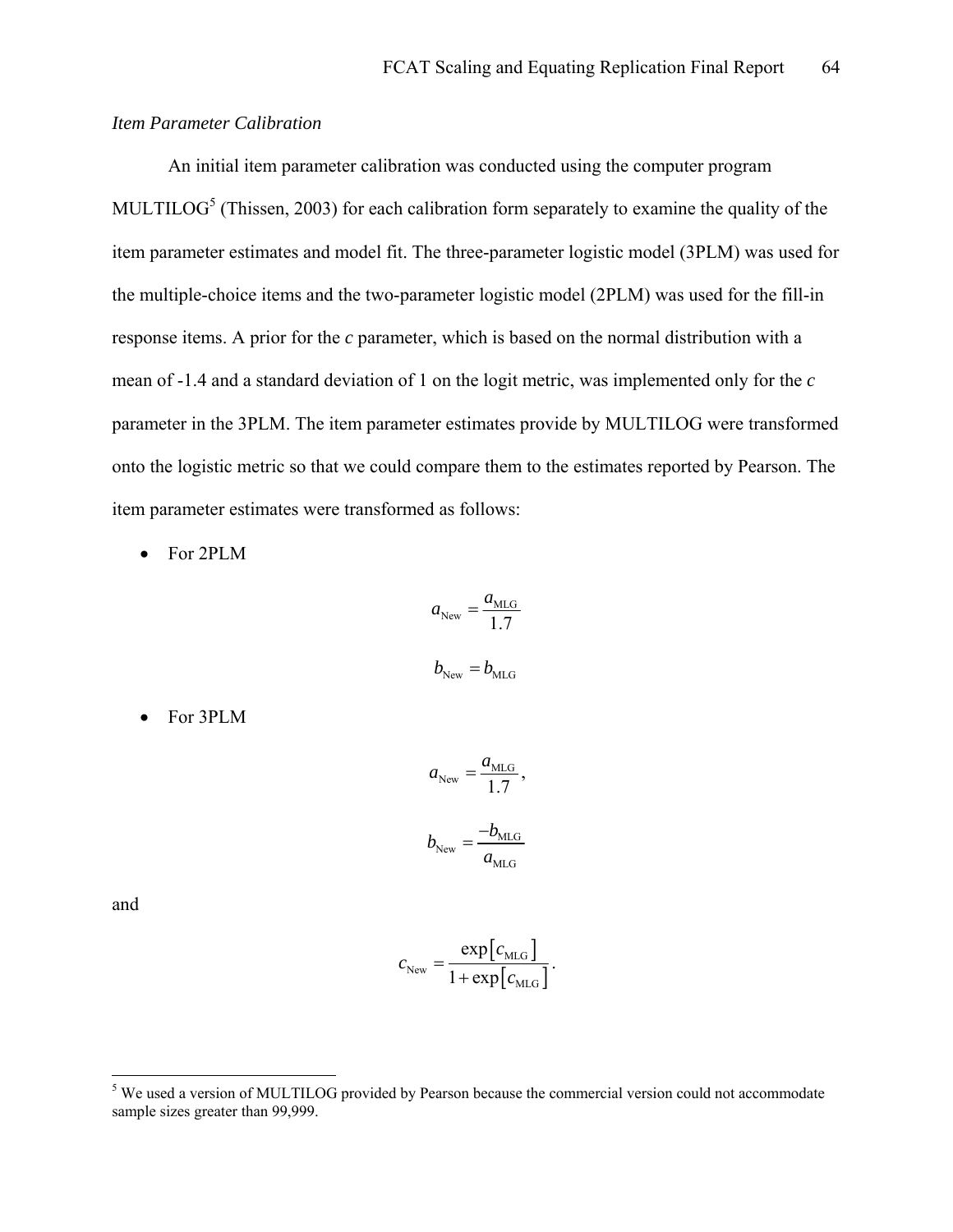Although MULTILOG successfully converged for each form, the two previously identified problematic items produced unreasonable item parameter estimates, mainly due to negative *a*-parameter estimates (Form 100-Item (SEO) 53:  $a = -0.69$ ,  $b = -3.73$ , and  $c = 0.28$ ; Form 300-Item (SEQ) 41:  $a = -0.64$ ,  $b = -2.74$ , and  $c = 0.05$ ). The other items had reasonable item parameter estimates. The FDOE, Pearson, HumRRO and SPS teams discussed several strategies for dealing with the negative *a*-parameter estimates. First, the *a*-parameter estimate for the two aforementioned items was fixed to 0.10. Unfortunately, this produced unreasonable *b*parameter estimates ( $b_{53}$  = 35.46,  $b_{41}$  = 57.25) and the model fit was unacceptable. A second strategy that SPS tried was to fix the *c*-parameter estimate - for item 53, the *c* parameter was fixed to 0.25, and for item 41, the *c*-parameter was fixed to 0.25. Although fixing the *c* parameter produced reasonable item parameter estimates for item 53 ( $a = 1.52$ ,  $b = 2.44$ ) and acceptable model fit, the solution was not satisfactory for item 41 in that the model fit was very poor. A third strategy examined deleting the two items (a third item from the same content area in Form 200 was deleted as well so that the reporting content areas would have the same number of items across calibration forms - this was deemed important for score reporting). The rationale for deleting the items was that the poor fit and negative discrimination was an indication that the item was not measuring the same construct as the other items on the test. Thus, including the items in the calibration may introduce unwanted test dimensionality, which may cause problems for establishing a unidimensional base scale. We agreed with the decision to exclude these items from the calibration.

Items were also flagged for detailed inspection using the following criteria:  $a \le 0.5$ , 2.0  $\le$  $b < -2.0$ , or, for multiple-choice items,  $c < 0.05$ . Table VI-3 reports the flagged items per calibration form and the reason for being flagged.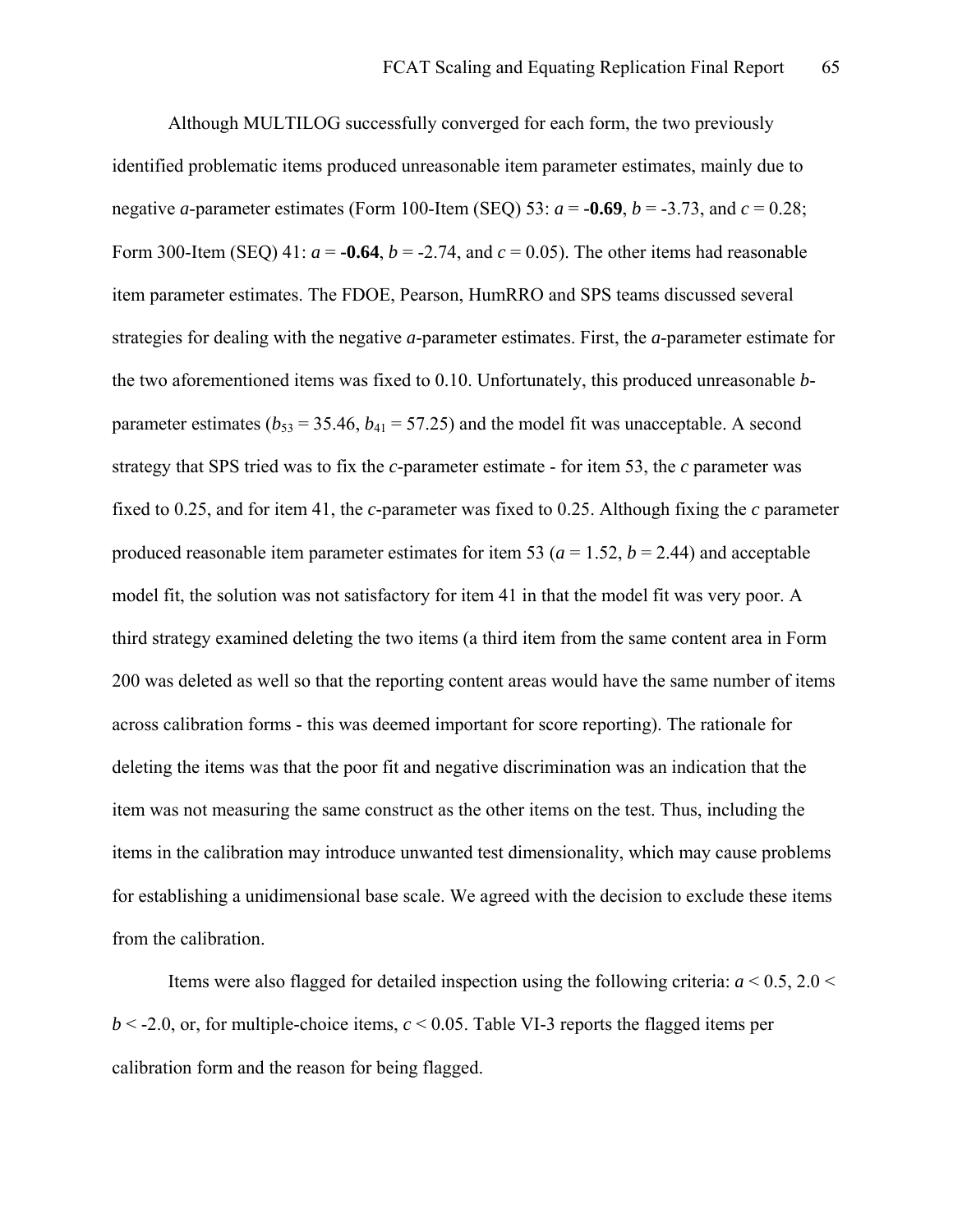#### Table VI-3

| Item (SEQ) | Reason       | a    | $\boldsymbol{b}$ | $\mathcal{C}$ | Model Fit           |
|------------|--------------|------|------------------|---------------|---------------------|
|            | a < 0.5      | 0.47 | $-1.59$          | 0.03          | <b>Small Misfit</b> |
|            | $c \le 0.05$ |      |                  |               |                     |
| 9          | b > 2        | 1.53 | 2.10             | 0.35          | <b>Small Misfit</b> |
| 59         | b > 2        | 1.60 | 2.16             | 0.29          | <b>Small Misfit</b> |
| 38         | a < 0.5      | 0.49 | 2.74             |               | Small Misfit        |
|            | b > 2        |      |                  |               |                     |
|            |              |      |                  |               |                     |
| 29         | $c \le 0.05$ | 0.71 | $-0.61$          | 0.01          | Good                |
| 39         | h > 2        | 1.03 | 2.45             |               | Good                |
| 45         | b > 2        | 2.13 | 3.01             |               | Good                |
|            |              |      |                  |               |                     |
| 29         | $c \le 0.05$ | 0.79 | $-0.58$          | 0.01          | <b>Small Misfit</b> |
| 42         | b > 2        | 1.74 | 2.99             | 0.08          | Acceptable          |
| 38         | b > 2        | 0.48 | 2.85             |               | <b>Small Misfit</b> |
| 45         | b > 2        | 2.19 | 2.88             |               | Good                |
|            |              |      |                  |               |                     |

### Items Flagged Given Above Criteria

The item parameter calibration and model fit of the flagged items were further inspected to determine if they should be excluded from additional analyses. Model fit was examined via an inspection of raw residuals around the item characteristic curve (ICC) that is defined by the item parameter estimates. The computer program ResidPlots (Liang, Han, & Hambleton, 2008) was used to examine model fit. Reasonable or acceptable model fit occurs when the majority of the observed proportions are randomly distributed around the ICC, with very few observed points falling far from the ICC. For each flagged item, the item parameter estimation was acceptable and the model fit was, at worst, slightly poor for a few of the items (Appendix VI-B contains model fit plots for each flagged item). However, the model fit for the items was still goodenough to be included in the establishing the base scale for the Algebra I assessment. Therefore, given that there were no key check issues with these items and that the item statistics and model fit was good-enough, we agree that these items should be included in establishing the base scale.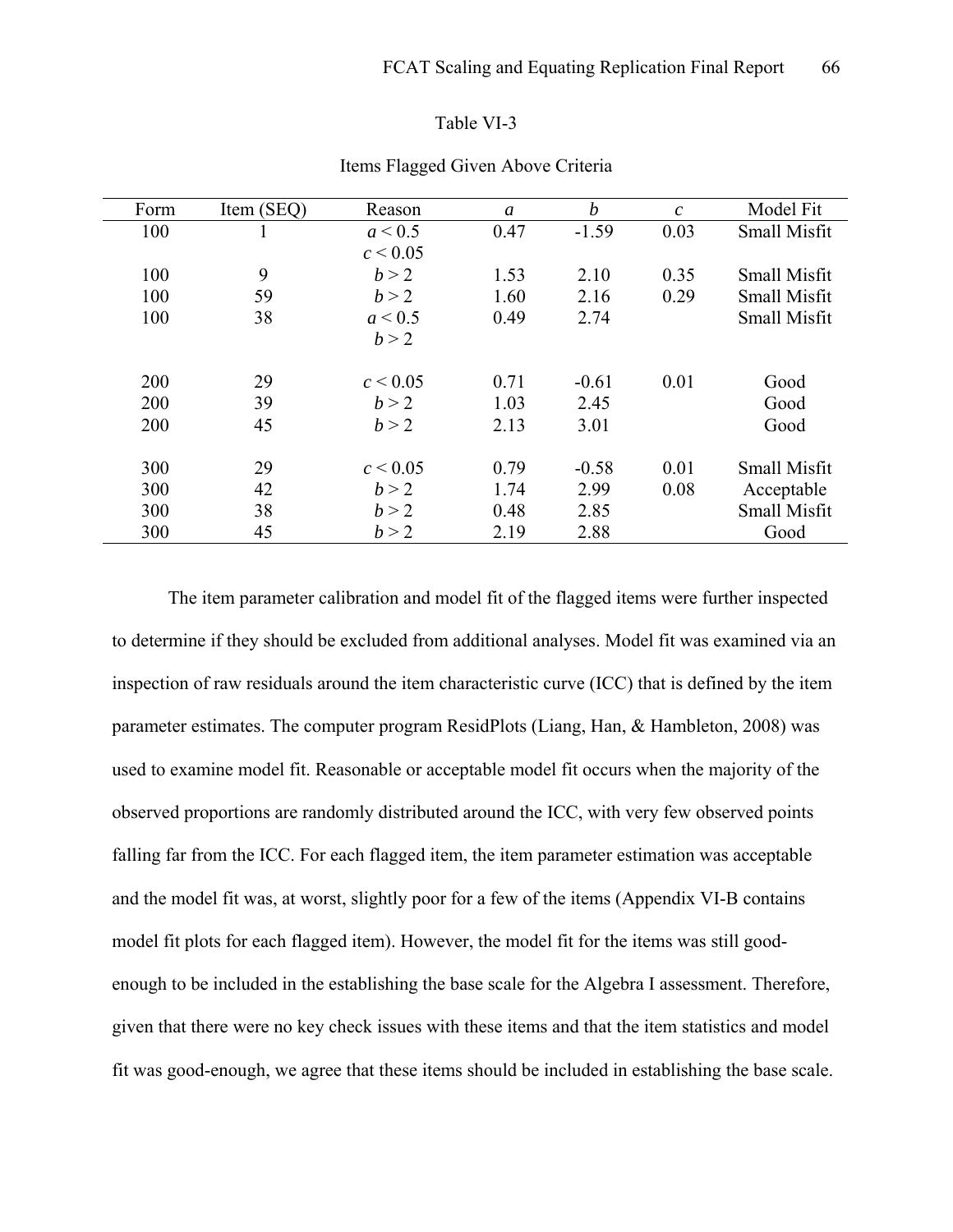In addition to inspecting the model fit for the flagged items, we examined the model fit for all items. The model exhibited excellent to acceptable fit for most of the items. However, there were two items that exhibited small to moderate magnitudes of misfit, both displaying a similar pattern of non-monotonicity at the low to middle portion of the  $\theta$  scale (see Figures VI-1) and VI-2). However, item (SEQ) 40 was dropped from the test due to a problem with the item format for an unknown proportion of the sample (see explanation in following paragraph). Although including item (SEQ) 11 in the calibration will not have an effect on the base scale, it may be important to consider whether it should be used in the pre-equated forms that will be administered in the following school year. Items for which the model does not fit well and that exhibit non-monotonicity can pose a problem for establishing a stable scale score over time. For example, the item parameter values may not be invariant and, thus, resemble item parameter drift. Unfortunately, anchor stability is not evaluated in pre-equated forms. Nonetheless, given all of the analyses to this point, we agree that all of the core and anchor items in the calibration forms, excluding those three items deleted due to poor statistics, should be included in establishing the base scale.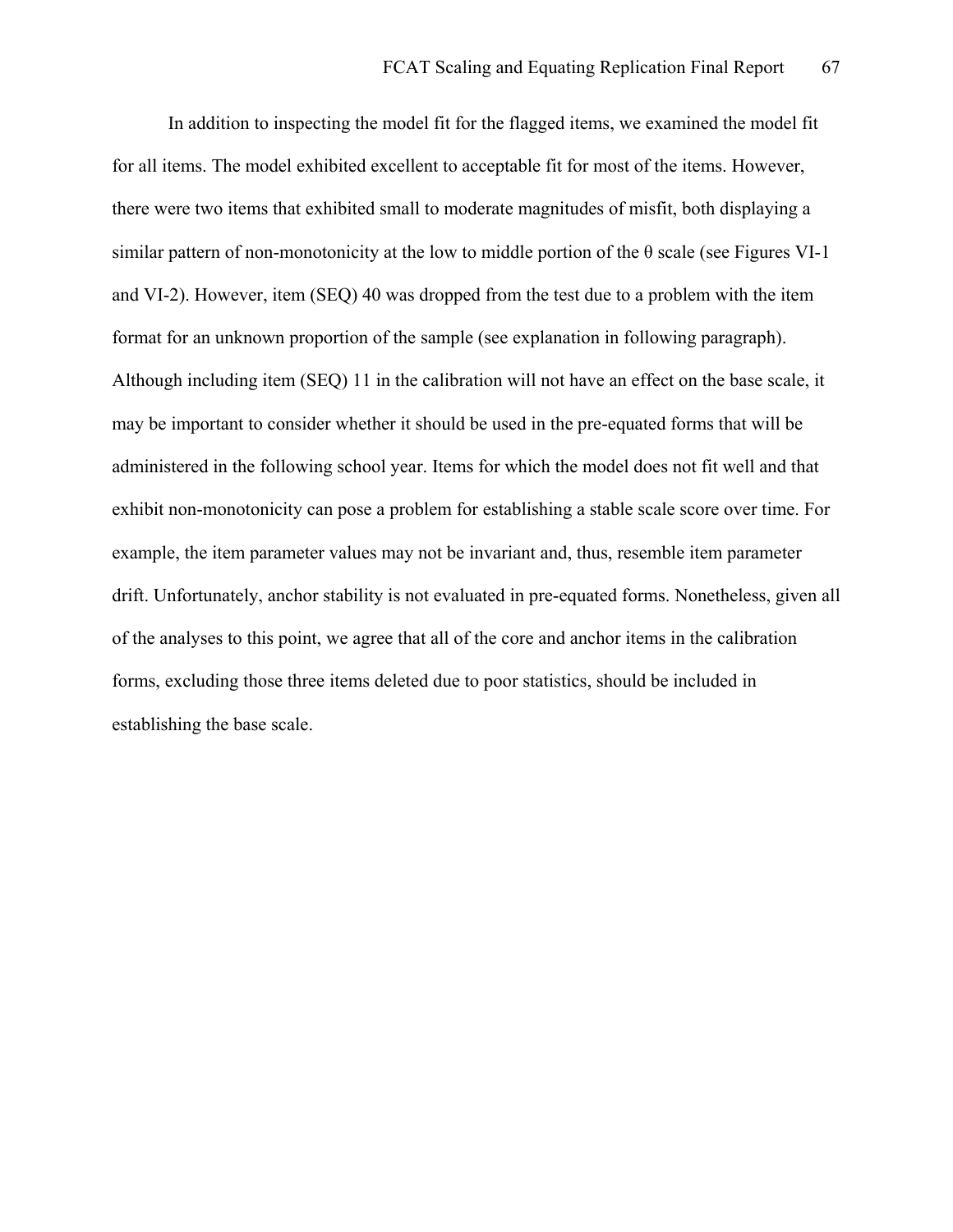

Figure VI-1. Model fit plot for item (SEQ) 40.



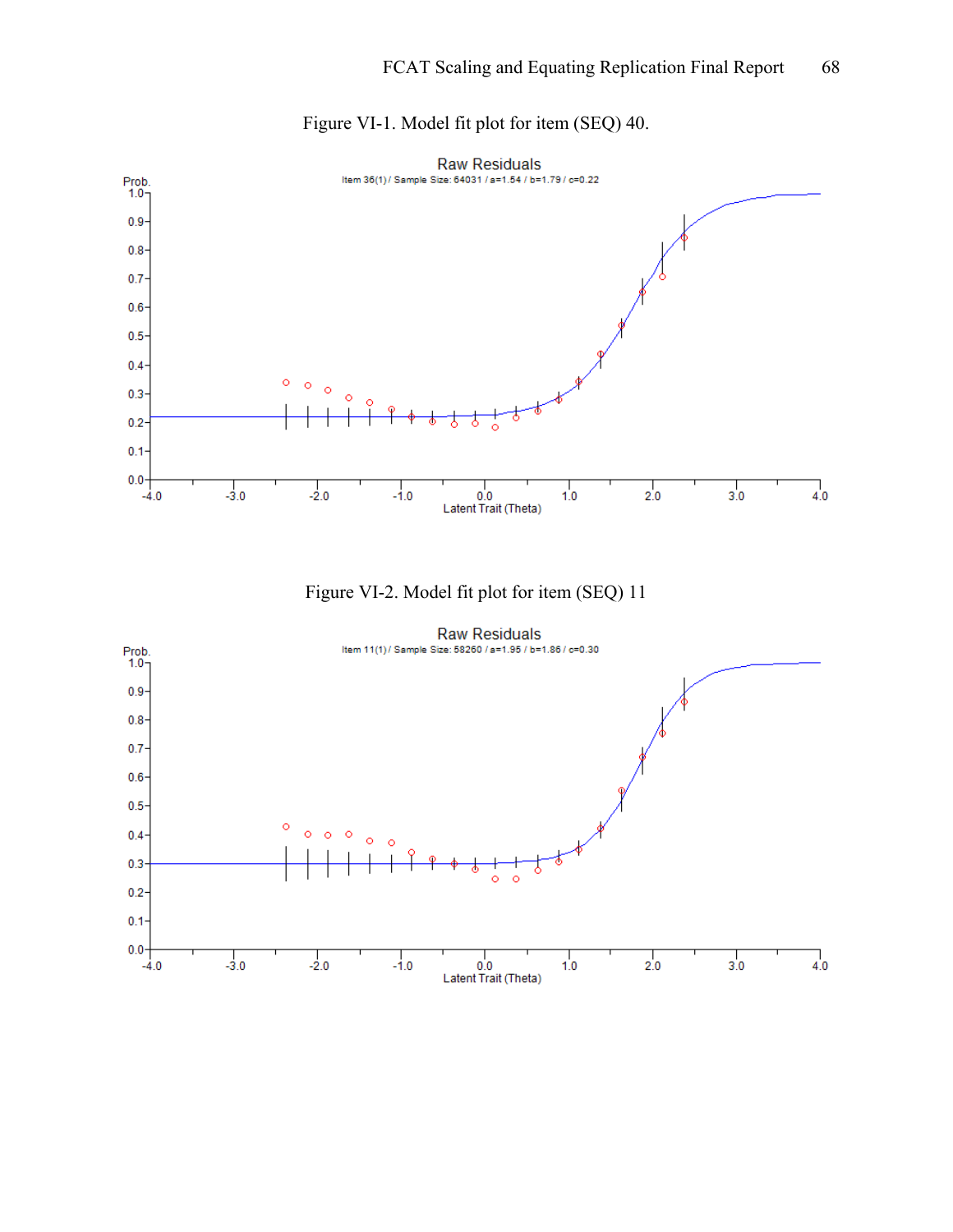In addition to the three items previously deleted, one item from each calibration form was deleted due to an item format issue. These three items used Venn diagrams and required the student to observe the shaded area of the diagram. Unfortunately, for an unknown proportion of the sample, the shaded area in the Venn diagram was not present. To address this issue, it was decided to exclude these items from the calibration. We find this solution acceptable (although including these items in the calibration would not influence the base scale - but they should not be included in building pre-equated forms due to the potential for inaccurate item parameter estimates).

 Once the final set of items was established, we calibrated the item parameters using the computer program MULTILOG (Thissen, 2003) via concurrent calibration on the calibration sample and forms. Sample MULTILOG code is provided in Appendix VI-A. All of the final transformed item parameter estimates and their corresponding standard errors were reasonable values. Furthermore, the item parameter estimates were nearly identical to those reported by Pearson. The *a*-, *b*-, and *c*-parameter estimates correlated with those reported by Pearson about 0.999. Furthermore, any difference in item parameter estimates were observed in the second and third decimal place. Therefore, we agree with the final set of item parameter estimates that will be used to establish the base scale for the Algebra I EOC assessment.

### *Proficiency Score Estimation*

The final item parameter estimates for the calibration forms were used to estimate the IRT proficiency parameter. The computer program IRT Score Estimation (Chien, Hsu, & Shin, 2011) was used to perform maximum likelihood estimation. The IRT proficiency estimates were converted to *T*-scores as follows:  $\hat{\theta}_r = \hat{\theta} * 10 + 50$ . The mean and standard deviation for all examinees was nearly identical to those reported by Pearson (see Table VI-4).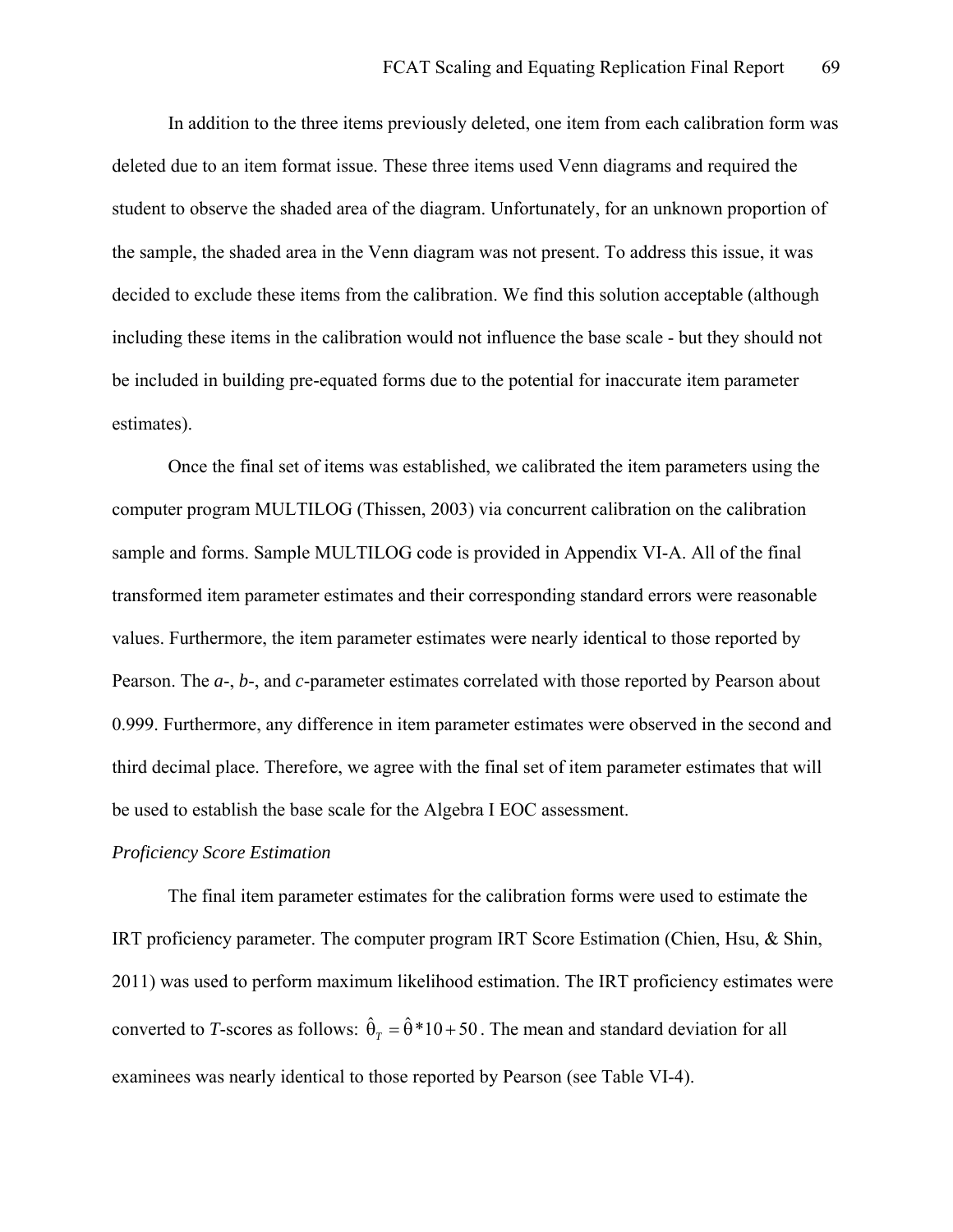## Table VI-4

|                           | Pearson | SPS   |
|---------------------------|---------|-------|
| Mean                      | 49.41   | 49.42 |
| <b>Standard Deviation</b> | 1.50    | 11.51 |

# Descriptive Statistics for Proficiency Estimates (*T*-scores)

## Conclusion

In summary, we were able to successfully replicate Pearson's operational procedures and results including creating the calibration sample given the exclusion/inclusion rules, scoring the raw item responses, verifying the quality of the items (item statistics and model fit), reproducing (nearly) identical item parameter estimates, and the (nearly) identical *T*-score distribution descriptive statistics for the 2011 Algebra I EOC Assessment. Given this successful replication, we feel confident that the operational procedures were conducted correctly.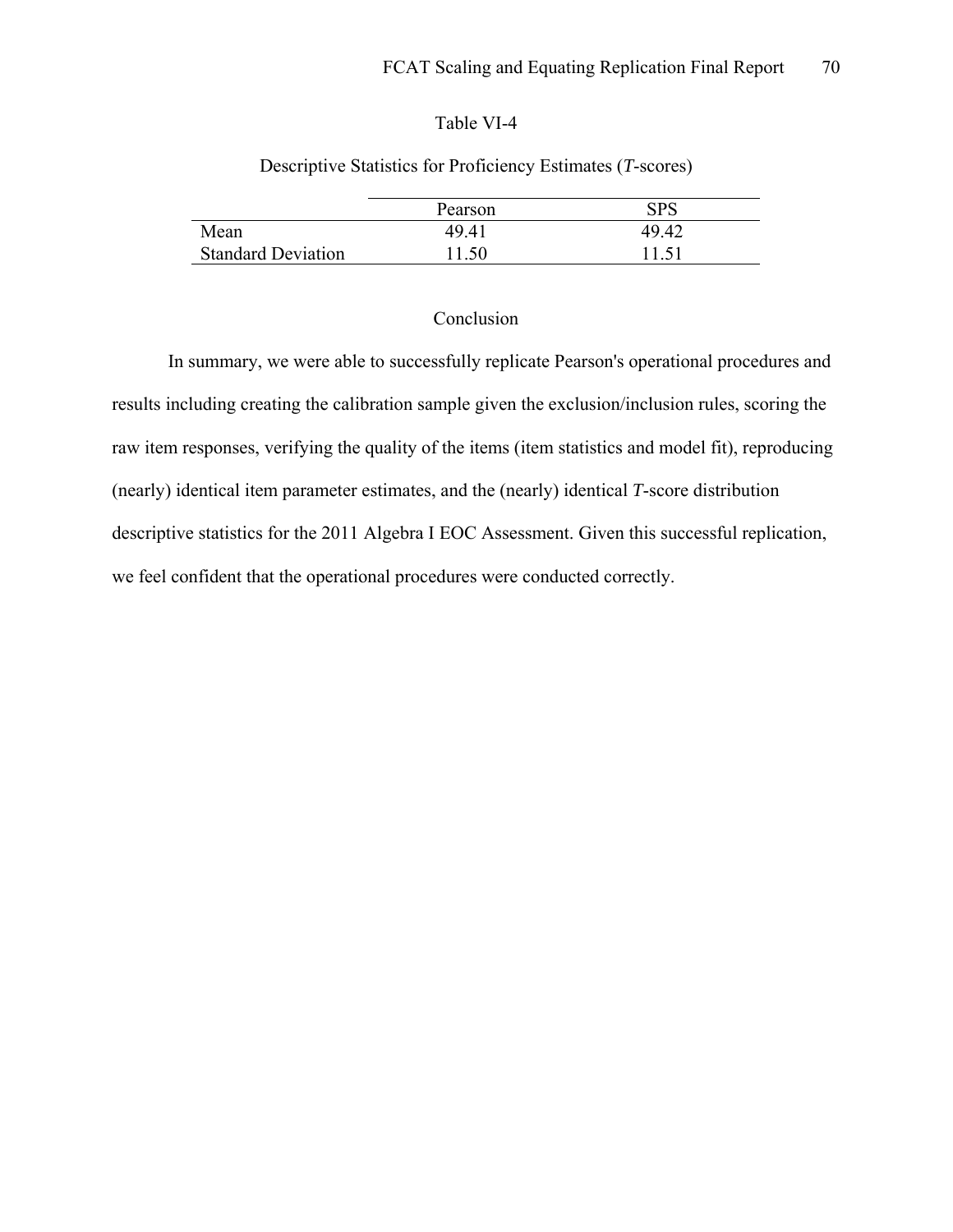## Appendix VI-A

### Sample MULTILOG Code for Algebra I EOC

```
FCAT 2011 
Algebra I EOC 
>PRO RAN,IND,NIT=162,NEX=180914,NGR=3,DAT='Algebra.DAT'; 
>TES ITE=(1(1)32,53(1)86,107(1)140),L3; 
>TES ITE=(33(1)52,87(1)106,141(1)160),L2; 
>EQU AJ,BJ,CJ ITE=(61,62,63,64,66,67,69) 
WIT=(9,10,11,12,13,14,15); 
>EQU AJ,BJ,CJ ITE=(117,118,119,120,121,122,123) 
WIT=(9,10,11,12,13,14,15); 
>EQU AJ,BJ,CJ ITE=(74,75,80,81,82,83) WIT=(20,21,26,27,28,29); 
>EQU AJ,BJ,CJ ITE=(128,129,134,135,136,137) 
WIT=(20,21,26,27,28,29); 
>EQU AJ,BJ ITE=(93,94,95,102,103,104,105) 
WIT=(39,40,41,48,49,50,51); 
>EQU AJ,BJ ITE=(147,148,149,156,157,158,159) 
WIT=(39,40,41,48,49,50,51); 
>PRIORS ITE=(1(1)34,55(1)88,109(1)142),CJ,PAR=(-1.4,1.0); 
>EST NCY=300; 
>SAVE; 
>END;
3 
019 
111111111111111111111111111111111111111111111111111111 
111111111111111111111111111111111111111111111111111111 
111111111111111111111111111111111111111111111111111111 
Y 
9 
(I1,162A1)
```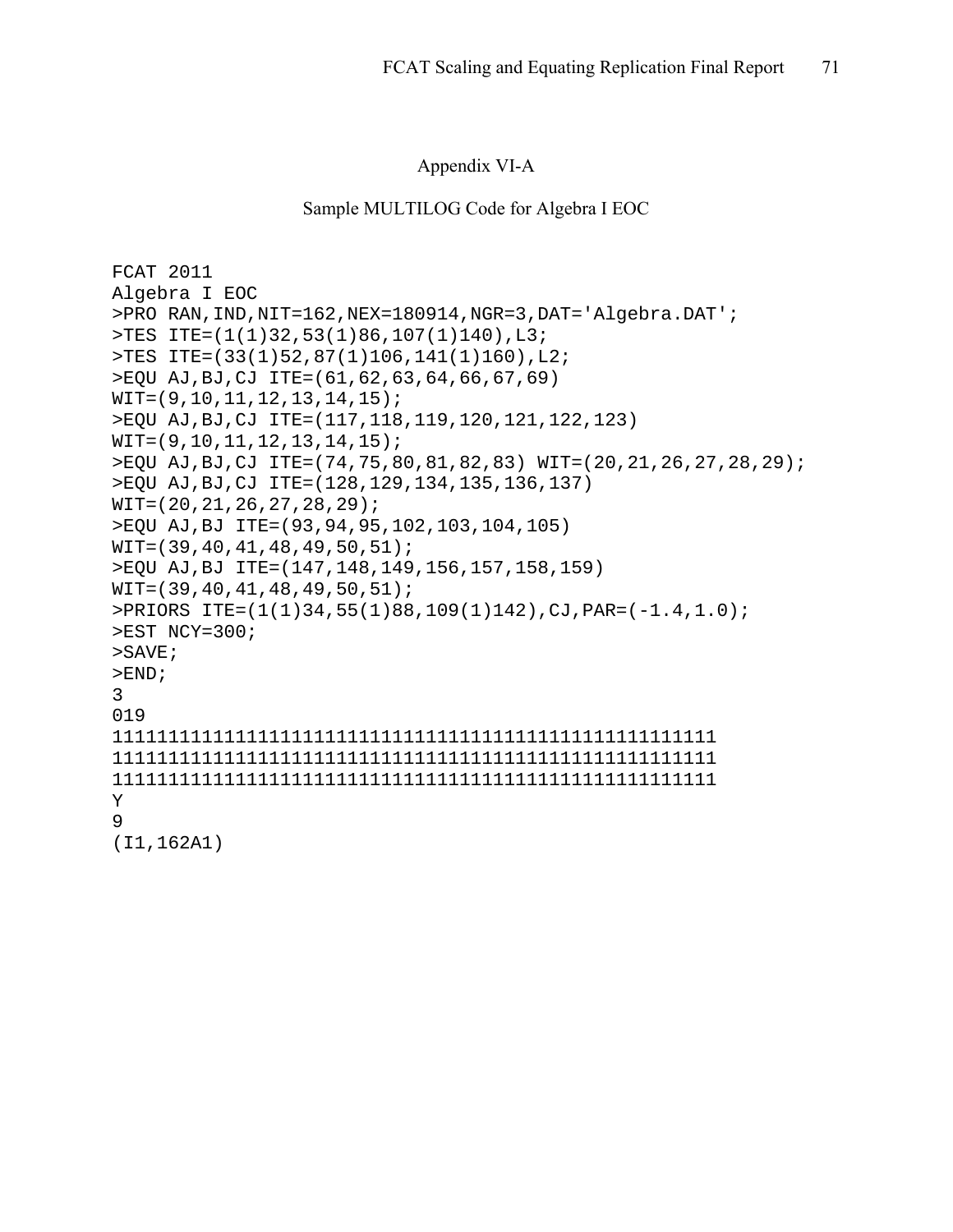Appendix VI-B

# Model Fit Plots for Items Flagged During Item Calibration Inspection



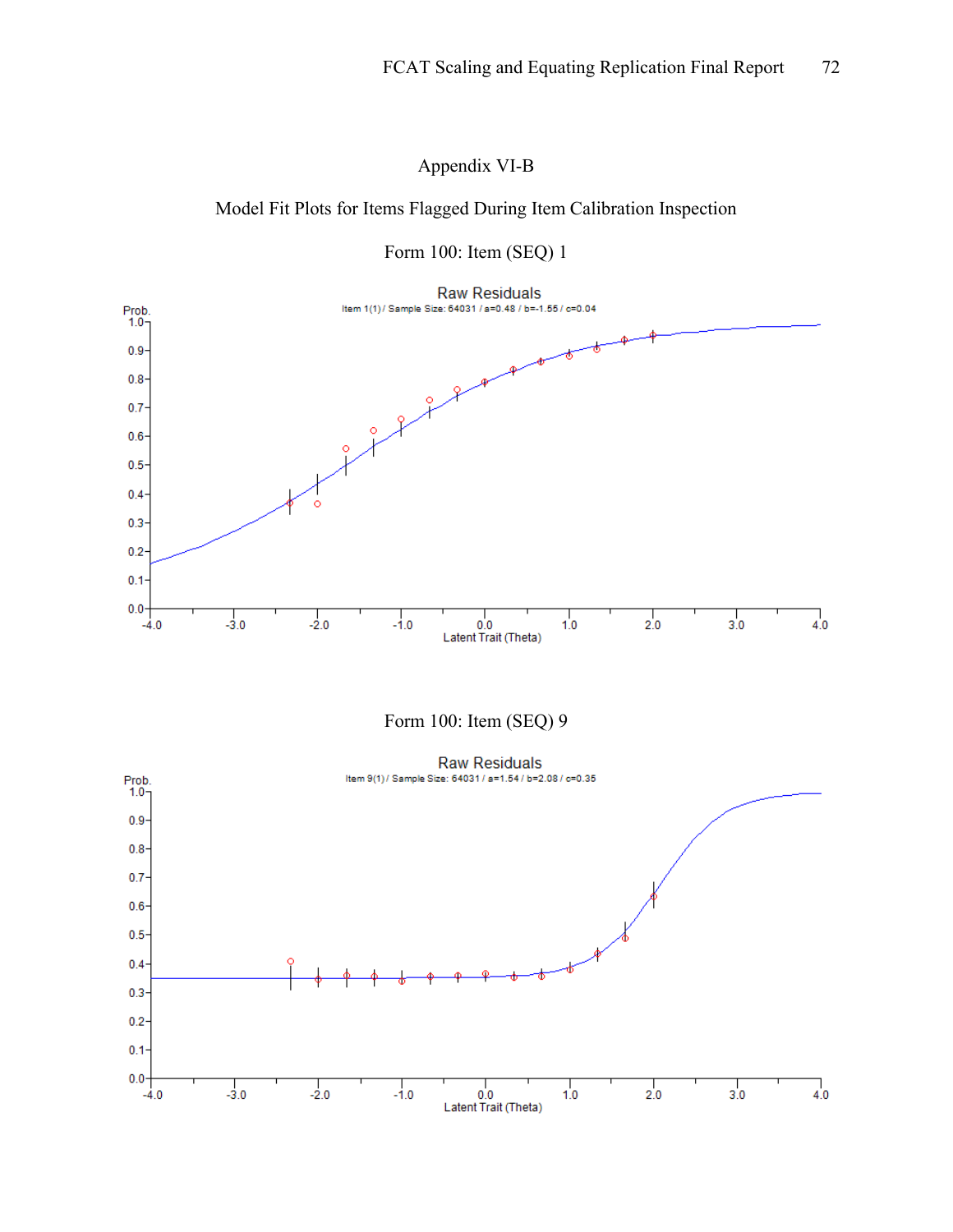#### Form 100: Item (SEQ) 38

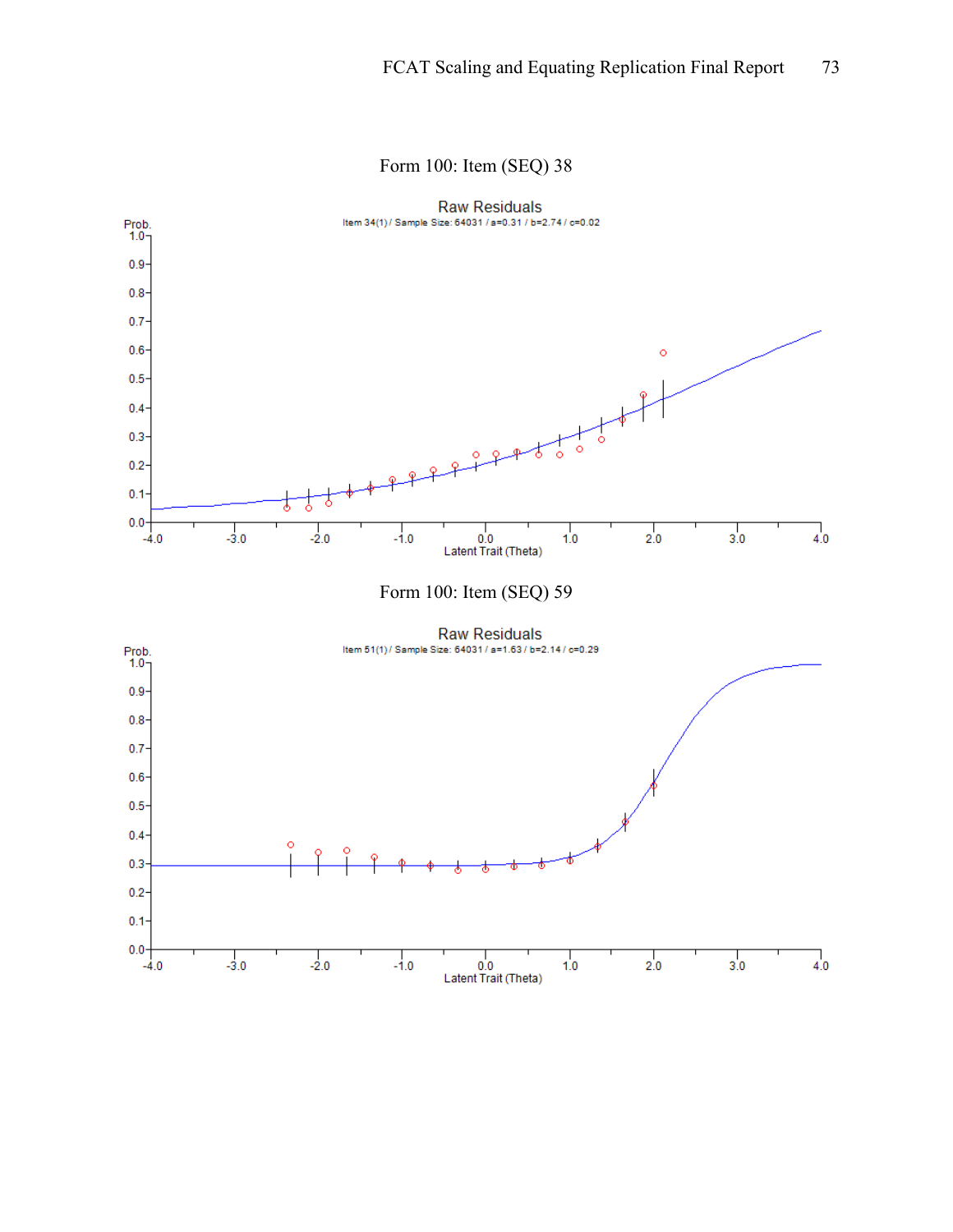## Form 200: Item (SEQ) 29

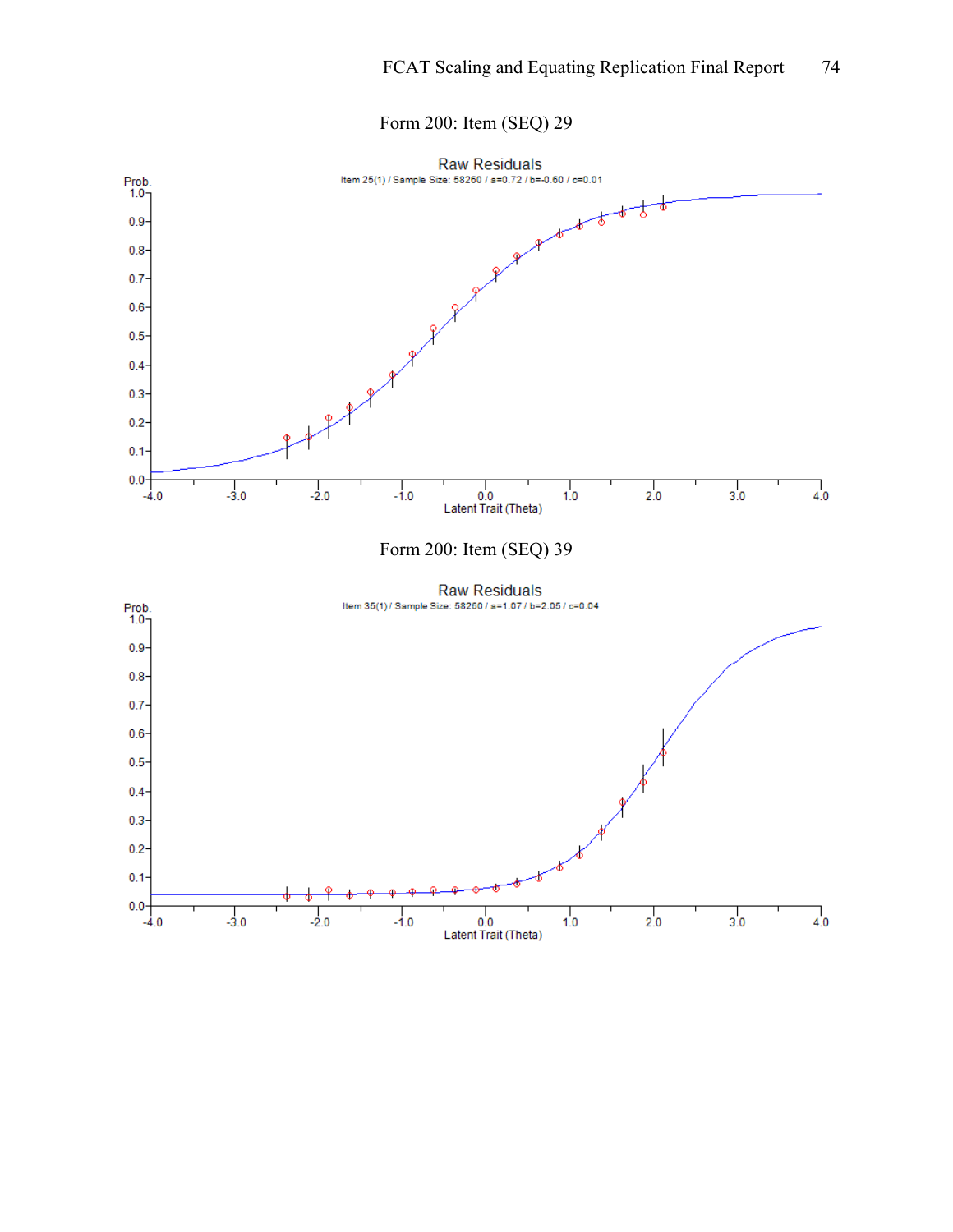## Form 200: Item (SEQ) 45

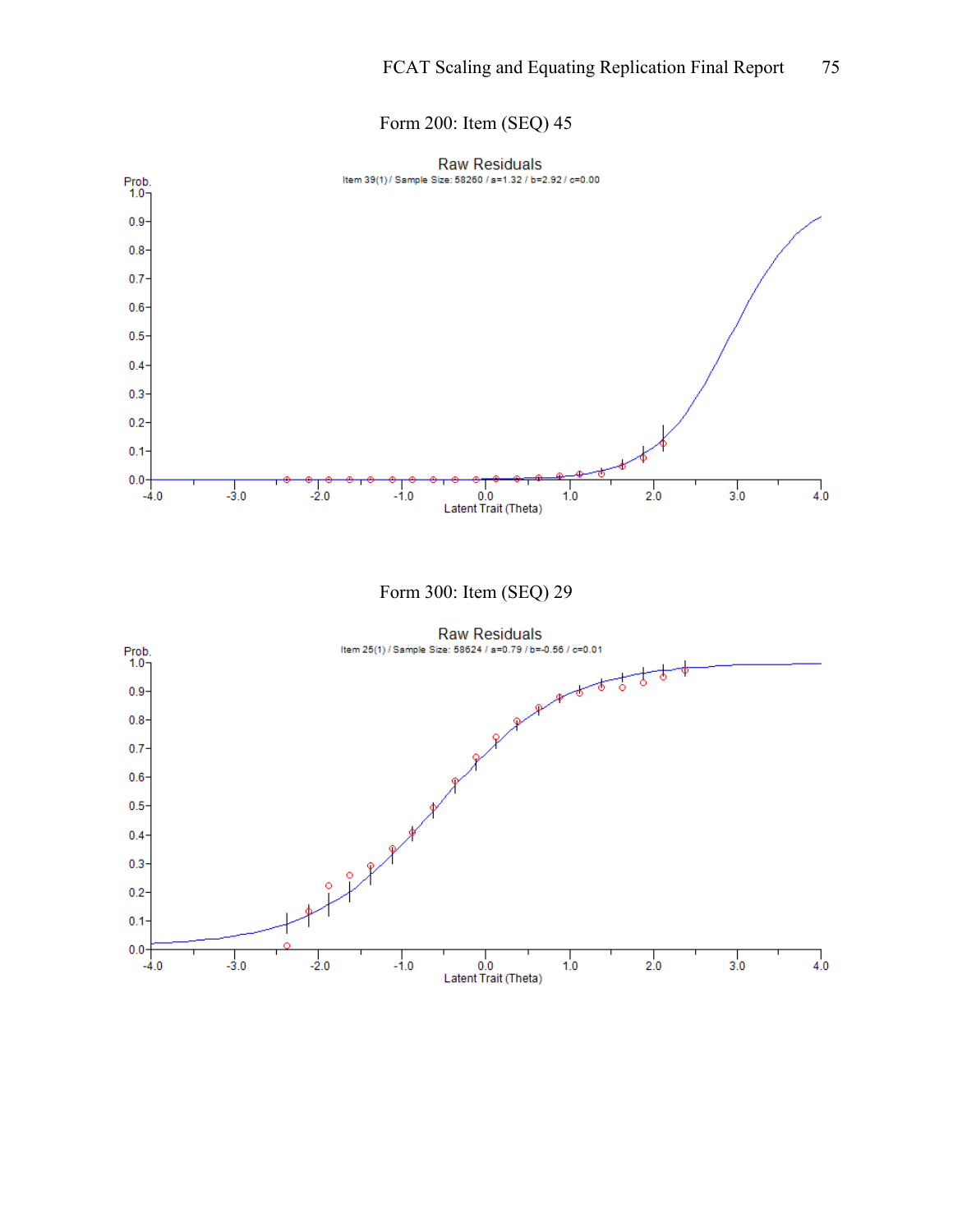## Form 300: Item (SEQ) 42

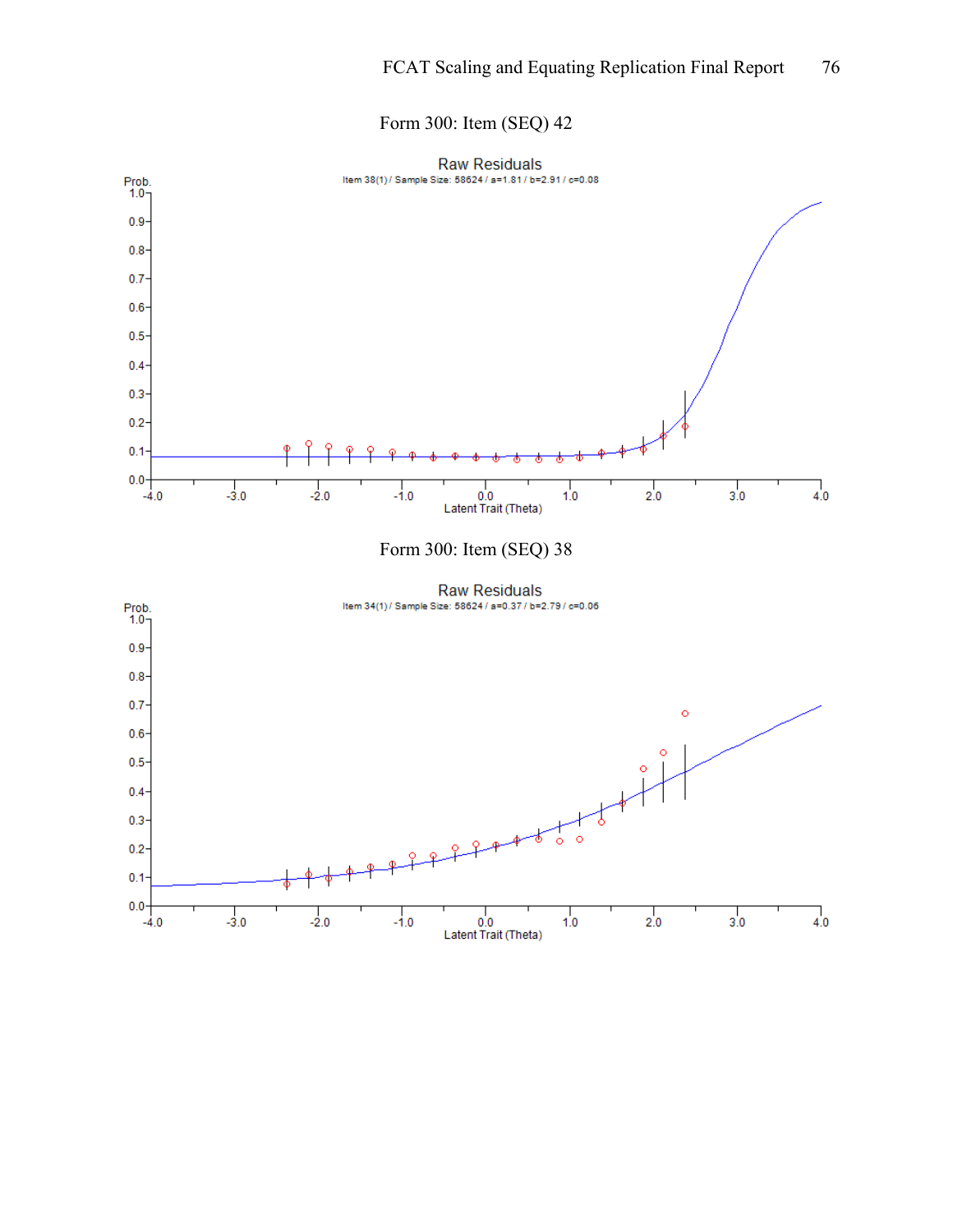# Form 300: Item (SEQ) 45